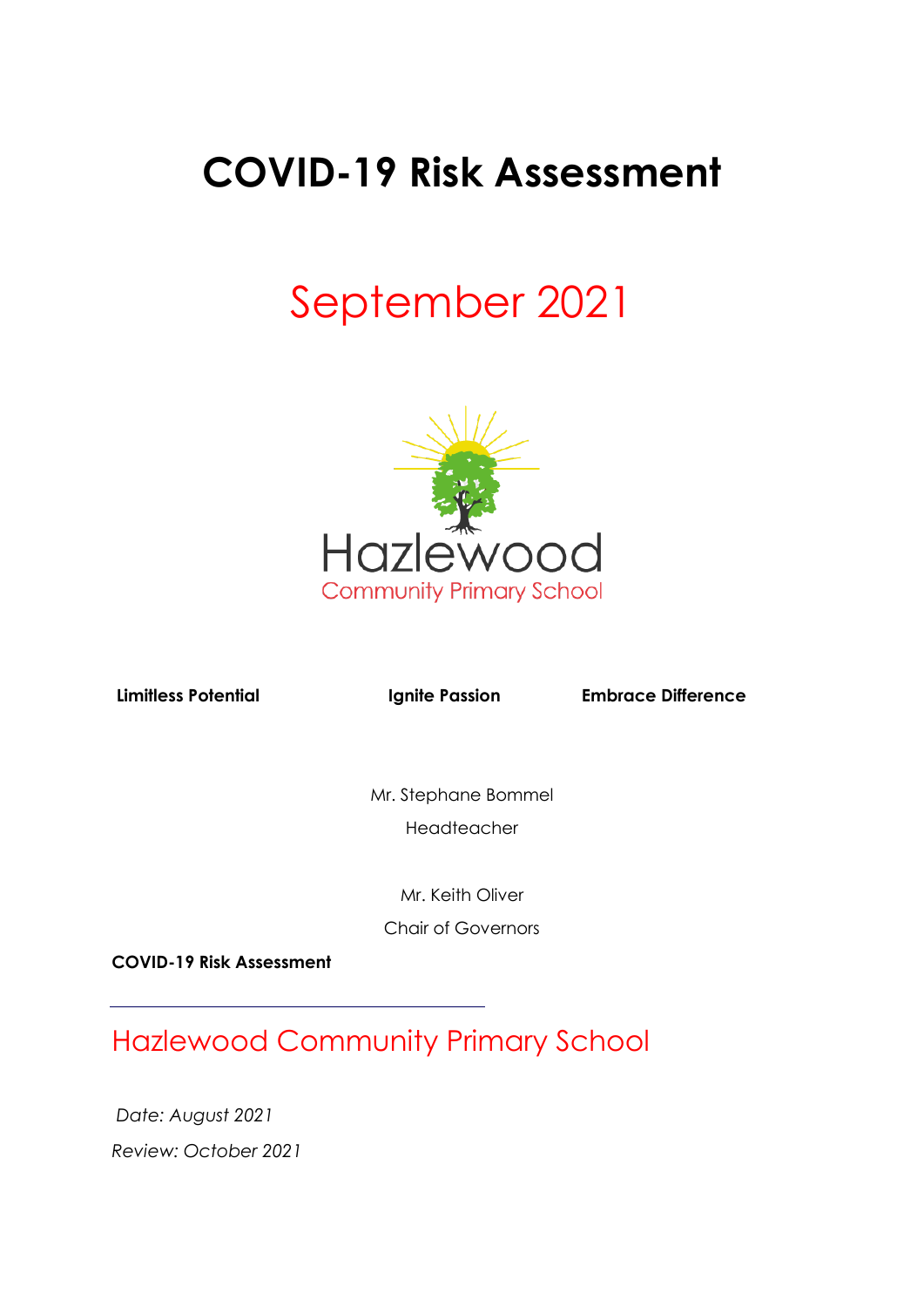#### **Key points**

With all legal restrictions for COVID 19 being lifted on July 19<sup>th</sup> schools are now required to have an outbreak management plan should there be an outbreak in the school or local area. See guidance below:

[https://assets.publishing.service.gov.uk/government/uploads/system/uploads/attachment\\_data/file](https://assets.publishing.service.gov.uk/government/uploads/system/uploads/attachment_data/file/999689/Schools_guidance_Step_4_update_FINAL.pdf) [/999689/Schools\\_guidance\\_Step\\_4\\_update\\_FINAL.pdf](https://assets.publishing.service.gov.uk/government/uploads/system/uploads/attachment_data/file/999689/Schools_guidance_Step_4_update_FINAL.pdf)

Should we have an outbreak in school or in the local area we will follow all advice given by the DFE COVID-19 Helpline 0800 046 86 87 in the first instance and initiate our risk assessment based on reopening after lock down 2

It is based on a **twin strategy of limiting contact between pupils and implementing hygiene measures** (these are described in more detail within 'system of controls' in the published guidance - see section one).

These will be implemented for as minimum time as possible as directed/guided by local Health Protection Teams or by Public Health England.

- Schools are told that **"all elements of the system of controls are essential", but "the way different schools implement some of the requirements will differ based on their individual circumstances."**
- Schools will be familiar with many aspects of the system of controls already, e.g. thorough and regular handwashing and promoting good respiratory hygiene (the 'catch it, bin it, kill it' approach)
- The main changes relate to how contact between individuals is to be limited in schools. Contact is to be limited in two main ways:
	- 1. By ensuring pupils remain in consistent groups ('bubbles') wherever possible, thereby minimizing the number of contacts between different people across the school
	- 2. By maintaining distance between individuals wherever possible ('social distancing'). You can find more details on these measures below.
- The DfE states **"if schools follow the guidance set out here, they can be confident they are managing risk effectively."**
- Schools are told that it is a **legal requirement that they now revisit and update their covid-19 risk assessments**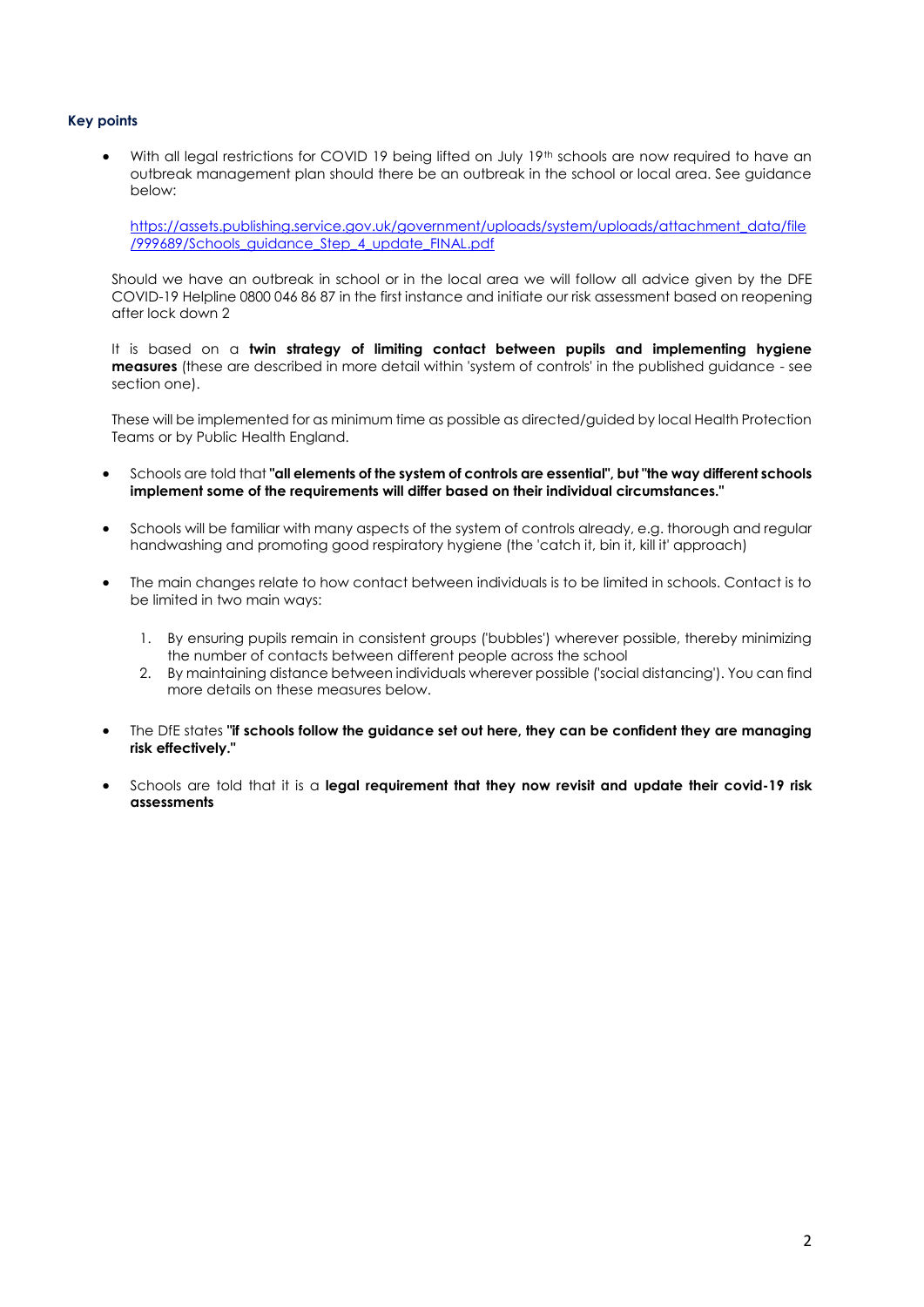| Location / Site                                             | Hazlewood Community Primary School                                                                                                                                                                                                                                                                                                                                                                                                                                                                                                                                                                                                                                                                                                                                                                                                                                                                                                                                                                                                                                                                                                                                                                                                                                                                                                                                                                                              |  |
|-------------------------------------------------------------|---------------------------------------------------------------------------------------------------------------------------------------------------------------------------------------------------------------------------------------------------------------------------------------------------------------------------------------------------------------------------------------------------------------------------------------------------------------------------------------------------------------------------------------------------------------------------------------------------------------------------------------------------------------------------------------------------------------------------------------------------------------------------------------------------------------------------------------------------------------------------------------------------------------------------------------------------------------------------------------------------------------------------------------------------------------------------------------------------------------------------------------------------------------------------------------------------------------------------------------------------------------------------------------------------------------------------------------------------------------------------------------------------------------------------------|--|
| <b>Activity</b>                                             | Opening of School for all Pupils September 2021                                                                                                                                                                                                                                                                                                                                                                                                                                                                                                                                                                                                                                                                                                                                                                                                                                                                                                                                                                                                                                                                                                                                                                                                                                                                                                                                                                                 |  |
| Assessment date                                             | 27.08.21                                                                                                                                                                                                                                                                                                                                                                                                                                                                                                                                                                                                                                                                                                                                                                                                                                                                                                                                                                                                                                                                                                                                                                                                                                                                                                                                                                                                                        |  |
| <b>Review date</b>                                          | Our Risk Assessment will be reviewed every week and updated in accordance with<br>government guidance.                                                                                                                                                                                                                                                                                                                                                                                                                                                                                                                                                                                                                                                                                                                                                                                                                                                                                                                                                                                                                                                                                                                                                                                                                                                                                                                          |  |
| <b>Consulted in</b><br>drawing up risk<br><b>Assessment</b> | Staff via consultation meetings with HT in individual classrooms and follow up staff<br>meetings; Office staff in regular meetings with HT; Governors in FGB, consultation with<br>Catering and Cleaning Contractors. All parties then received draft copies of risk<br>assessment and contributed to further amendments.                                                                                                                                                                                                                                                                                                                                                                                                                                                                                                                                                                                                                                                                                                                                                                                                                                                                                                                                                                                                                                                                                                       |  |
| Responsible                                                 | All staff have responsibility to ensure this RA is followed and applied.                                                                                                                                                                                                                                                                                                                                                                                                                                                                                                                                                                                                                                                                                                                                                                                                                                                                                                                                                                                                                                                                                                                                                                                                                                                                                                                                                        |  |
| Communicated                                                | On website, through email, Team meetings and governor meetings.                                                                                                                                                                                                                                                                                                                                                                                                                                                                                                                                                                                                                                                                                                                                                                                                                                                                                                                                                                                                                                                                                                                                                                                                                                                                                                                                                                 |  |
| Agreed                                                      | Approved: August 2021 - Keith Oliver Chair of Governors on behalf of the FGB                                                                                                                                                                                                                                                                                                                                                                                                                                                                                                                                                                                                                                                                                                                                                                                                                                                                                                                                                                                                                                                                                                                                                                                                                                                                                                                                                    |  |
| <b>Reviewed and</b><br>agreed by insurers                   |                                                                                                                                                                                                                                                                                                                                                                                                                                                                                                                                                                                                                                                                                                                                                                                                                                                                                                                                                                                                                                                                                                                                                                                                                                                                                                                                                                                                                                 |  |
| Signed                                                      | Stephane Bommel - Headteacher                                                                                                                                                                                                                                                                                                                                                                                                                                                                                                                                                                                                                                                                                                                                                                                                                                                                                                                                                                                                                                                                                                                                                                                                                                                                                                                                                                                                   |  |
| Hazard:<br>Contraction of<br>Coronavirus COVID-<br>19       | Coronavirus disease 2019 (COVID-19) is an infectious disease caused by severe acute<br>$\bullet$<br>respiratory syndrome coronavirus 2 (SARS-CoV-2). It has since spread globally, resulting<br>in an ongoing pandemic. As of 12 May 2020, more than 4.17 million cases had been<br>reported across 187 countries and territories, resulting in more than 286,000 deaths.<br>More than 1.45 million people have recovered.<br>Common symptoms include fever, cough, fatigue, shortness of breath, and loss of<br>$\bullet$<br>smell and taste. While the majority of cases result in mild symptoms, some progress to<br>acute respiratory distress syndrome (ARDS), multi-organ failure, septic shock and<br>blood clots. The time from exposure to onset of symptoms is typically around five days<br>but may range from two to fourteen days.<br>The virus is primarily spread between people during close contact most often via small<br>droplets produced by coughing, sneezing and talking.<br>The droplets usually fall to the ground or onto surfaces rather than travelling through<br>air over long distances. Less commonly, people may become infected by touching a<br>contaminated surface and then touching their face.<br>It is most contagious during the first three days after the onset of symptoms, although<br>spread may be possible before symptoms appear, or from people who do not show<br>symptoms. |  |
| Identify people at<br>risk                                  | 31 Employees, 256 Children, Visitors (infrequent but daily variable), Contractors (daily<br>variable); family members and associates of all of the above.                                                                                                                                                                                                                                                                                                                                                                                                                                                                                                                                                                                                                                                                                                                                                                                                                                                                                                                                                                                                                                                                                                                                                                                                                                                                       |  |
| How might people<br>be harmed                               | Inhalation of coronavirus in small droplets expelled from the nose or mouth of persons<br>coughing, sneezing, breathing who are shedding the COVID-19 virus and contact with<br>surfaces contaminated with the COVID 19 virus and transfer to the body through<br>touching eyes, nose and mouth.                                                                                                                                                                                                                                                                                                                                                                                                                                                                                                                                                                                                                                                                                                                                                                                                                                                                                                                                                                                                                                                                                                                                |  |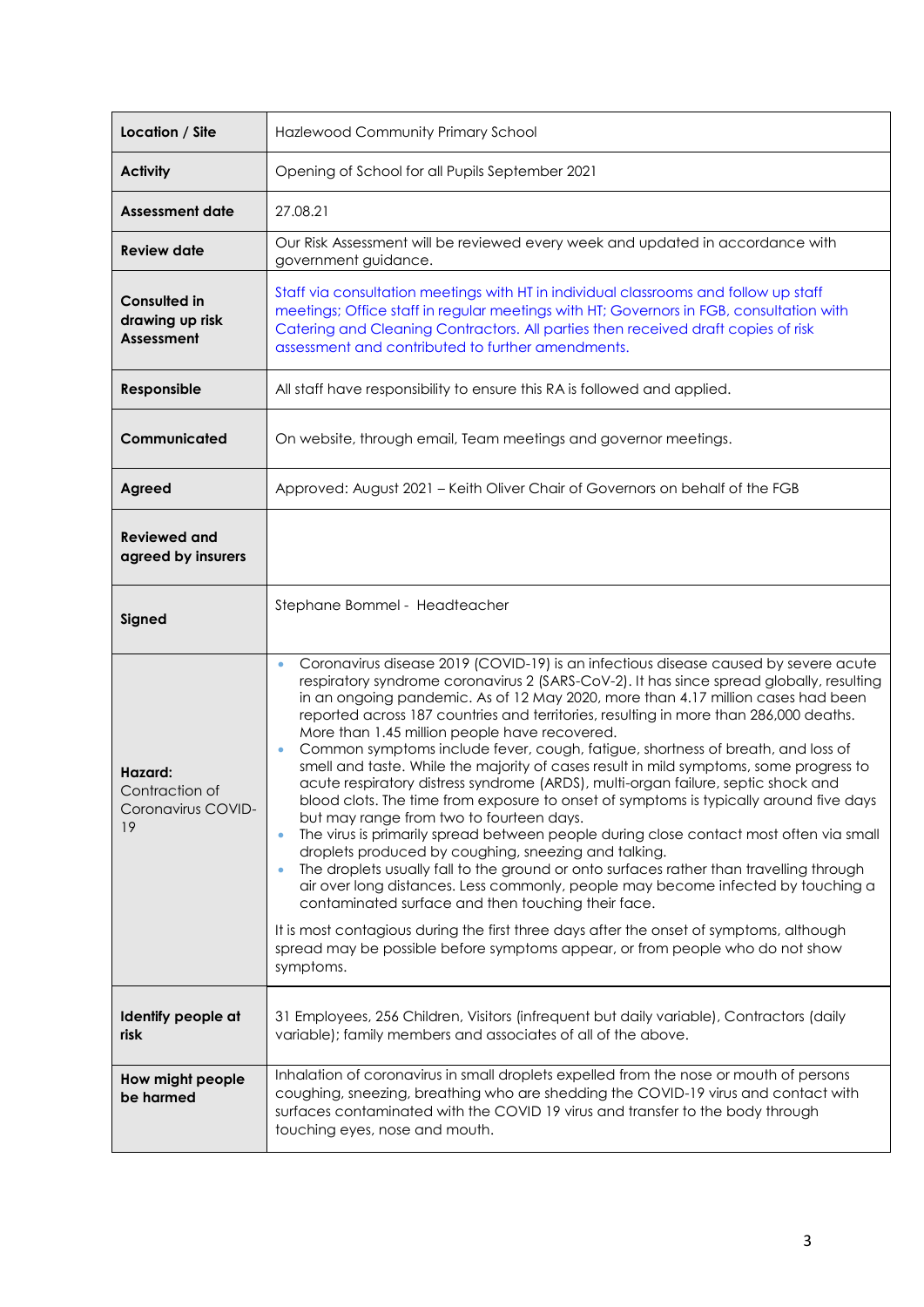|            | Transmission could result in possible infection, mild, moderate or serious illness and<br>potential death through respiratory failure and /or associated complications.          |  |  |
|------------|----------------------------------------------------------------------------------------------------------------------------------------------------------------------------------|--|--|
|            | <b>Applying Government Guidance</b>                                                                                                                                              |  |  |
|            | In order to ensure that the school maintains current in relation to requirements the risk<br>assessment will be monitored regularly. The following controls will be implemented: |  |  |
|            | A designated responsible person will subscribe to Government /DfE news releases<br>$\bullet$<br>and ensure that they are passed to school leaders to act upon.                   |  |  |
|            | Daily Government statements should be monitored by a designated responsible<br>person and details will be provided to school leaders to act upon.                                |  |  |
|            | Staff will be advised of any relevant information prior to returning to the school.                                                                                              |  |  |
| Monitoring | Staff will be informed of any relevant new information as soon as possible.                                                                                                      |  |  |
|            | Pupils, parents, carers, etc. will be informed of any relevant information prior to<br>pupils returning to school.                                                               |  |  |
|            | Pupils, parents, carers, etc. will be informed of any relevant new information as<br>soon as possible.                                                                           |  |  |
|            | Risk assessment will be reviewed and updated on a weekly basis and Local<br>$\bullet$<br>Governing Body informed of any changes                                                  |  |  |
|            | Any updated risk assessment must be validated and approved by Local<br>Governing Body and passed onto KCSP Central Office.                                                       |  |  |
|            |                                                                                                                                                                                  |  |  |
|            | <b>Compliance with expected procedures</b>                                                                                                                                       |  |  |
| Compliance | Staff and pupils should report any suspected breaches of the required practices<br>and procedures to a member of the senior leadership team.                                     |  |  |
|            | Appropriate disciplinary action will be taken against persons who do not follow<br>$\bullet$<br>the required practices and procedures.                                           |  |  |
|            |                                                                                                                                                                                  |  |  |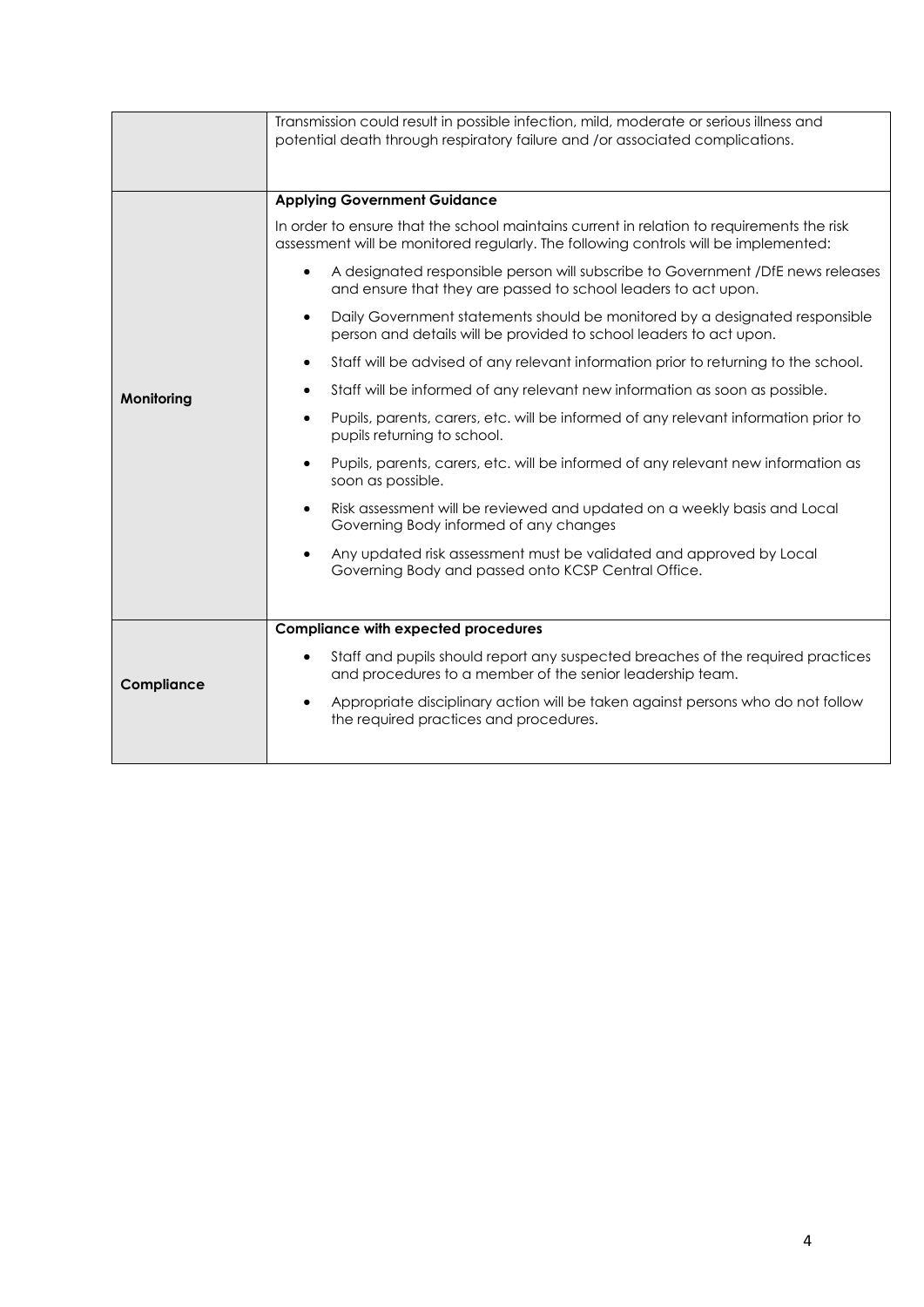**Following will be implemented should there be an outbreak in school or the local area.**

## **SECTION 1**

## **PUPIL NUMBERS**

| DfE Recommended actions                                                                                                                                                                                                                                                                            | <b>Red</b> | Amber | Green                                                                                                                                                               |
|----------------------------------------------------------------------------------------------------------------------------------------------------------------------------------------------------------------------------------------------------------------------------------------------------|------------|-------|---------------------------------------------------------------------------------------------------------------------------------------------------------------------|
| 1.1 All pupils are expected to<br>attend school from<br>Thursday 2 <sup>nd</sup> September                                                                                                                                                                                                         |            |       | All pupils will be expected<br>to return on Thursday 2nd<br>September 2021 with the<br>exception who have<br>tested positive for COVID<br>19 and are self-isolating |
| 1.2 Agree what returning<br>support is available for<br>vulnerable and/or<br>disadvantaged children<br>and put in place provision<br>for the return of pupils with<br>SEND in conjunction with<br>families and other<br>agencies and engage with<br>partners who will help<br>provide that support |            |       | <b>Having risk assessed</b><br>individual pupil needs I<br>can accommodate all<br>the required pupils with<br><b>SEND safely</b>                                    |

| 1.2 Identify hazard                                                                                                                                                                                                                                                                                         | Risk of spreading virus due to close contact with children $-1:1$ and restraint resulting in<br>direct transmission of the virus |  |
|-------------------------------------------------------------------------------------------------------------------------------------------------------------------------------------------------------------------------------------------------------------------------------------------------------------|----------------------------------------------------------------------------------------------------------------------------------|--|
| High Spread of Coronavirus that could result in serious illness and/or death.<br><b>Existing level of risk</b>                                                                                                                                                                                              |                                                                                                                                  |  |
| <b>Control measures</b>                                                                                                                                                                                                                                                                                     | List your control measures required to reduce risk – add appropriate detail about the<br>type and location of controls           |  |
| Individual risk assessments in place for identified children<br>Masks, aprons and gloves available but no child currently identified who will require their usage<br>2.<br>Reduced timetable / exclusion / inclusion considered if necessary if children are acting in a way staff are put<br>3.<br>at risk |                                                                                                                                  |  |
| Medium<br>Remaining level of risk after control measures                                                                                                                                                                                                                                                    |                                                                                                                                  |  |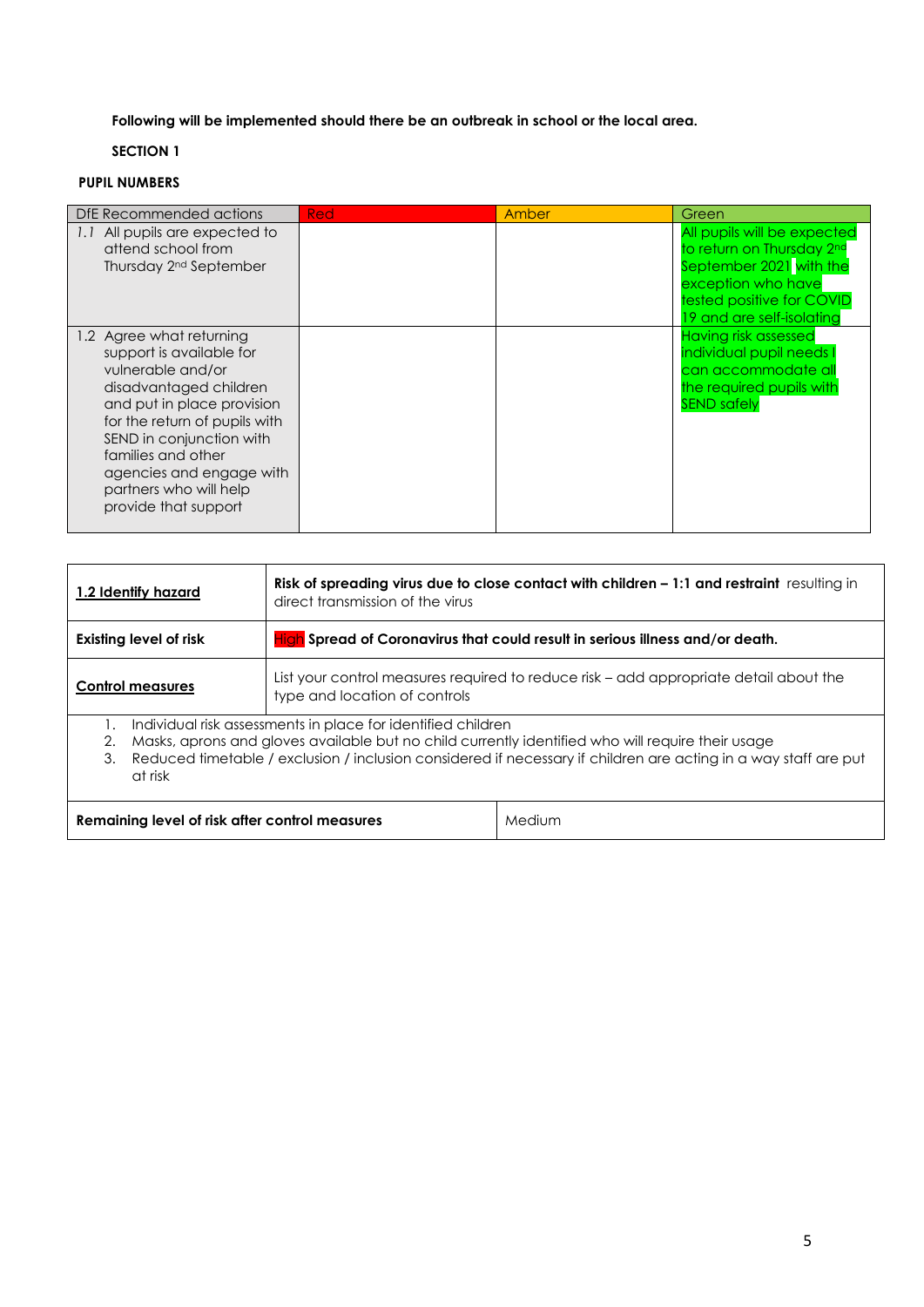## **2.0 STAFF**

| <b>DfE</b><br>Recommended<br><b>Action</b>                                                                                                                                                                                                                                             | <b>RED</b>                                                                                                                                                                                                                                                                                        | <b>AMBER</b>                                                                                                                                                                                                                                                                                                                                                                                         | <b>GREEN</b>                                                                                                                                                                                                                                                                                                                                                                                                                                                                                                             |
|----------------------------------------------------------------------------------------------------------------------------------------------------------------------------------------------------------------------------------------------------------------------------------------|---------------------------------------------------------------------------------------------------------------------------------------------------------------------------------------------------------------------------------------------------------------------------------------------------|------------------------------------------------------------------------------------------------------------------------------------------------------------------------------------------------------------------------------------------------------------------------------------------------------------------------------------------------------------------------------------------------------|--------------------------------------------------------------------------------------------------------------------------------------------------------------------------------------------------------------------------------------------------------------------------------------------------------------------------------------------------------------------------------------------------------------------------------------------------------------------------------------------------------------------------|
| 2.1 Teaching staff<br>resource needed<br>for expected pupil<br>numbers                                                                                                                                                                                                                 | The school does not<br>$\bullet$<br>have sufficient numbers<br>to meet necessary ratios<br>for the likely number of<br>returning pupils<br>We do not know which<br>$\bullet$<br>staff are available                                                                                               | The school has sufficient<br>$\bullet$<br>numbers to meet necessary<br>ratios for the likely number<br>of returning pupils provided<br>there is no sickness<br>We have asked which staff<br>$\bullet$<br>are available and are<br>collating responses<br>Some of our returning staff<br>$\bullet$<br>have not yet been able to<br>make arrangements for<br>their own children to return<br>to school | • We know which staff can<br>attend school<br>• We have sufficient<br>numbers to meet<br>necessary ratios for the<br>likely number of returning<br>pupils even if there is<br>sickness<br>• All staff are expected to<br>attend work from<br>September unless they<br>have a certificate from<br>their medical<br>practitioner.<br>More vulnerable staff<br>$\bullet$<br>have been identified<br>and should there be an<br>outbreak in school or<br>local area will be given<br>duties to restrict access<br>to children |
| 2.2 Decide<br>content and<br>timing of staff<br>communication(s)<br>including bringing<br>staff in in advance<br>of pupils returning<br>if necessary                                                                                                                                   | We have not consulted<br>$\bullet$<br>with staff representatives<br>or unions on our<br>approach to expanding<br>provision<br>We have consulted on<br>$\bullet$<br>our approach, but the<br>staff representatives are<br>unhappy with it and this<br>is limiting the number of<br>returning staff | We are in the process of<br>$\bullet$<br>consulting with staff                                                                                                                                                                                                                                                                                                                                       | Appropriate staff<br>$\bullet$<br>representatives have<br>been consulted with and<br>we have reached a<br>consensus.<br>We evaluate current<br>$\bullet$<br>provision in each class<br>weekly and adapt<br>staffing timings and<br>procedures to improve<br>health and safety of all<br>concerned.                                                                                                                                                                                                                       |
| 2.3 Should there<br>be an outbreak in<br>the school or local<br>area we will<br>consider options if<br>necessary, staffing<br>levels cannot be<br>maintained<br>(including<br>academy leaders<br>and key staff like<br>designated<br>safeguarding<br>leads and first aid<br>providers) | We do not have<br>$\bullet$<br>capacity for either a<br>trained DSL and/or<br>trained first aider to be<br>on site all of the time<br>We are not able to<br>$\bullet$<br>ensure sufficient senior<br>leadership capacity on<br>site                                                               | Our plans include provision<br>$\bullet$<br>of a trained DSL and<br>trained first aider on site at<br>all times but if either person<br>is ill, we will not be able to<br>sustain this provision<br>We hope to be able to<br>$\bullet$<br>ensure sufficient leadership<br>capacity on site for the<br>majority of the time                                                                           | We have capacity for<br>۰<br>trained DSL's and trained<br>first aiders on site at all<br>times<br>We are confident that<br>$\bullet$<br>we are able to provide<br>sufficient leadership<br>capacity on site at all<br>times                                                                                                                                                                                                                                                                                              |
| 2.4 Agree any<br>flexible working<br>arrangements<br>needed to support<br>any changes to<br>your usual patterns<br>(e.g. staggered<br>start / end times)                                                                                                                               | We will need staff to<br>$\bullet$<br>adopt different working<br>times but have not yet<br>agreed these<br>arrangements                                                                                                                                                                           | We are in the process of<br>agreeing revised staff<br>working times that align<br>with working times.                                                                                                                                                                                                                                                                                                | We have agreed with all<br>staff working times.                                                                                                                                                                                                                                                                                                                                                                                                                                                                          |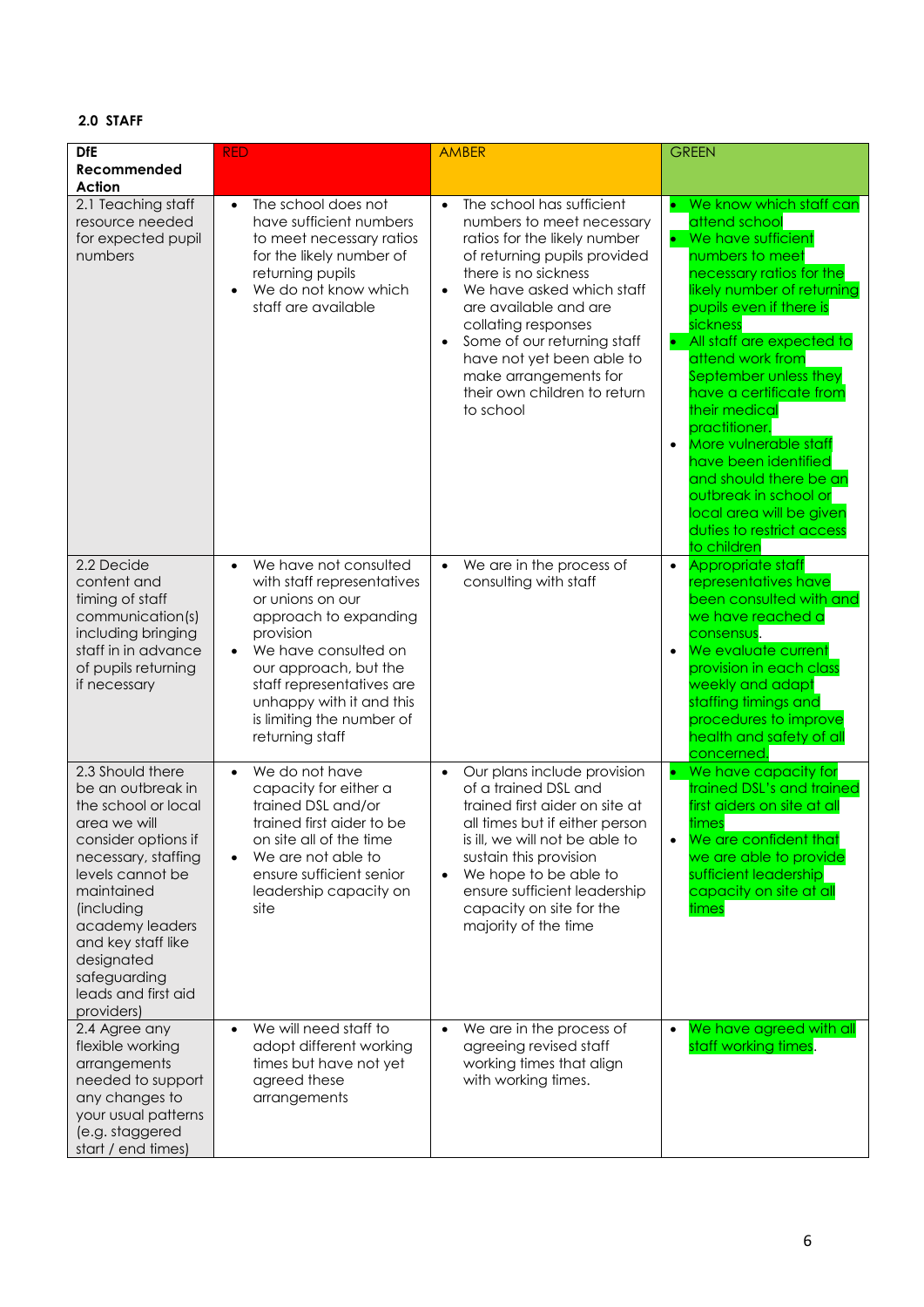| <b>DfE</b><br>Recommended<br>Action                                                                                                                                                                                                     | <b>RED</b>                                                                                                                                                                                                                                                                      | <b>AMBER</b>                                                                                                                                                                                                                                             | <b>GREEN</b>                                                                                                                                                                                                                                                                              |
|-----------------------------------------------------------------------------------------------------------------------------------------------------------------------------------------------------------------------------------------|---------------------------------------------------------------------------------------------------------------------------------------------------------------------------------------------------------------------------------------------------------------------------------|----------------------------------------------------------------------------------------------------------------------------------------------------------------------------------------------------------------------------------------------------------|-------------------------------------------------------------------------------------------------------------------------------------------------------------------------------------------------------------------------------------------------------------------------------------------|
| 2.6 Agree staff<br>workload<br>expectations<br>(including for<br>leaders)                                                                                                                                                               | We have not yet<br>$\bullet$<br>considered the impact<br>on staff workload and<br>welfare of the planned<br>approach to expanding<br>pupil numbers<br>We are unable to<br>expand numbers to the<br>full expectation without<br>negative impact on staff<br>welfare and workload | We are in the process of<br>$\bullet$<br>working out how to keep<br>staff workload manageable<br>while ensuring provision for<br>all pupils<br>We may need to reduce<br>$\bullet$<br>the number of pupils in<br>order to maintain<br>reasonable workload | We have considered the<br>o<br>impact on workload and<br>welfare of staff and are<br>confident that we have<br>reached a reasonable<br>and manageable<br>position<br>We are able to provide<br>$\bullet$<br>for the relevant pupil<br>numbers within<br>reasonable workload<br>parameters |
| 2.7 Decide what<br>staff training<br>(either delivered<br>remotely or in the<br>school) is needed<br>to implement any<br>changes the<br>school plans to<br>make (e.g. risk<br>management,<br>curriculum,<br>behaviour.<br>safeguarding) | We have not reviewed<br>what staff training is<br>needed in relation to<br>these changes                                                                                                                                                                                        | We have identified<br>$\bullet$<br>training needs and are<br>developing a training<br>plan                                                                                                                                                               | We have delivered<br>training on<br>expectations through<br>a combination of<br>paper guidance<br>studied remotely and<br>online staff meetings.<br><b>Staff have received</b><br>face to face training.<br><b>SLT</b> monitor and<br>advise on<br>implementation of<br>new expectations. |

| 2.1 Identify hazard           | If there is an outbreak in school or local area. Risk of too many or too few<br>people on site - who should come to work?                                                                                                 |
|-------------------------------|---------------------------------------------------------------------------------------------------------------------------------------------------------------------------------------------------------------------------|
| <b>Existing level of risk</b> | High - Too few adults to run site safely keeping in line with regulations set out by<br>government or too many staff increasing potential transmission - those with<br>elevated risk attending when could work from home. |
| <b>Control measures</b>       | List your control measures required to reduce risk – add appropriate detail about<br>the type and location of controls                                                                                                    |

Reinstate Following measures

- 1. Bubbles planned carefully with correct number of adults
- 2. Those who are clinically vulnerable those strongly advised to social distance in the original guidance are to work at home or work in school adhering to strict 2 metre social distancing from colleagues and children
- 3. Government advice and guidelines for persons who are Clinically Vulnerable should be monitored and followed.
- 4. An individual risk assessment will be considered for staff who are Clinically Extremely Vulnerable prior to their return to work.
- 5. Clinically Extremely Vulnerable staff where their job role allows, will be offered the choice of homeworking.
- 6. Clinically Extremely Vulnerable staff should attend school subject to strict compliance with social distancing measures and in accordance with up to date government guidance on shielding and protecting people who are clinically extremely vulnerable from COVID-19.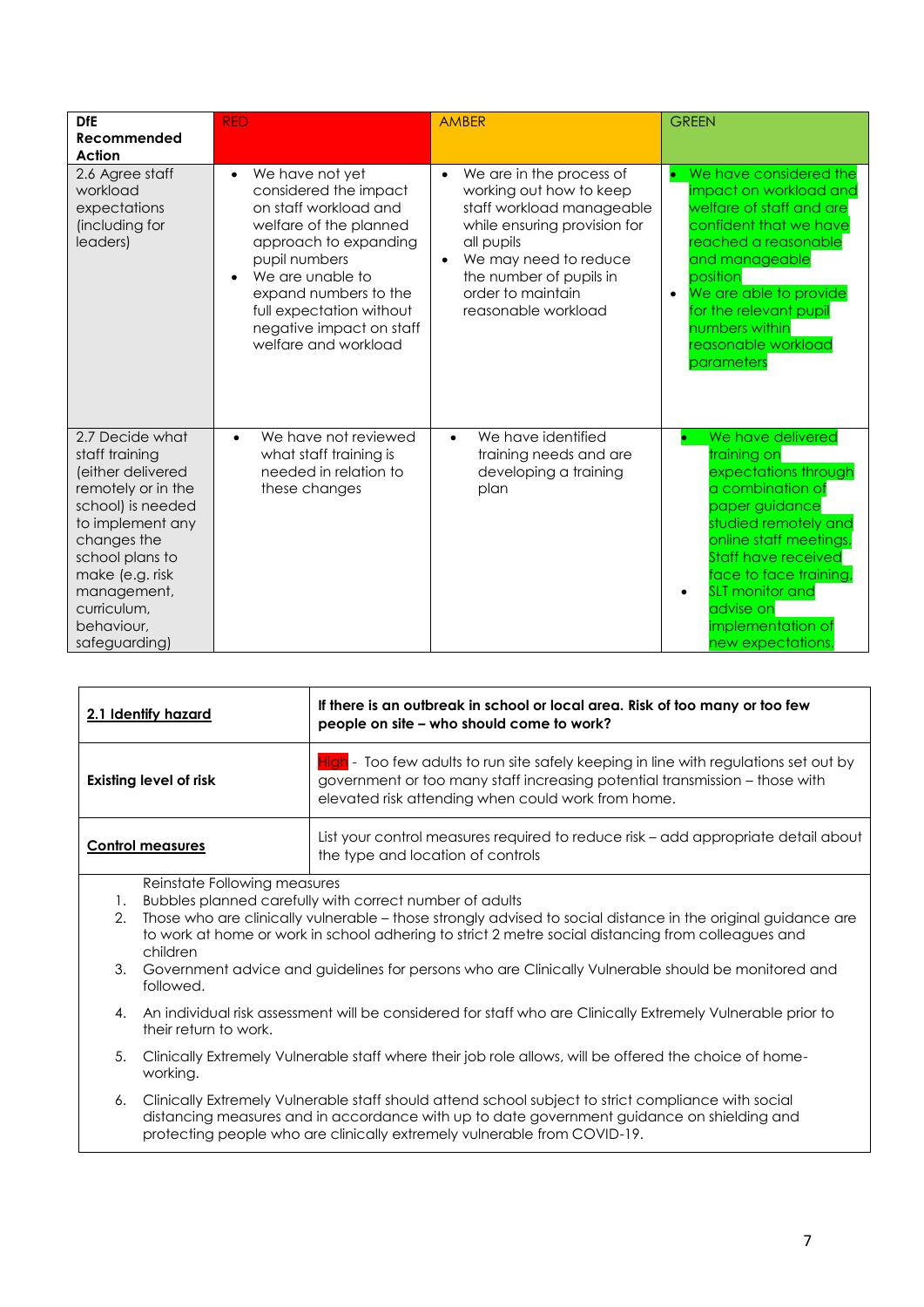| 7. | Clinically Extremely Vulnerable staff should be deployed in a position where it is possible to maintain social<br>distancing.                                                                                                                                                                                                                                                                                                                                                                                                                                                                                                                                                     |
|----|-----------------------------------------------------------------------------------------------------------------------------------------------------------------------------------------------------------------------------------------------------------------------------------------------------------------------------------------------------------------------------------------------------------------------------------------------------------------------------------------------------------------------------------------------------------------------------------------------------------------------------------------------------------------------------------|
| 8. | Where staff raise concerns that they may be more at risk due to their personal characteristics, their<br>concerns will be discussed and the measures that are being put in place to reduce the risk will be<br>explained.                                                                                                                                                                                                                                                                                                                                                                                                                                                         |
| 9. | Where additional measures are requested, these will be accommodated where appropriate/possible.                                                                                                                                                                                                                                                                                                                                                                                                                                                                                                                                                                                   |
|    | 10. Those living with those that are clinically vulnerable can attend school and work with children or adults<br>adhering to this and other re-opening risk assessments.<br>11. Due regard is given to first aid and safeguarding when planning staffing ie identified first aider available<br>for each Phase<br>12. Assess health risk of individual staff<br>13. All staff follow current advice on isolating through track and trace<br>14. Staff isolating working from home where appropriate and well enough to do so<br>15. Checking and risk assessment processes will be continued in accordance with the government<br>publication Keeping Children Safe In Education. |
|    | 16. No volunteers will be allowed onsite                                                                                                                                                                                                                                                                                                                                                                                                                                                                                                                                                                                                                                          |

| Remaining Level of Risk after control measures | Low |
|------------------------------------------------|-----|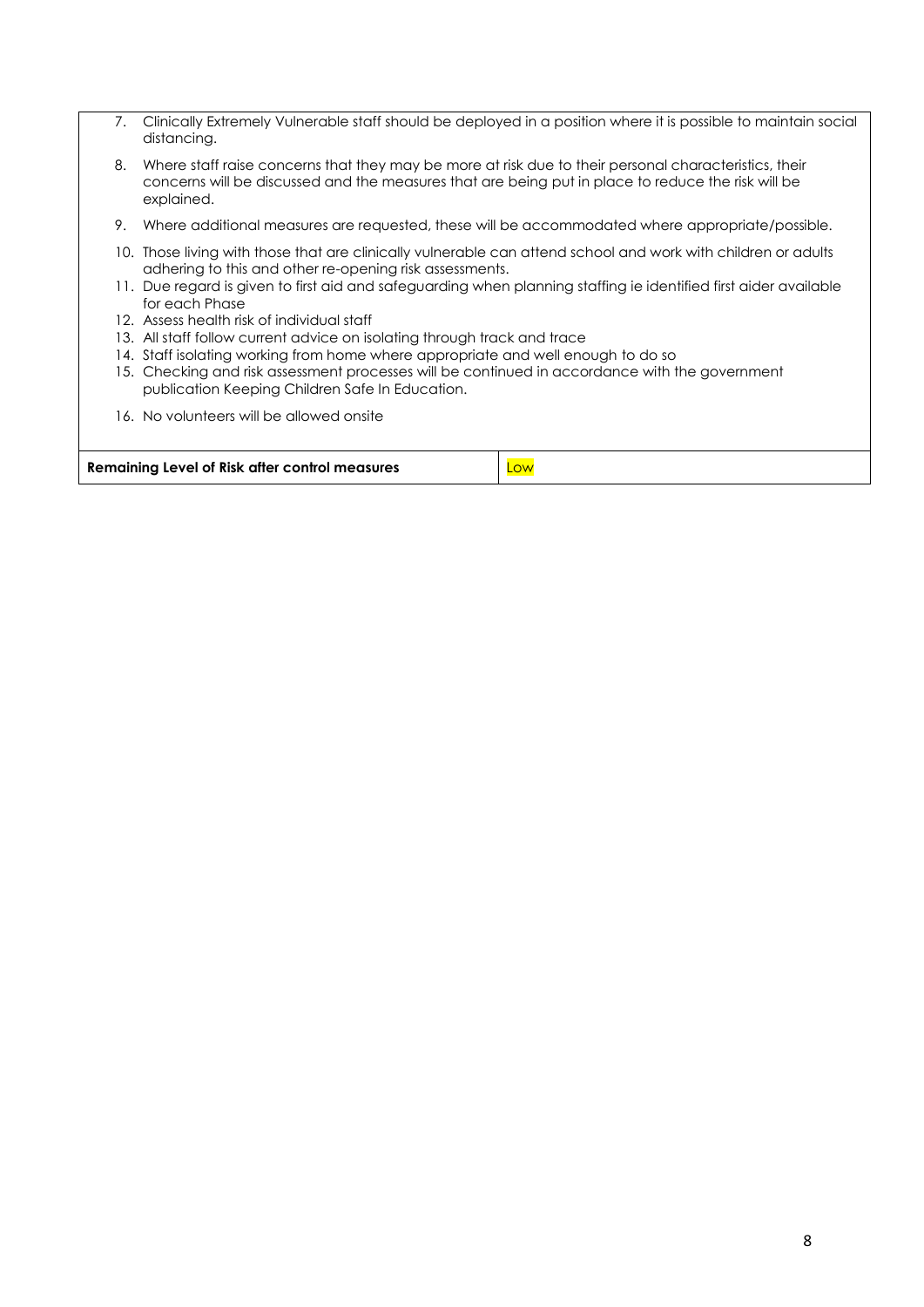## **3.0 SITE MANAGEMENT**

| <b>DfE Recommended</b><br><b>Action</b>                                                                                                                                                                                                                                                                | <b>RED</b>                                                                                                                                                                                                                                                                                                                                       | <b>AMBER</b>                                                                                                                                                                                                                                                                                                                                                   | <b>GREEN</b>                                                                                                                                                                                                                                                                                                                                                                                                                                                        |
|--------------------------------------------------------------------------------------------------------------------------------------------------------------------------------------------------------------------------------------------------------------------------------------------------------|--------------------------------------------------------------------------------------------------------------------------------------------------------------------------------------------------------------------------------------------------------------------------------------------------------------------------------------------------|----------------------------------------------------------------------------------------------------------------------------------------------------------------------------------------------------------------------------------------------------------------------------------------------------------------------------------------------------------------|---------------------------------------------------------------------------------------------------------------------------------------------------------------------------------------------------------------------------------------------------------------------------------------------------------------------------------------------------------------------------------------------------------------------------------------------------------------------|
| 3.1 Organisation:<br>Decide the physical<br>and organisational<br>structures needed<br>to limit risks and limit<br>movement around<br>the building(s):<br>3.11 Staggered<br>start time,<br>assembly<br>groups, break<br>times, lunch<br>times, finish<br>times                                         | $\bullet$<br>The school site<br>severely restricts the<br>capacity for<br>staggered drop offs<br>and pick-ups (few<br>entrances, issues<br>around queuing, busy<br>roads etc.) and it is<br>difficult to effective<br>plans<br>Staffing issues restrict<br>$\bullet$<br>our capacity to<br>undertake staggered<br>drop offs and pick ups         | School site restrictions and<br>$\bullet$<br>staff capacity make<br>staggered drop offs and<br>pick-ups impractical<br>although safe this will need<br>close monitoring and may<br>require some improvement<br>Instructions for these<br>$\bullet$<br>transitions are not yet<br>shared<br>Staff are yet to be briefed<br>$\bullet$<br>about these transitions | The school site allows to<br>$\bullet$<br>easily organise staggered<br>and safe drop offs<br>One-way system in place<br>$\bullet$<br>for picking up children<br><b>Families have received</b><br>detailed instructions for<br>these transitions<br><b>Staff have been</b><br>$\bullet$<br>organised to ensure these<br>transitions run smoothly<br>and the site remains safe                                                                                        |
| 3.12 Access<br>$\bullet$<br>rooms from the<br>outside where<br>possible<br>3.13 Limit<br>$\bullet$<br>movement<br>around the<br>academy<br>3.14 Identify<br>$\bullet$<br>separate toilets<br>for Year Group<br><b>Bubbles</b><br>Pupil numbers<br>$\bullet$<br>using toilets<br>carefully<br>monitored | The school does not<br>$\bullet$<br>have a clear way<br>through, and a one-<br>way system is not<br>feasible<br>The frequent use of<br>$\bullet$<br>external doors adds<br>significant concern or<br>risk<br>Children in classrooms<br>$\bullet$<br>cannot be isolated<br>from other bubbles<br>because of the<br>limitations of the<br>building | A practical one-way<br>$\bullet$<br>system is difficult,<br>expectations will be<br>challenging to explain,<br>and it may require almost<br>constant monitoring<br>Pupils and families are yet<br>$\bullet$<br>to receive explanations<br>about the one-way system<br>The frequent use of<br>$\bullet$<br>external doors provides<br>some concern or risk      | Movement through our<br>$\bullet$<br>school is clear<br>A practical one-way<br>$\bullet$<br>system is in place<br><b>Pupils and families have</b><br>had the one-way system<br>explained to them<br>External doors are being<br>$\bullet$<br>used where practical to<br>do so and are of little<br>concern<br>All classroom spaces can<br>$\bullet$<br>be isolated from passing<br>adults and children in the<br>corridors, reducing risk of<br>virus transmission, |
| 3.15 Agree how<br>safety measures<br>and messages will<br>be implemented<br>and displayed<br>around the school.                                                                                                                                                                                        | The school site is old or<br>$\bullet$<br>restricted making<br>ventilation and<br>circulation of air<br>inhibited and<br>ineffective<br>Most doors and<br>$\bullet$<br>windows cannot easily<br>or safely be opened<br>or left open                                                                                                              | A system of door propping<br>$\bullet$<br>and widow opening is<br>planned but difficult to<br>undertake by all staff<br>Additional ventilation is not<br>$\bullet$<br>practical through open<br>windows and doors, but<br>rooms are not usually stuffy<br>Staff are yet to be<br>$\bullet$<br>informed about the need<br>for good ventilation                  | Where safe and practical<br>to do so, windows remain<br>open and doors are<br>propped open or ajar<br>Staff understand the<br>$\bullet$<br>need for good ventilation<br>and reduced door<br>contact                                                                                                                                                                                                                                                                 |
|                                                                                                                                                                                                                                                                                                        | We feel unable to<br>$\bullet$<br>provide appropriate<br>space to support staff<br>rest needs and<br>maintain social<br>distancing                                                                                                                                                                                                               | Communal staff areas do<br>$\bullet$<br>not easily lend themselves<br>for social distancing, but<br>we are working with staff to<br>provide flexible capacity<br>Appropriate resources and<br>$\bullet$<br>organisation (rotas etc) are<br>being organised but not<br>yet in place                                                                             | The staffroom and other<br>communal areas have<br>been adequately<br>organised to support<br>social distancing we will<br>re-establish two<br>staffrooms.<br>Appropriate resources<br>$\bullet$<br>and organisation (rotas<br>etc) are in place to<br>support staff refreshment<br>and toileting needs                                                                                                                                                              |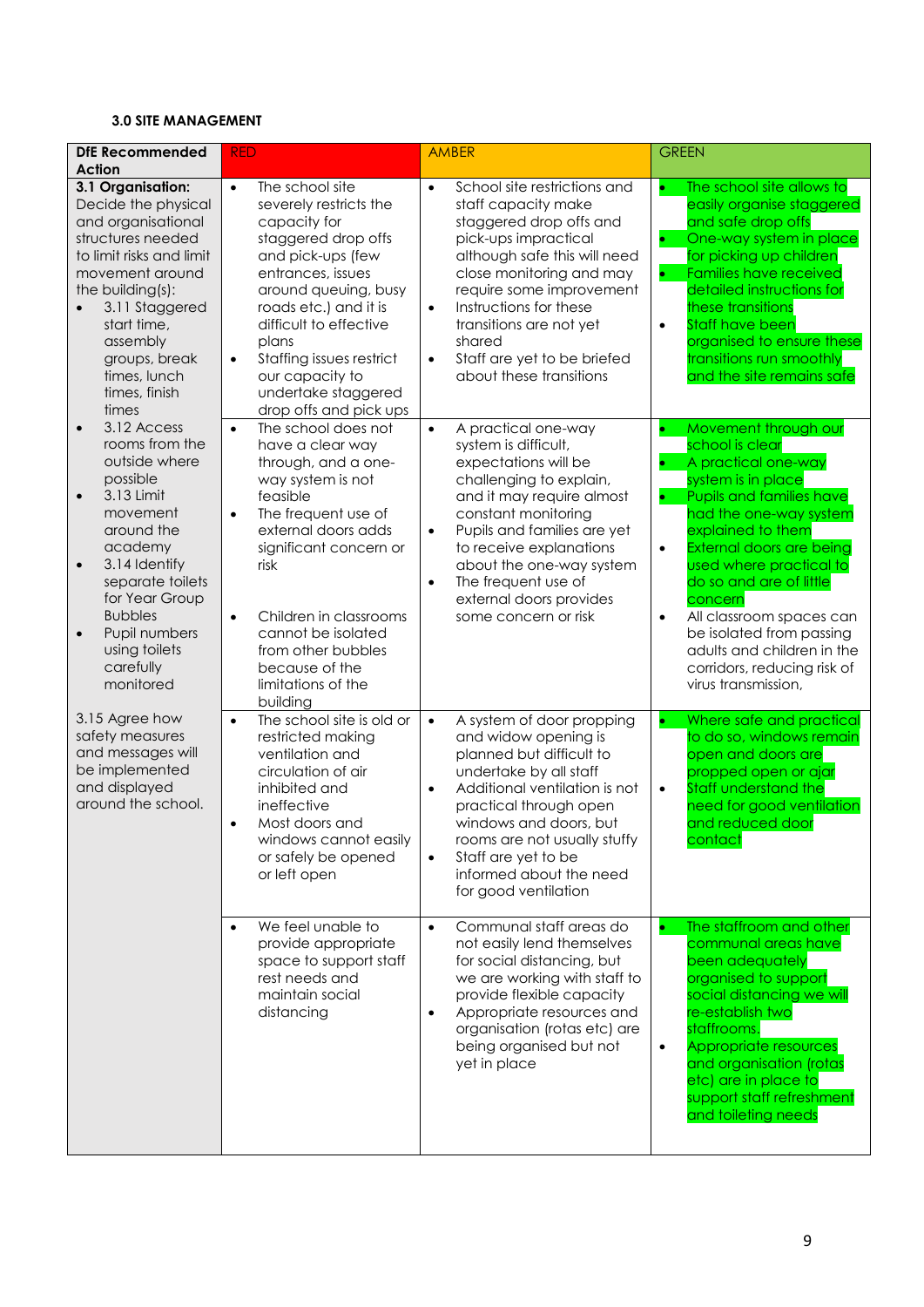| <b>DfE Recommended</b>                                                                                                                                                                                                                                                                                                                                               | <b>RED</b>                                                                                                                                                                            | <b>AMBER</b>                                                                                                                                                                                    | <b>GREEN</b>                                                                                                                                       |
|----------------------------------------------------------------------------------------------------------------------------------------------------------------------------------------------------------------------------------------------------------------------------------------------------------------------------------------------------------------------|---------------------------------------------------------------------------------------------------------------------------------------------------------------------------------------|-------------------------------------------------------------------------------------------------------------------------------------------------------------------------------------------------|----------------------------------------------------------------------------------------------------------------------------------------------------|
| <b>Action</b>                                                                                                                                                                                                                                                                                                                                                        |                                                                                                                                                                                       |                                                                                                                                                                                                 |                                                                                                                                                    |
|                                                                                                                                                                                                                                                                                                                                                                      | The school site and<br>physical resources<br>severely impede my<br>capacity to increase<br>space by moving and<br>storing unneeded furniture                                          | Moving and storing furniture to<br>increase space throughout the<br>school is in progress, but some<br>aspects are not yet complete                                                             | Where practical to do so,<br>unneeded furniture will be<br>moved and stored to<br>increase space throughout<br>functioning parts of the<br>school  |
|                                                                                                                                                                                                                                                                                                                                                                      | Site security is<br>considerably reduced due<br>to required changes<br>therefore a prioritisation<br>review must take place                                                           | Some aspects of site security<br>are impacted by changes to<br>the school routine and use of<br>facilities, but these will soon be<br>resolved                                                  | Site security remains tight and<br>is not impacted by changes<br>to the school routine                                                             |
|                                                                                                                                                                                                                                                                                                                                                                      | The school does not yet<br>have an Access Plan<br>under development for<br>opening, closing and site<br>security                                                                      | Access, opening, closing and<br>security may be hampered<br>through illness, but an Access<br>Plan is being formulated                                                                          | An access plan for opening,<br>closing and general site<br>security is in place                                                                    |
|                                                                                                                                                                                                                                                                                                                                                                      | The school has not yet<br>considered how to ensure<br>that office staff can<br>maintain appropriate<br>distance                                                                       | We are in the process of<br>planning office space to<br>ensure this can be achieved.                                                                                                            | Office staff are able to work<br>in the same office due to the<br>level of spacing available                                                       |
| <b>3.2 Classroom</b><br>organisation:<br>3.21 Classroom<br>layout that<br>facilitates social<br>distancing where<br>possible desks will<br>be returned to<br>facing forwards<br>children sitting side<br>on to each other<br>3.23 Children to stay<br>in same classroom<br>all day<br>3.24 Children to be<br>led by the same<br>staff all day as<br>much as possible | Given indicative pupil and<br>staff numbers we cannot<br>provide class sizes of 30 or<br>maintain social distancing<br>lay out.                                                       | Given indicative pupil and staff<br>numbers we will not be able to<br>provide class sizes of 30 or<br>smaller and to some extent<br>maintain social distancing<br>layout.                       | Given current pupil and staff<br>numbers, classrooms can be<br>used according to the<br>teacher's needs                                            |
| 3.3 Building works:<br>Agree approach to<br>any scheduled or<br>ongoing building<br>works                                                                                                                                                                                                                                                                            | I cannot allow the<br>continuation of scheduled<br>or ongoing building work<br>during term time, but this<br>will have a negative<br>impact on our ability to<br>deliver in September | I cannot allow the continuation<br>of scheduled or ongoing<br>building work, but I may be<br>able to postpone planned<br>building works until the summer<br>break and be ready for<br>September | We have scheduled and<br>ongoing building works which<br>are proceeding while<br>maintaining safeguarding<br>and social distancing<br>arrangements |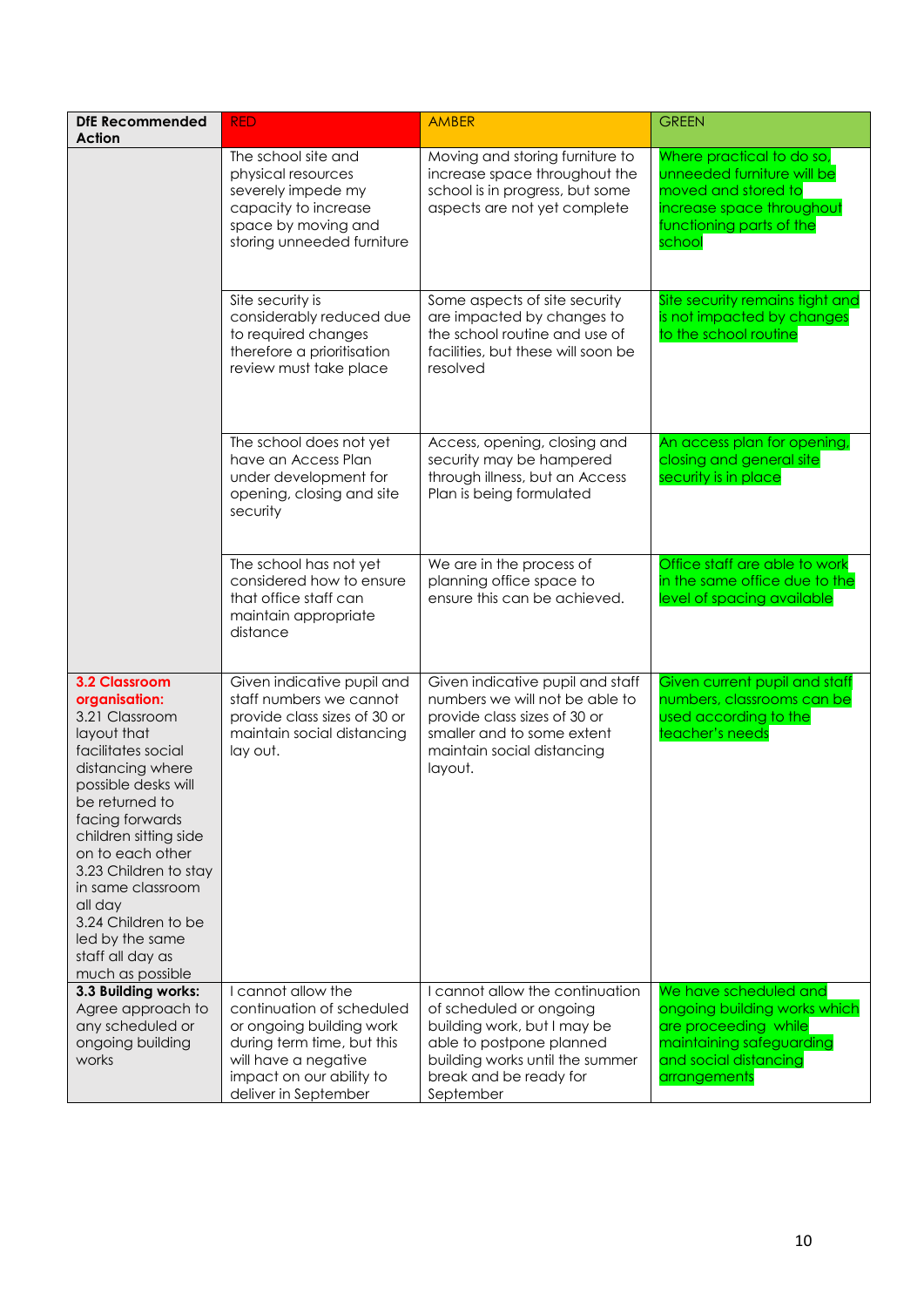| 3.1 Identify hazard                                                                                                                            | Lack of social distancing in the classroom resulting in direct transmission of the<br>virus                                                                                                                                                                              |  |  |
|------------------------------------------------------------------------------------------------------------------------------------------------|--------------------------------------------------------------------------------------------------------------------------------------------------------------------------------------------------------------------------------------------------------------------------|--|--|
| <b>Existing level of risk</b>                                                                                                                  | <b>High</b> -Spread of Coronavirus that could result in serious illness and/or death.                                                                                                                                                                                    |  |  |
| <b>Control measures</b>                                                                                                                        | List your control measures required to reduce risk – add appropriate detail about<br>the type and location of controls                                                                                                                                                   |  |  |
| Remove excess furniture to increase space<br>1.                                                                                                |                                                                                                                                                                                                                                                                          |  |  |
| 3.                                                                                                                                             | Children keep to their desks when in the room where space allows desks facing forward.<br>2.<br>Social distancing procedures and no touching rule practised with the children -<br>(Include instructions how to line up, use of toilet, moving around the classroom etc) |  |  |
| 4.<br>of praise for adherence                                                                                                                  | Desired procedures re-visited and modelled many times a day and linked to school behaviour system - lots                                                                                                                                                                 |  |  |
| 5.                                                                                                                                             | Children reminded if don't adhere and spoken to re the need for social distancing                                                                                                                                                                                        |  |  |
| balanced wider curriculum.                                                                                                                     | Lessons planned for individual work (not paired or group work) as far as is reasonable while providing a<br>6.                                                                                                                                                           |  |  |
| 7.                                                                                                                                             | Feedback - using large whiteboard and visualizer and interactive whiteboard not close interaction                                                                                                                                                                        |  |  |
| 8.                                                                                                                                             | Children to use same desk each day                                                                                                                                                                                                                                       |  |  |
| 9.<br>staffing allows)                                                                                                                         | Staff assigned to a bubble, stay with this bubble throughout the day (and on sub-sequent days as far as                                                                                                                                                                  |  |  |
| 10. Children do not mix with other groups – children will have a designated outdoor space to ensure more<br>opportunities for learning outside |                                                                                                                                                                                                                                                                          |  |  |
|                                                                                                                                                | 11. No shared cloakrooms. Children discouraged from bringing items in from home                                                                                                                                                                                          |  |  |
| 12. Maintain air-flow in the classroom by opening doors and windows.                                                                           |                                                                                                                                                                                                                                                                          |  |  |
| <b>Remaining level of risk</b>                                                                                                                 | Medium                                                                                                                                                                                                                                                                   |  |  |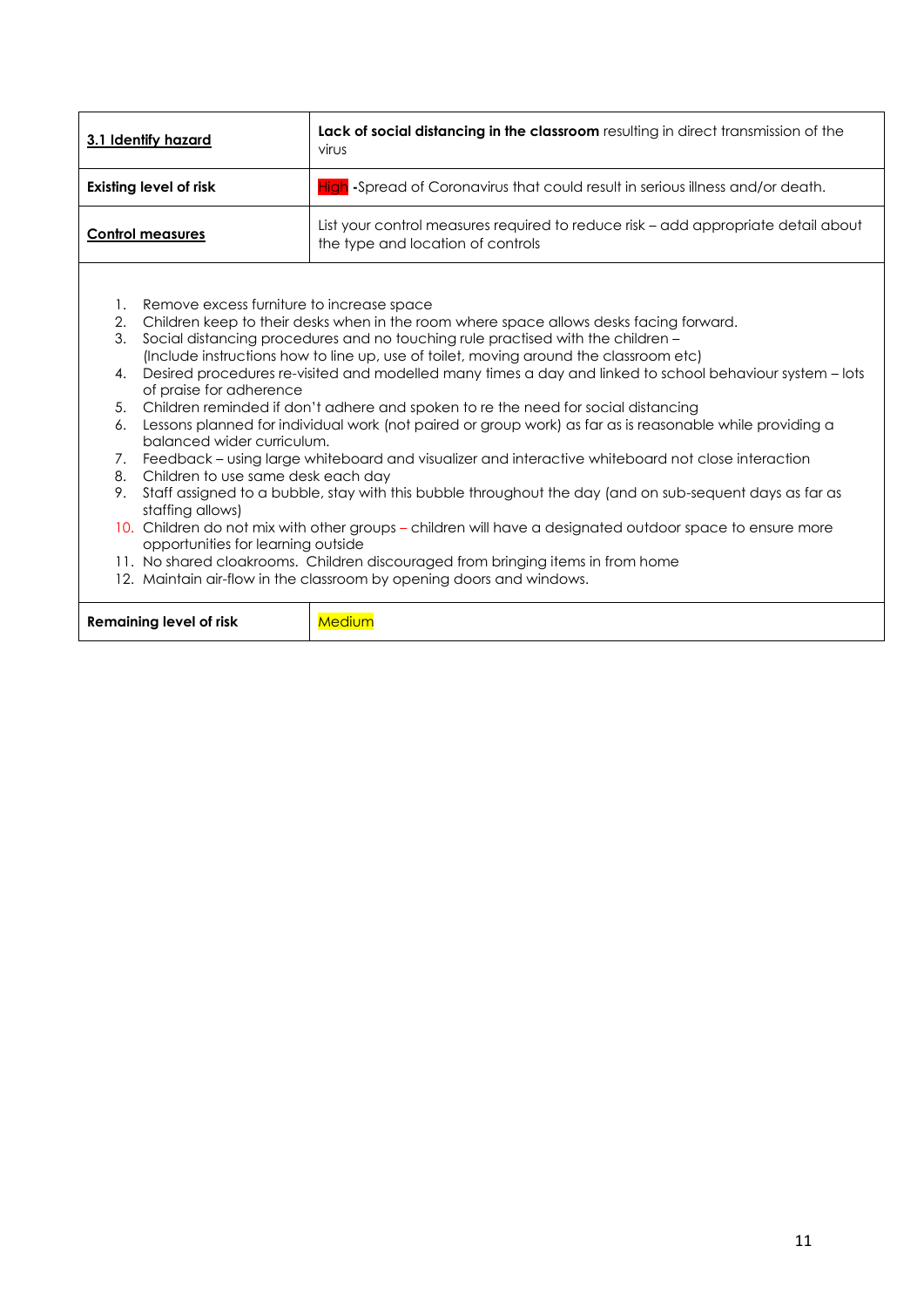| 3.1 Identify hazard                                                                                                                               | Risk of virus spreading to the community due to parents congregating at drop off<br>and pick up points                           |  |
|---------------------------------------------------------------------------------------------------------------------------------------------------|----------------------------------------------------------------------------------------------------------------------------------|--|
| <b>Existing level of risk</b>                                                                                                                     | High Spread of Coronavirus or other illnesses within the local community.                                                        |  |
| List your control measures required to reduce risk - add appropriate detail about<br><b>Control measures</b><br>the type and location of controls |                                                                                                                                  |  |
|                                                                                                                                                   | $\blacksquare$ . $\bigtriangleup$ . The second state of the second states in the second state of the second states of the second |  |

- 1. One way system and plan in place for picking up children at the end of school day
- 2. Use of Car Park and main school gates for parents exiting the site
- 3. Drop off and pick up timetable widely communicated to staff and parents.
- 4. Only one parent to bring their child to school.
- 5. No parents to access the school building and will keep communication going through telephone and/or email.
- 6. Office to remain partially closed

**Remaining level of risk after use of control measures** Medium

| Meetings – Staff meetings – Common Area Meeting Risk – Including offices<br>3.1 Identify hazard                                                                                                                                                                                                                                                                                                                                                                                                                                                                                                                        |  |  |
|------------------------------------------------------------------------------------------------------------------------------------------------------------------------------------------------------------------------------------------------------------------------------------------------------------------------------------------------------------------------------------------------------------------------------------------------------------------------------------------------------------------------------------------------------------------------------------------------------------------------|--|--|
| <b>Existing level of risk</b><br>High-Risk of transmission elevated in regular meeting spaces                                                                                                                                                                                                                                                                                                                                                                                                                                                                                                                          |  |  |
| List your control measures required to reduce risk – add appropriate detail about the<br><b>Control measures</b><br>type and location of controls                                                                                                                                                                                                                                                                                                                                                                                                                                                                      |  |  |
| Meetings socially distanced or use technology instead where possible e.g. ZOOM<br>Avoid in person meetings with those outside of staff where appropriate<br>2.<br>No shared resource in meetings<br>3.<br>Seating and rooms changed to enhance social distancing<br>4.<br>No shared staff lunches<br>5 <sub>1</sub><br>Staff room limit of 8 persons at a time<br>6.<br>Bags etc kept in lockers or under desks<br>7.<br>Office staff with staggered working hours so only one person in space at a time<br>8.<br>Office staff operate a mixed work from home and work at school system as needed to cover tasks<br>9. |  |  |
| Remaining Level of Risk after control measures<br>Medium                                                                                                                                                                                                                                                                                                                                                                                                                                                                                                                                                               |  |  |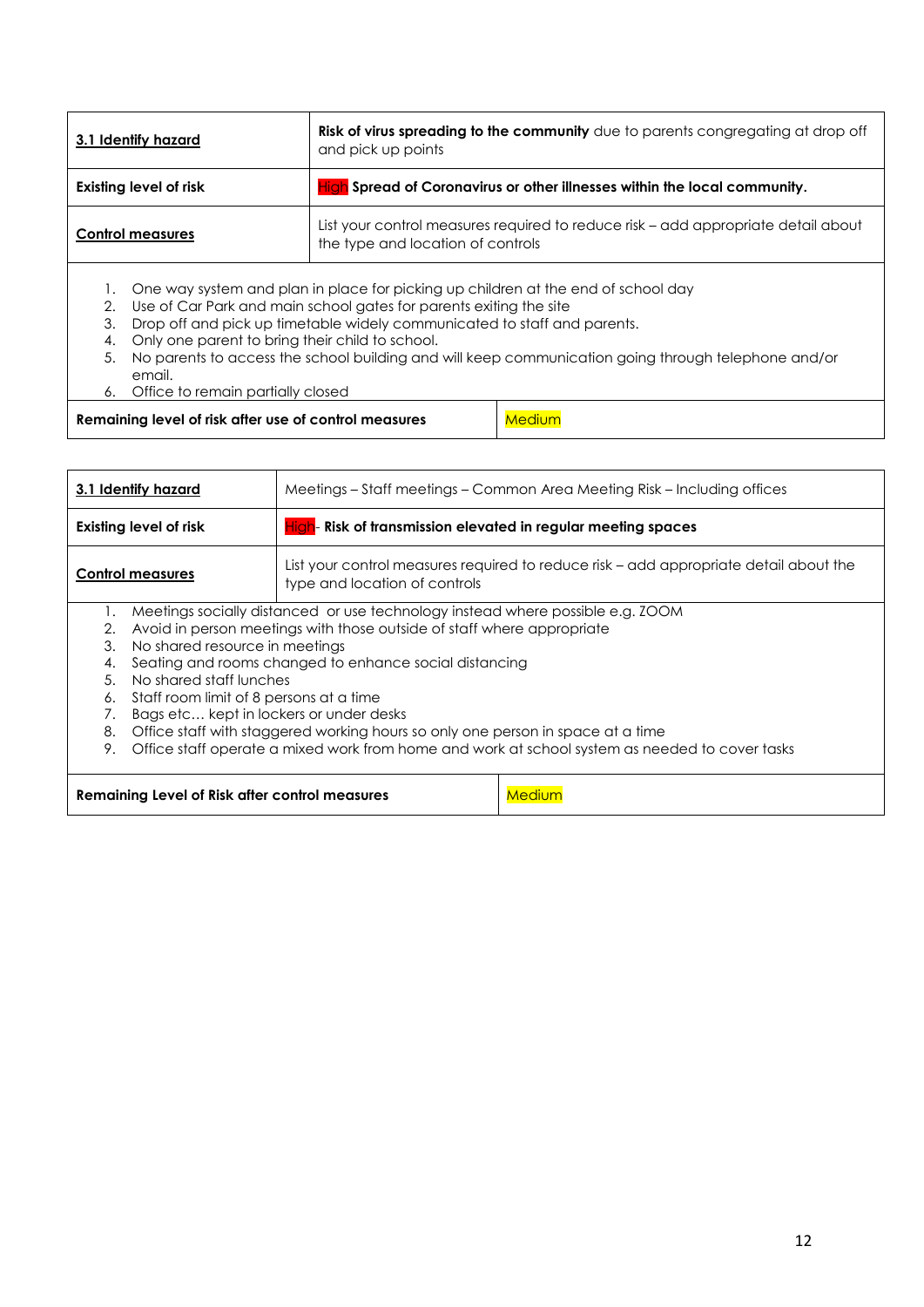| 3.11 Identify hazard                                                                                                                   | Lack of social distancing travelling to work or waiting to enter school resulting in direct<br>transmission of the virus                                                                                                                                                                                                                                                                                                                                                                                                                                                                                                                                                                                                                                                                                                                                                                                  |  |  |
|----------------------------------------------------------------------------------------------------------------------------------------|-----------------------------------------------------------------------------------------------------------------------------------------------------------------------------------------------------------------------------------------------------------------------------------------------------------------------------------------------------------------------------------------------------------------------------------------------------------------------------------------------------------------------------------------------------------------------------------------------------------------------------------------------------------------------------------------------------------------------------------------------------------------------------------------------------------------------------------------------------------------------------------------------------------|--|--|
| <b>Existing level of risk</b>                                                                                                          | High -Spread of Coronavirus that could result in serious illness and/or death.                                                                                                                                                                                                                                                                                                                                                                                                                                                                                                                                                                                                                                                                                                                                                                                                                            |  |  |
| <b>Control measures</b>                                                                                                                | List your control measures required to reduce risk – add appropriate detail about the<br>type and location of controls                                                                                                                                                                                                                                                                                                                                                                                                                                                                                                                                                                                                                                                                                                                                                                                    |  |  |
| 1.<br>2.<br>3.<br>4.<br>5.<br>6.<br>7.<br>8.<br>9.<br>11. Arrangements review weekly with staff<br>entering or leaving the school site | Staff travel to school independently by car, on foot or by bicycle.<br>No use of public transport by staff or children currently attending.<br>Staff not travelling to other schools as part of their work commitments.<br>Staff who pick up their own children from other schools adhere to social distancing.<br>Staff not allowed to move vehicles on school site at pick up times until given the all clear by staff on gate duty<br>2 m distancing signage where children and parents to wait<br>Allocated gate for parents to arrive and leave from<br>Instructions shared re social distancing between families in the morning with parents and children<br>Signage for parents and children displayed outside the classroom<br>10. Staggered drop off times for different bubbles.<br>12. Parents and children reminded not to mix with those from other bubbles while waiting to pick up or when |  |  |
| <b>Remaining level of risk</b>                                                                                                         | <b>Medium</b>                                                                                                                                                                                                                                                                                                                                                                                                                                                                                                                                                                                                                                                                                                                                                                                                                                                                                             |  |  |

| 3.11 Identify hazard          | Lack of social distancing during playtimes and lunchtimes resulting in direct transmission<br>of the virus             |  |
|-------------------------------|------------------------------------------------------------------------------------------------------------------------|--|
| <b>Existing level of risk</b> | High Spread of Coronavirus that could result in serious illness and/or death.                                          |  |
| <b>Control measures</b>       | List your control measures required to reduce risk – add appropriate detail about the<br>type and location of controls |  |
|                               |                                                                                                                        |  |

- 1. Bubbles to use allocated play areas
- 2. Reduced playtime equipment hard surfaces and can be easily cleaned
- 3. Each bubble to have their own set of equipment which is cleaned after use
- 4. Guidance and training provided to all staff on the teaching of games which encourage social distancing
- 5. Staff supervision throughout actively encouraging and insisting on social distancing
- 6. Each bubble has their own designated outside space

| <b>Remaining level of risk after control measures</b><br><b>Medium</b> |
|------------------------------------------------------------------------|
|------------------------------------------------------------------------|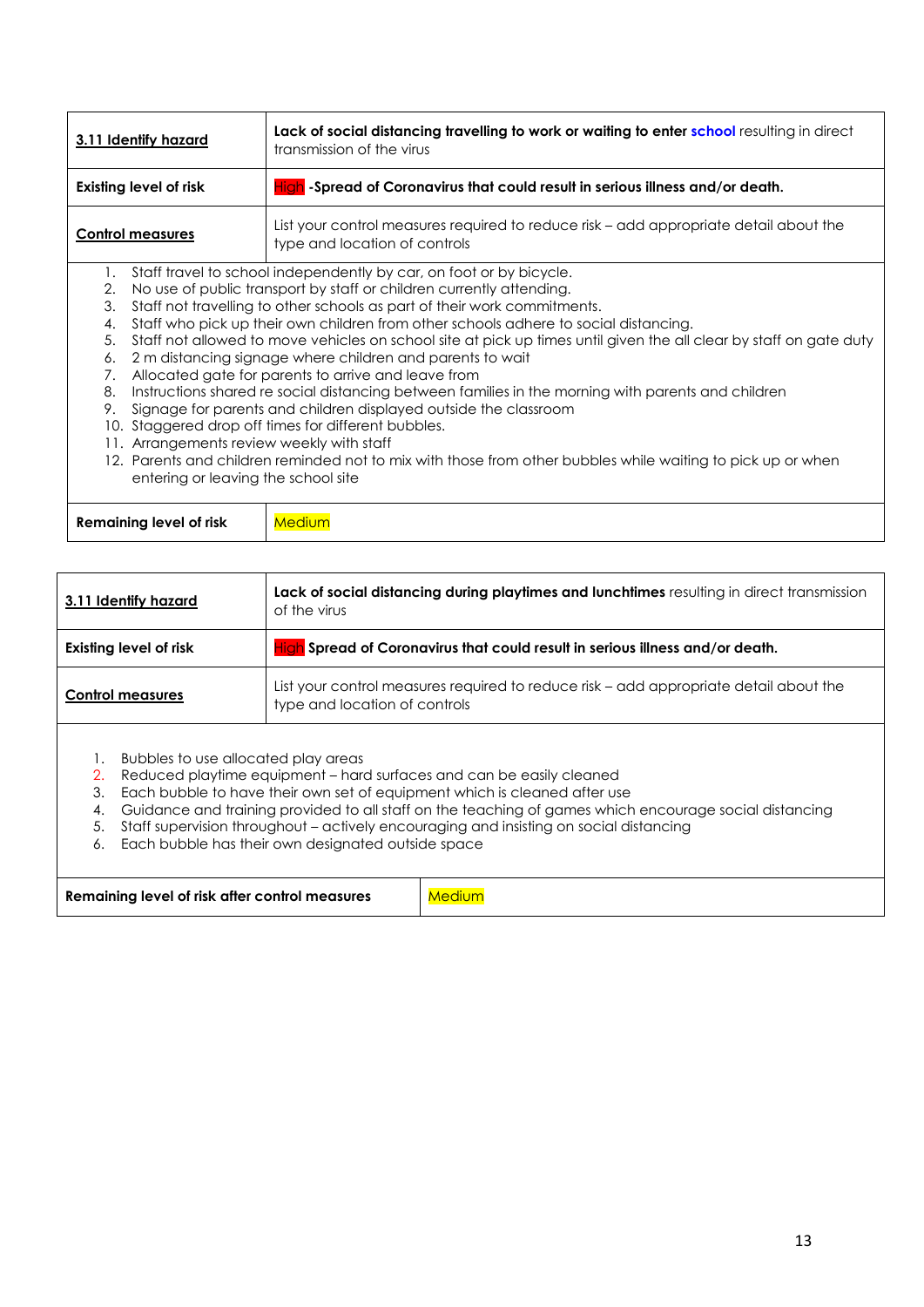| 3.11 Identify hazard                                             |                                                                                                | Lack of social distancing when eating lunch resulting in direct transmission of the<br>virus                           |  |  |  |
|------------------------------------------------------------------|------------------------------------------------------------------------------------------------|------------------------------------------------------------------------------------------------------------------------|--|--|--|
| <b>Existing level of risk</b>                                    |                                                                                                | High Spread of Coronavirus that could result in serious illness and/or death                                           |  |  |  |
| <b>Control measures</b>                                          |                                                                                                | List your control measures required to reduce risk – add appropriate detail about<br>the type and location of controls |  |  |  |
| 1.                                                               |                                                                                                | Only one bubble at a time called for dinner, only EYFS and KS1 to dine in the hall bubbles kept at a minimum of        |  |  |  |
|                                                                  | 2m apart/KS2 to eat in classroom                                                               |                                                                                                                        |  |  |  |
|                                                                  | Full cleaning and disinfecting of tables etc. before next bubble come in.<br>2.                |                                                                                                                        |  |  |  |
|                                                                  | 3.<br>Clear timetable in place to maximise the use of time and to enable management of bubbles |                                                                                                                        |  |  |  |
|                                                                  | Children to use hand-sanitizer on entry and exit from the hall<br>4.                           |                                                                                                                        |  |  |  |
| 5.                                                               |                                                                                                | Some bubbles eat in their classrooms/designated outdoor space.                                                         |  |  |  |
| 6.                                                               | dinner in classrooms                                                                           | Lunchtime supervisors in Key Stage 2 to collect school dinner from the hall a year group at a time and eat             |  |  |  |
| 7.                                                               |                                                                                                | Fire doors on KS2 corridor to be wedged open to allow safe transport of hot dinners to classroom- wedges to be         |  |  |  |
|                                                                  |                                                                                                | removed at the end of service by MMS-MMS Mrs Griffin to insure wedges are removed at the end of dinner                 |  |  |  |
|                                                                  |                                                                                                | service and sign log each day to state this has been done.                                                             |  |  |  |
| 8.                                                               | Lunchtime supervisors are to ensure strict social distancing is maintained.                    |                                                                                                                        |  |  |  |
| 9.                                                               | Systems communicated to all staff                                                              |                                                                                                                        |  |  |  |
| 10. Careful liaison with catering contractors and catering staff |                                                                                                |                                                                                                                        |  |  |  |
|                                                                  |                                                                                                |                                                                                                                        |  |  |  |
|                                                                  | Low<br>Remaining level of risk after use of control measures                                   |                                                                                                                        |  |  |  |

| 3.11 Identify hazard                           | Lack of social distancing in the corridors resulting in direct transmission of the virus                                                                                                                                                      |  |
|------------------------------------------------|-----------------------------------------------------------------------------------------------------------------------------------------------------------------------------------------------------------------------------------------------|--|
| <b>Existing level of risk</b>                  | High Spread of Coronavirus that could result in serious illness and/or death.                                                                                                                                                                 |  |
| <b>Control measures</b>                        | List your control measures required to reduce risk - add appropriate detail about the type<br>and location of controls                                                                                                                        |  |
| 2.<br>3.<br>4.                                 | Children staying in their classroom and accessing outside from classroom door<br>One child going to toilet at one time<br>Most bubbles have toilets internal to their classroom<br>When moving around the school everyone to keep to the left |  |
| Remaining level of risk after control measures | Low                                                                                                                                                                                                                                           |  |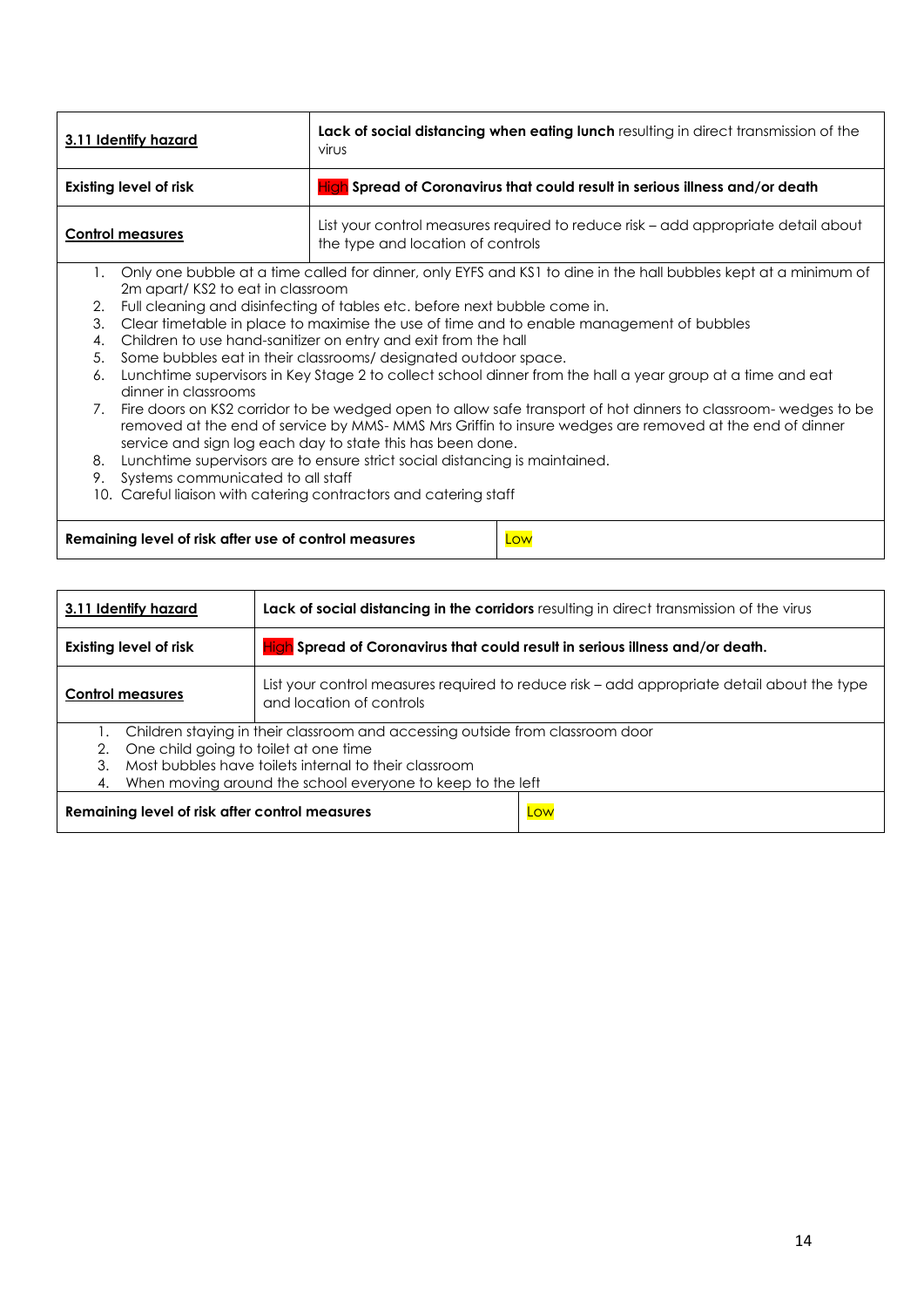| 3.13 Identify hazard                                                                                                                                                                                                                                                                                                                                                                                                                                            |  | Movement around the building – including contractors and parents                                                       |  |
|-----------------------------------------------------------------------------------------------------------------------------------------------------------------------------------------------------------------------------------------------------------------------------------------------------------------------------------------------------------------------------------------------------------------------------------------------------------------|--|------------------------------------------------------------------------------------------------------------------------|--|
| High - Bubbles would meet risking transmission<br><b>Existing level of risk</b>                                                                                                                                                                                                                                                                                                                                                                                 |  |                                                                                                                        |  |
| <b>Control measures</b>                                                                                                                                                                                                                                                                                                                                                                                                                                         |  | List your control measures required to reduce risk – add appropriate detail about<br>the type and location of controls |  |
| Timetables used to keep bubbles apart<br>Social distancing signage explaining rules and offices to remind all visitors of rules<br>2.<br>Different entrances to be used to enhance stagger<br>3.<br>Once way systems and signage where possible<br>4.<br>Staggered entry of pupils<br>5.<br>Parents not allowed on site – by appointment only<br>6.<br>Contractors booked only so movements can be managed<br>Contractors to share COVID risk assessments<br>8. |  |                                                                                                                        |  |
| Remaining Level of Risk after control measures<br>Low                                                                                                                                                                                                                                                                                                                                                                                                           |  |                                                                                                                        |  |

| 3.14 Identify hazard                                                                                                                                                                         | Lack of social distancing using toilets and poor hygiene resulting in direct and indirect<br>transmission of the virus |  |
|----------------------------------------------------------------------------------------------------------------------------------------------------------------------------------------------|------------------------------------------------------------------------------------------------------------------------|--|
| Existing level of risk                                                                                                                                                                       | High -Spread of Coronavirus that could result in serious illness and/or death.                                         |  |
| <b>Control measures</b>                                                                                                                                                                      | List your control measures required to reduce risk – add appropriate detail about the<br>type and location of controls |  |
| Allocated toilets for all bubbles<br>Handwashing after using toilet<br>Extra Signs in toilet re washing hands<br>Extra soap and other hygiene resources in stock to ensure we do not run out |                                                                                                                        |  |
| Medium<br>Remaining level of risk after control measures                                                                                                                                     |                                                                                                                        |  |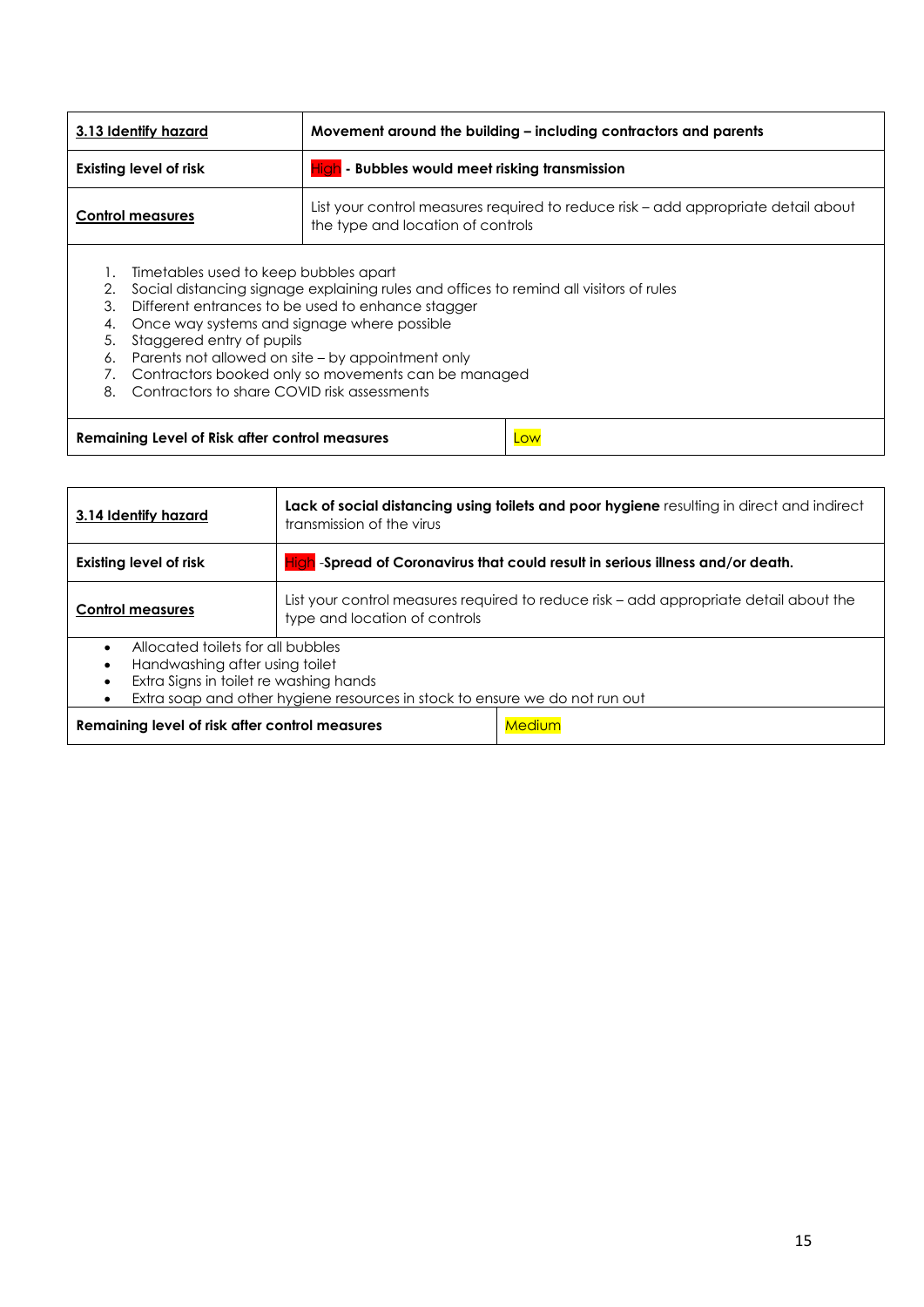## **4.0 CATERING**

| DfE Recommended<br>Action                                                                                                                                                                                                                                                                                         | <b>RED</b>                                                                                                                                                                                 | <b>AMBER</b>                                                                                                                                                                                                                                                                                                 | <b>GREEN</b>                                                                                                                                                                                                                                                                   |
|-------------------------------------------------------------------------------------------------------------------------------------------------------------------------------------------------------------------------------------------------------------------------------------------------------------------|--------------------------------------------------------------------------------------------------------------------------------------------------------------------------------------------|--------------------------------------------------------------------------------------------------------------------------------------------------------------------------------------------------------------------------------------------------------------------------------------------------------------|--------------------------------------------------------------------------------------------------------------------------------------------------------------------------------------------------------------------------------------------------------------------------------|
| 4.1 Catering:<br>4.11 Work with North<br><b>Tyneside Catering</b><br>Services to ensure<br>meals are available for<br>all children in the<br>school.<br>4.12 Also, consider your<br>arrangements for those<br>year groups still out of<br>the school and eligible<br>for benefits related to<br>Free School Meals | Our catering<br>$\bullet$<br>supplier cannot<br>provide staff or<br>meals / our kitchen<br>facilities do not<br>allow for social<br>distancing and we<br>have no plans to<br>mitigate this | Our catering supplier<br>$\bullet$<br>cannot provide staff or<br>meals / our kitchen<br>facilities do not allow for<br>social distancing, but we<br>can ask pupils to bring<br>packed lunches and<br>provide these for pupils<br>entitled to FSM<br>We will set up food<br>vouchers for eligible<br>families | We are able to provide<br>$\bullet$<br>hot meals for pupils in the<br>school, both those who<br>purchase meals and<br>those who are eligible for<br><b>FSM</b><br>We continue to provide<br>$\bullet$<br>food parcels/vouchers<br>for those eligible for Free<br>school meals. |
| 4.2 Clubs:<br>4.21 Agree whether<br>breakfast clubs, lunch<br>nursery wraparound<br>and after-school clubs<br>can operate (in line<br>with necessary<br>protective measures)<br>and under what terms                                                                                                              | We cannot provide<br>breakfast / lunch / after-<br>school clubs and have<br>not yet communicated<br>this to parents/carers.                                                                | We cannot provide breakfast<br>/ lunch / after-school clubs<br>and have plans to<br>communicate this to<br>parents/carers.                                                                                                                                                                                   | The Hazlewood OOSC will<br>provide breakfast club and<br>afterschool club if the pupil<br>numbers make this viable                                                                                                                                                             |
| 4.3 Suppliers: Plan<br>arrangements with<br>your catering suppliers<br>and check they are<br>following appropriate<br>social distancing and<br>hygiene measures,<br>including when in the<br>school                                                                                                               | We have not made<br>$\bullet$<br>contact with our<br>suppliers.                                                                                                                            | We have made contact<br>$\bullet$<br>with our suppliers and are<br>working out how to ensure<br>social distancing and<br>hygiene measures can be<br>assured.                                                                                                                                                 | We have ensured<br>$\bullet$<br>consistency of supply<br>and that social<br>distancing and hygiene<br>measures will be in<br>place.                                                                                                                                            |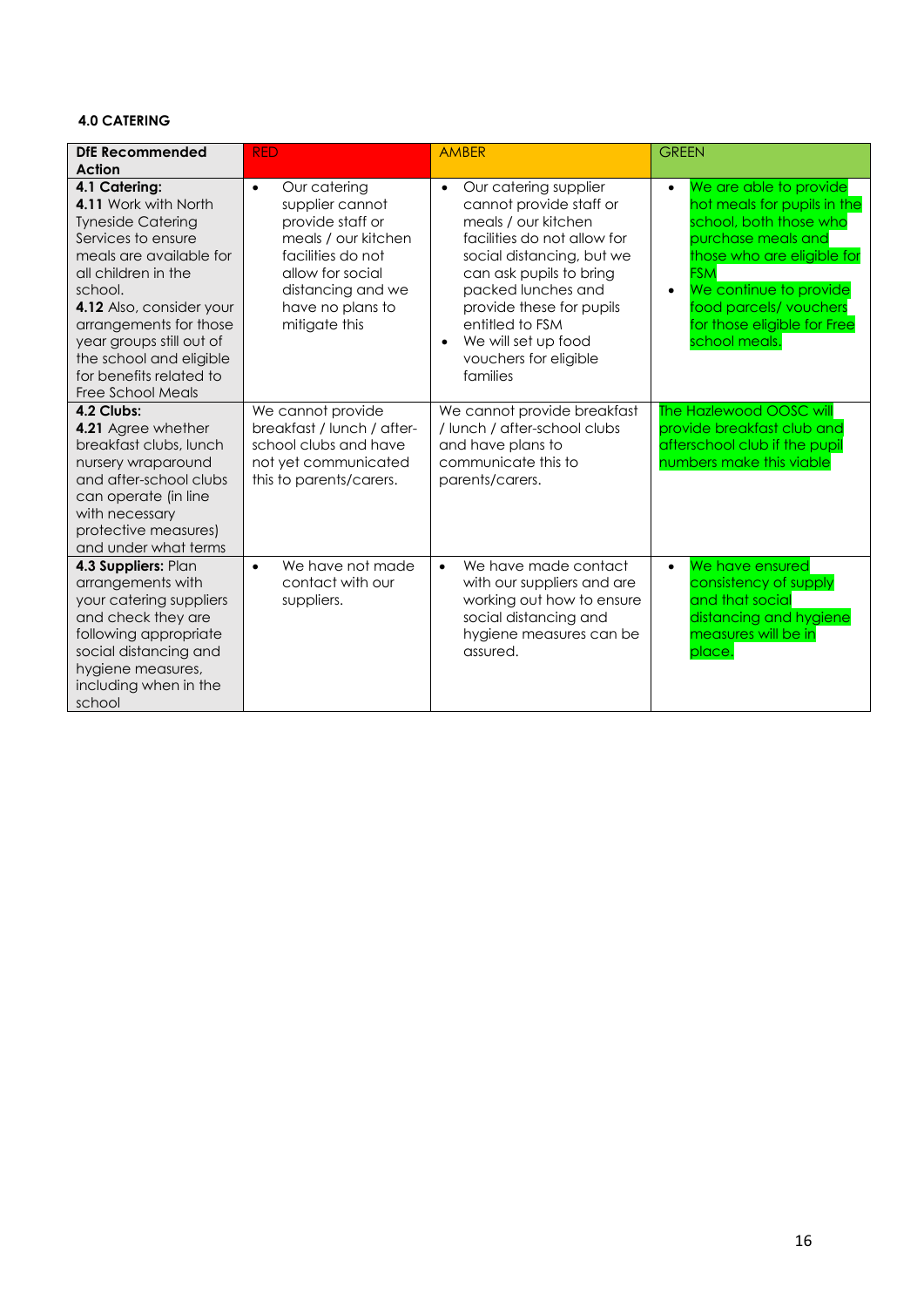## **5.0 PPE AND HYGIENE**

| <b>DfE Recommended</b><br><b>Action</b>                                                                                                                                                                | <b>RED</b>                                                                                                                                                                                                                                                                                                                      | <b>AMBER</b>                                                                                                                                                                                                                                                                                                                                                                                                                                                                                                      | <b>GREEN</b>                                                                                                                                                                                                                                                                                                                                                                                                                                                                                     |
|--------------------------------------------------------------------------------------------------------------------------------------------------------------------------------------------------------|---------------------------------------------------------------------------------------------------------------------------------------------------------------------------------------------------------------------------------------------------------------------------------------------------------------------------------|-------------------------------------------------------------------------------------------------------------------------------------------------------------------------------------------------------------------------------------------------------------------------------------------------------------------------------------------------------------------------------------------------------------------------------------------------------------------------------------------------------------------|--------------------------------------------------------------------------------------------------------------------------------------------------------------------------------------------------------------------------------------------------------------------------------------------------------------------------------------------------------------------------------------------------------------------------------------------------------------------------------------------------|
| 5.1 Protective measures:<br>Read the guidance on<br>implementing protective<br>measures in education<br>and childcare settings<br>and agree how this will<br>be implemented in your<br>academy         | $\bullet$<br>We have rearranged<br>offices and/or provided<br>suitable PPE for those<br>working in offices/<br>classes in close<br>proximity.                                                                                                                                                                                   | We are in the process<br>$\bullet$<br>of informing parents<br>that office contact will<br>be by phone or email.<br>An appointment will<br>be given where a<br>meeting is required.                                                                                                                                                                                                                                                                                                                                | We have informed parents<br>that office contact will be<br>by phone or email. An<br>appointment will be given<br>where a meeting is<br>required.<br>Arrangements are in<br>place so office can<br>maintain social distancing                                                                                                                                                                                                                                                                     |
| 5.2 Cleaning: Decide<br>what an enhanced<br>cleaning schedule looks<br>like and how it will be<br>implement in your school<br>and how you will ensure<br>sufficiency of supplies                       | I am not able to provide<br>$\bullet$<br>my usual cleaning<br>regime<br>I have not been able to<br>$\bullet$<br>make arrangements for<br>enhanced cleaning<br>that covers classrooms,<br>resources, shared<br>equipment<br>We still have items that<br>$\bullet$<br>are difficult to clean in<br>classrooms and other<br>spaces | Additional cleaning is<br>$\bullet$<br>not yet possible, but<br>my usual routines are<br>still in place<br>We are in the process of<br>$\bullet$<br>confirming<br>arrangements for<br>enhanced cleaning of<br>classrooms, and<br>resources<br>We are in the process of<br>$\bullet$<br>removing items that<br>are difficult to clean<br>We are in the process of<br>confirming our<br>protocol for cleaning<br>shared equipment<br>between uses<br>We are in the process of<br>undertaking school<br>wide fogging | I am able to include<br>additional cleaning of<br>classrooms, frequently<br>touched areas and<br>resources with<br>appropriate cleaning<br>products as part of<br>our daily routine<br>We will remove from<br>the classroom any<br><b>items that would be</b><br>difficult to clean<br>We will put into place<br>agreed protocols for<br>the cleaning of<br>equipment (toys,<br>shared equipment)<br>between uses<br>The school has been<br>$\bullet$<br>deep cleaned during<br>the Summer Break |
| 5.3 Hygiene: Decide the<br>approach to enhance<br>hygiene (for example<br>toilet use, hand washing)<br>and decide on policy<br>related to usually share<br>items (books, toys,<br>practical equipment) | We have insufficient<br>$\bullet$<br>amounts of hygiene<br>and cleaning products<br>Our storage will not<br>$\bullet$<br>accommodate<br>additional cleaning<br>products<br>We have not yet<br>$\bullet$<br>increased/checked<br>staff awareness around<br>cleaning and hygiene<br>products                                      | Additional cleaning<br>$\bullet$<br>products are ordered,<br>and sufficient stock is<br>currently on site<br>Storage is planned but<br>$\bullet$<br>still requires refinement<br>Staff awareness around<br>$\bullet$<br>cleaning materials is<br>underway but<br>incomplete                                                                                                                                                                                                                                       | <b>Additional cleaning</b><br>materials have been<br>purchased<br>All detergents and<br>similar products are<br>able to be safely<br>stored<br>Staff are aware of<br>$\bullet$<br>safe storage and use<br>of cleaning materials<br><b>COSH</b> advisory notes<br>$\bullet$<br>are available in close<br>proximity for all<br>"specialist" cleaning<br>products                                                                                                                                   |
|                                                                                                                                                                                                        | There are insufficient<br>$\bullet$<br>covered bins<br>Regular emptying of<br>$\bullet$<br>bins will be challenging                                                                                                                                                                                                             | Most functioning<br>$\bullet$<br>classrooms have a<br>covered bin and<br>additional units are<br>ordered                                                                                                                                                                                                                                                                                                                                                                                                          | Covered bins are<br>$\bullet$<br>available in each<br>functioning room                                                                                                                                                                                                                                                                                                                                                                                                                           |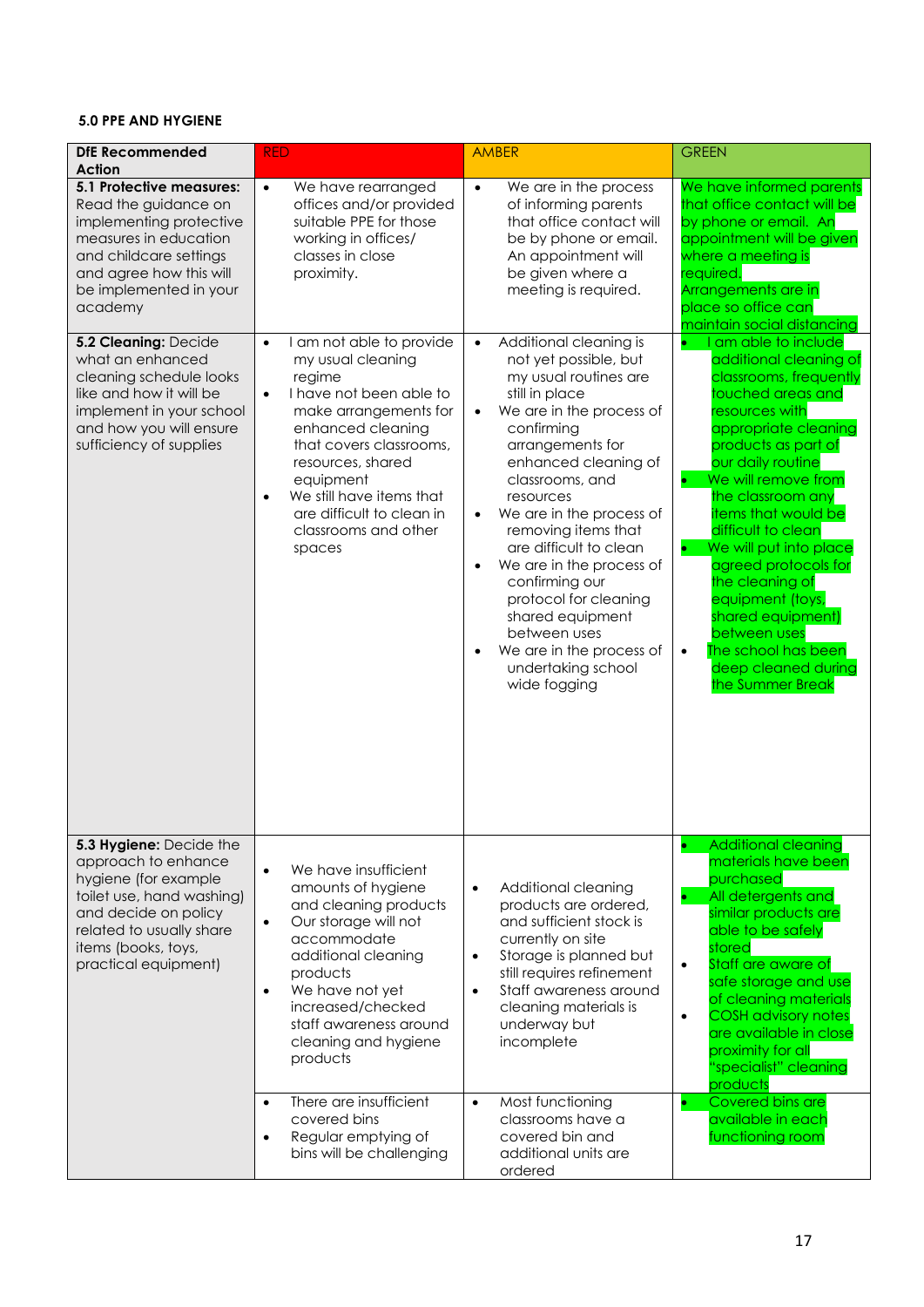| <b>DfE Recommended</b><br><b>Action</b>                                                                                                                                                                                                                                                                                              | <b>RED</b>                                                                                                                                                                                                                                                                                                                                       | <b>AMBER</b>                                                                                                                                                                                                                                                                                                                                                                                                             | <b>GREEN</b>                                                                                                                                                                                                                                                                                                                                                                                                                                                                                   |
|--------------------------------------------------------------------------------------------------------------------------------------------------------------------------------------------------------------------------------------------------------------------------------------------------------------------------------------|--------------------------------------------------------------------------------------------------------------------------------------------------------------------------------------------------------------------------------------------------------------------------------------------------------------------------------------------------|--------------------------------------------------------------------------------------------------------------------------------------------------------------------------------------------------------------------------------------------------------------------------------------------------------------------------------------------------------------------------------------------------------------------------|------------------------------------------------------------------------------------------------------------------------------------------------------------------------------------------------------------------------------------------------------------------------------------------------------------------------------------------------------------------------------------------------------------------------------------------------------------------------------------------------|
| <b>5.4 Classroom resources</b>                                                                                                                                                                                                                                                                                                       | Handwashing and<br>$\bullet$<br>sanitisations are<br>currently difficult to<br>undertake in classrooms<br>We have not yet<br>$\bullet$<br>planned or finalised a<br>routine for hand<br>washing and hygiene<br>There are insufficient<br>$\bullet$                                                                                               | Bin emptying may be<br>$\bullet$<br>increased but is<br>currently part of normal<br>end of day procedures<br>Not all classrooms have<br>$\bullet$<br>handwashing facilities<br>or sanitiser, but these<br>should be ready soon<br>Hand washing routine<br>$\bullet$<br>has been planned and<br>sharing of expectations<br>and procedures will<br>happen soon<br>I will need to order<br>$\bullet$                        | <b>Bin emptying is</b><br>$\bullet$<br>routinely increased<br>within the day<br><b>Hand washing</b><br>$\bullet$<br>facilities are available<br>within each classroom<br>or shared area<br>A practical routine for<br>$\bullet$<br>regular hand washing<br>is in place and staff,<br>pupils and families<br>understand it<br>There are sufficient<br>$\bullet$                                                                                                                                 |
|                                                                                                                                                                                                                                                                                                                                      | resources in the school<br>for pupils to have<br>individual trays of<br>equipment<br>Some of our pupils will be<br>$\bullet$<br>disadvantaged if they<br>are unable to take<br>shared equipment home                                                                                                                                             | additional resources so<br>individual pupils can<br>have their own<br>equipment                                                                                                                                                                                                                                                                                                                                          | resources in the school<br>for pupils to have their<br>own equipment                                                                                                                                                                                                                                                                                                                                                                                                                           |
| 5.5 Plan the school level<br>response should<br>someone fall ill on site                                                                                                                                                                                                                                                             | We have no protocols<br>$\bullet$<br>to address this<br>We are unable to<br>$\bullet$<br>provide a suitable<br>isolation room for<br>anyone that becomes<br>unwell on site<br>We can provide an<br>$\bullet$<br>isolation space, but it<br>will be impossible for<br>the supervising<br>member of staff to<br>maintain a distance of<br>2 metres | We know what we are<br>$\bullet$<br>going to do in the<br>event of a positive test<br>We are in the process<br>$\bullet$<br>of identifying a<br>suitable isolation room<br>for anyone that<br>becomes unwell on<br>site and making<br>arrangements for PPE<br>in the room<br>We are in the process<br>$\bullet$<br>of confirming who and<br>how we will clean all<br>areas where the<br>person with symptoms<br>has been | We have clear<br>$\bullet$<br>procedures for<br>reporting symptoms<br>and positive tests and<br>a clear plan for the<br>action we will take in<br>such circumstances<br><i>including</i><br>arrangements to<br>clean areas where<br>the symptomatic<br>person has been)<br>We are able to<br>$\bullet$<br>provide a suitable<br>outdoor space for<br>anyone that<br>becomes unwell on<br>site with<br>accompanying PPE<br>and space for the<br>staff members to<br>maintain social<br>distance |
| 5.5 Make arrangements<br>for cases where PPE<br>supplies will be needed<br>(if your staff provide<br>intimate care for any<br>children or young<br>people and for cases<br>where a child becomes<br>unwell with symptoms of<br>coronavirus while in their<br>setting and needs direct<br>personal care until they<br>can return home | We do not have<br>$\bullet$<br>sufficient supplies of<br>necessary PPE and we<br>cannot get it<br>We are not confident<br>$\bullet$<br>that staff who need to<br>provide first aid or<br>treatment will be safe                                                                                                                                  | We do not have<br>$\bullet$<br>sufficient supplies of<br>necessary PPE, but we<br>know what we need,<br>have been able to order<br>what we need and are<br>awaiting delivery                                                                                                                                                                                                                                             | We have sufficient<br>$\bullet$<br>supplies of necessary<br>PPE for appropriate<br>staff and a clear<br>policy for its use                                                                                                                                                                                                                                                                                                                                                                     |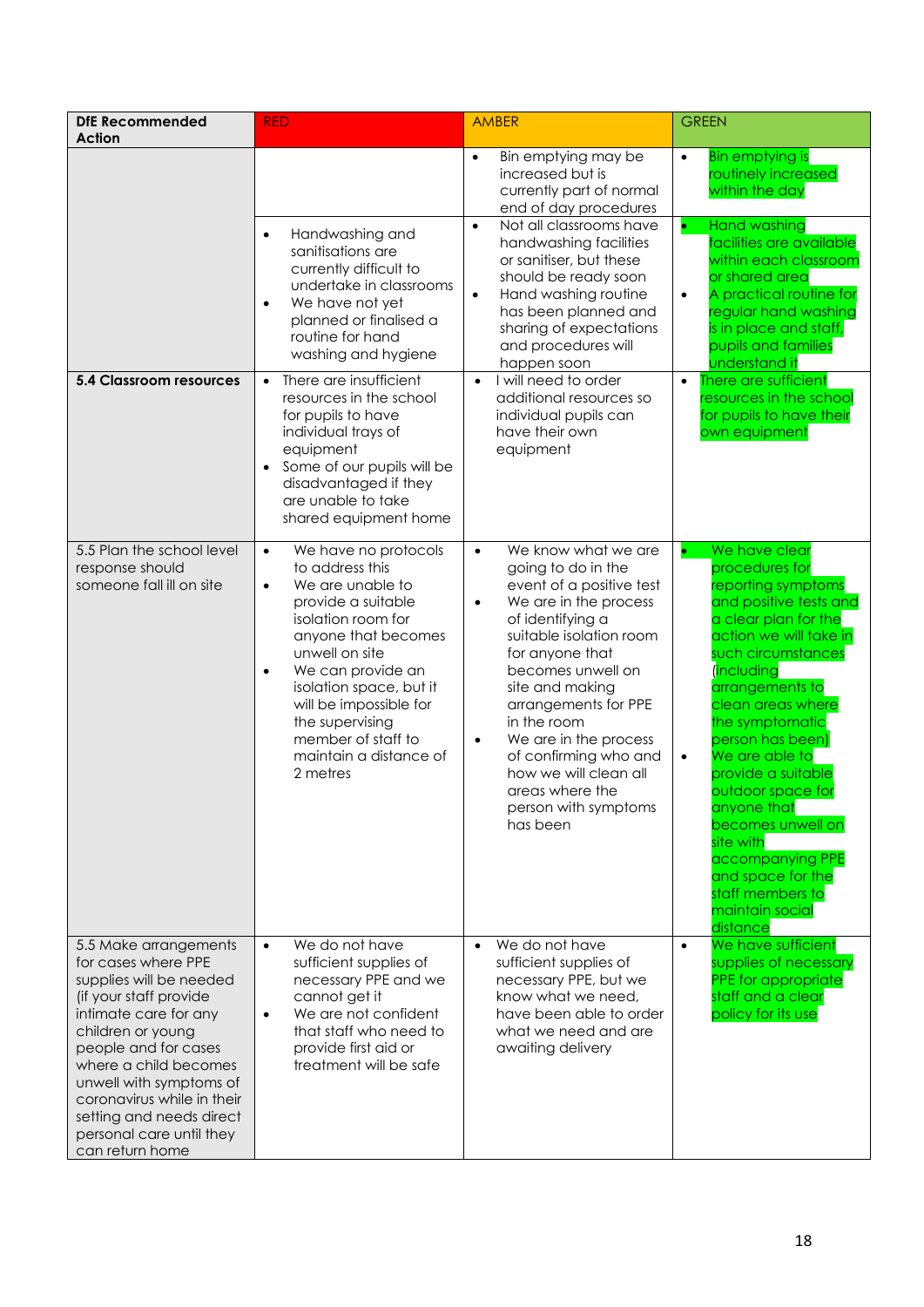| 5.2 Identify hazard                                                                                       |                                                                       | Risk of virus in the environment through lack of cleaning                                                              |        |
|-----------------------------------------------------------------------------------------------------------|-----------------------------------------------------------------------|------------------------------------------------------------------------------------------------------------------------|--------|
| <b>Existing level of risk</b>                                                                             |                                                                       | High- Spread of Coronavirus that could result in serious illness and/or death.                                         |        |
| <b>Control measures</b>                                                                                   |                                                                       | List your control measures required to reduce risk - add appropriate detail about the type<br>and location of controls |        |
| Cleaning schedules increased to allow for twice daily cleaning of all communal areas and resources        |                                                                       |                                                                                                                        |        |
| 2.                                                                                                        | Children and staff encouraged to hand wash at all changes of activity |                                                                                                                        |        |
| 3.                                                                                                        |                                                                       | Hand sanitising to take place when entering and exiting different areas                                                |        |
| 4.                                                                                                        |                                                                       | Bubble cleaned after suspected case - where possible move bubble location                                              |        |
| Cleaning contractors has provided enhanced training for cleaning staff to keep them and others safe<br>5. |                                                                       |                                                                                                                        |        |
| Systematic deep cleaning of all areas and decluttering undertaken each day<br>6.                          |                                                                       |                                                                                                                        |        |
| Bins emptied at least daily                                                                               |                                                                       |                                                                                                                        |        |
| <b>Remaining Level of Risk after control measures</b>                                                     |                                                                       |                                                                                                                        | Medium |

| 5.3 Identify hazard     |  | EYFS and KS1 children having toileting accidents and may need assistance with their<br>personal care.                  |  |
|-------------------------|--|------------------------------------------------------------------------------------------------------------------------|--|
| Existing level of risk  |  | High - Spread of Coronavirus that could result in serious illness and/or death.                                        |  |
| <b>Control measures</b> |  | List your control measures required to reduce risk - add appropriate detail about the<br>type and location of controls |  |
|                         |  | Children will be reminded to use the toilets throughout the day                                                        |  |
| 2.                      |  | If a child has an accident, staff will clear the area of the classroom and ensure it is disinfected immediately.       |  |
| 3.                      |  | Staff will encourage the child to take off any soiled clothing – supporting only when necessary.                       |  |
| 4.                      |  | Staff will wear gloves and aprons and will wash their hands immediately                                                |  |
| 5.                      |  | Soiled clothing will be double bagged and placed in an unused zone until given to parent at home time.                 |  |
| 6.                      |  | The child will be supervised to wash their hands properly.                                                             |  |
| Remaining level of risk |  | Medium                                                                                                                 |  |

| 5.3 Identify hazard            | KS1 and EYFS children placing toys and resources in their mouths and therefore increasing<br>the risk of infection in bubbles.                                                                                                                                                                                                                                                                                                                                                                                                |
|--------------------------------|-------------------------------------------------------------------------------------------------------------------------------------------------------------------------------------------------------------------------------------------------------------------------------------------------------------------------------------------------------------------------------------------------------------------------------------------------------------------------------------------------------------------------------|
| Existing level of risk         | $\frac{H c }{L}$ - Spread of Coronavirus that could result in serious illness and/or death.                                                                                                                                                                                                                                                                                                                                                                                                                                   |
| <b>Control measures</b>        | List your control measures required to reduce risk – add appropriate detail about the type<br>and location of controls                                                                                                                                                                                                                                                                                                                                                                                                        |
| faces.<br>2.<br>3.<br>4.<br>5. | 1. Children will be reminded at the start of each session about not putting things in their mouths/touching their<br>Children will have their own set of stationery which will be cleaned each day and kept in their own pack.<br>All resources will be given to the children for the day e.g. numicon or counters - disinfected after use.<br>Resources have been made inaccessible that cannot be easily cleaned.<br>Resources such as manipulatives will be cleaned between different groups in the classroom using these. |
| Remaining level of risk        | Medium                                                                                                                                                                                                                                                                                                                                                                                                                                                                                                                        |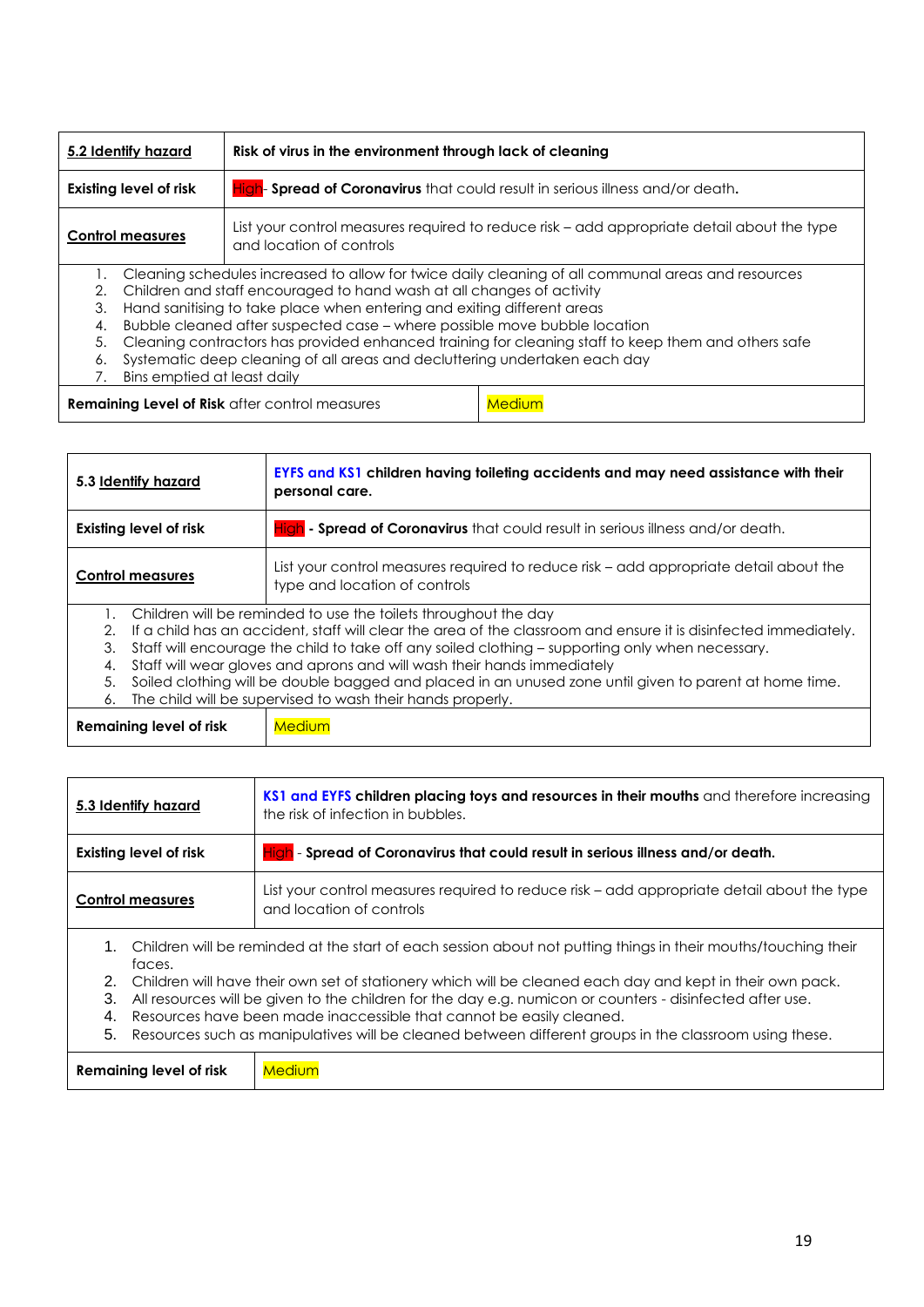| 5.3 Identify hazard                                                                                                                                                                                                                                                                                                                                           | Cleaning and use of outdoor equipment in the Early Years area.                                                         |  |
|---------------------------------------------------------------------------------------------------------------------------------------------------------------------------------------------------------------------------------------------------------------------------------------------------------------------------------------------------------------|------------------------------------------------------------------------------------------------------------------------|--|
| Existing level of risk                                                                                                                                                                                                                                                                                                                                        | <b>Medium - Spread of Coronavirus</b> that could result in serious illness and/or death.                               |  |
| <b>Control measures</b>                                                                                                                                                                                                                                                                                                                                       | List your control measures required to reduce risk – add appropriate detail about the type<br>and location of controls |  |
| Water play is used with washing up liquid in it. Hands washed after water play.<br>1.<br>Only Nursery/ Recpetion bubble accessing the Nursery & Reception outdoor area<br>2.<br>3.<br>Equipment to be cleaned after use<br>Children to wash their hands before going outside and on returning to the classroom<br>4.<br>5.<br>Wet suits not currently in use. |                                                                                                                        |  |
| <b>Remaining level of risk</b>                                                                                                                                                                                                                                                                                                                                | Low- outdoor environment has less risk of viral infection than indoor environment                                      |  |

| 5.3 Identify hazard              | KS1 EYFS Lack of personal hygiene in young children                                                                                                                                                                                                                                                                                                                                                                                                                                                                                                                                                                                                                                                          |
|----------------------------------|--------------------------------------------------------------------------------------------------------------------------------------------------------------------------------------------------------------------------------------------------------------------------------------------------------------------------------------------------------------------------------------------------------------------------------------------------------------------------------------------------------------------------------------------------------------------------------------------------------------------------------------------------------------------------------------------------------------|
| Existing level of risk           | Medium - Spread of Coronavirus that could result in serious illness and/or death.                                                                                                                                                                                                                                                                                                                                                                                                                                                                                                                                                                                                                            |
| <b>Control measures</b>          | List your control measures required to reduce risk – add appropriate detail about the type<br>and location of controls                                                                                                                                                                                                                                                                                                                                                                                                                                                                                                                                                                                       |
| 2.<br>3.<br>4.<br>5.<br>6.<br>7. | Children will be reminded each day about the need for personal hygiene using age appropriate resources<br>Children will be reminded to "catch it, bin it, kill it" when coughing or sneezing<br>Children will be shown where the supply of tissues is and will be encouraged to use these.<br>Children will be reminded to place any used tissues in the bin<br>Children will be supervised to ensure that their hands are cleaned and dried properly<br>Children will use songs/rhymes to support the correct washing of hands.<br>If children's clothing becomes contaminated due to poor personal hygiene then it will be removed and<br>bagged and the child will be provided with alternative clothing. |
| Remaining level of risk          | <b>Medium</b>                                                                                                                                                                                                                                                                                                                                                                                                                                                                                                                                                                                                                                                                                                |

| 5.3 Identify hazard                                                        |  | All bubbles Snack time and water bottles.                                                                                                                                                                                                                                                                                                                                                           |
|----------------------------------------------------------------------------|--|-----------------------------------------------------------------------------------------------------------------------------------------------------------------------------------------------------------------------------------------------------------------------------------------------------------------------------------------------------------------------------------------------------|
| Existing level of risk                                                     |  | <b>High- Spread of Coronavirus</b> that could result in serious illness and/or death.                                                                                                                                                                                                                                                                                                               |
| <b>Control measures</b>                                                    |  | List your control measures required to reduce risk – add appropriate detail about the type<br>and location of controls                                                                                                                                                                                                                                                                              |
| $1_{-}$<br>3.<br>Children will place all rubbish in bins<br>4.<br>5.<br>6. |  | Children are supervised to wash their hands before snack.<br>All children will have snack at the same time<br>Children will be reminded to eat with their mouths closed<br>Children will wash their hands after snack.<br>All water bottles are labelled and will be stored in a line rather than in a central location to avoid the children<br>touching other bottles when looking for their own. |
| Remaining level of risk                                                    |  | <b>Medium</b>                                                                                                                                                                                                                                                                                                                                                                                       |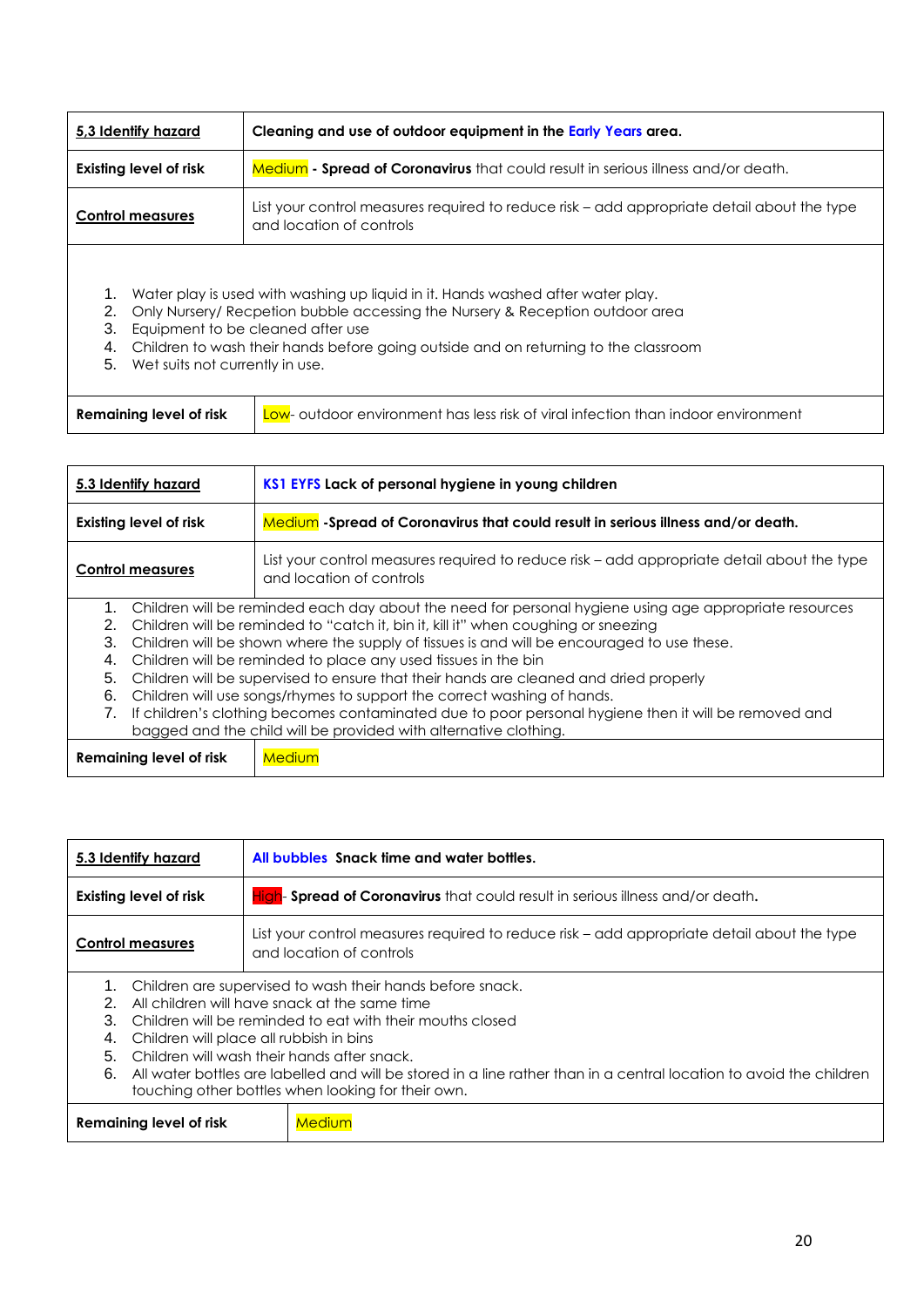| 5.3 Identify hazard                                                                                                                                    |  | <b>Risk of infection due to lack of cleaning</b> resulting in indirect transmission of the virus                       |        |
|--------------------------------------------------------------------------------------------------------------------------------------------------------|--|------------------------------------------------------------------------------------------------------------------------|--------|
| <b>Existing level of risk</b>                                                                                                                          |  | High Spread of Coronavirus that could result in serious illness and/or death.                                          |        |
| <b>Control measures</b>                                                                                                                                |  | List your control measures required to reduce risk – add appropriate detail about the<br>type and location of controls |        |
| All surfaces, handles, toilets and shared equipment will be cleaned at lunchtime and in the evening each day<br>using disinfectant                     |  |                                                                                                                        |        |
| Some resources will be rotated and left to de-contaminate for 3 or 4 days after cleaning to reduce the risk of<br>$2^{\circ}$<br>indirect transmission |  |                                                                                                                        |        |
| 3.                                                                                                                                                     |  | Soft furnishings and soft / cloth toys removed from use in classrooms                                                  |        |
| Expectations of cleaning from cleaning company to be shared with staff<br>4.                                                                           |  |                                                                                                                        |        |
| Remaining level of risk after use of control measures                                                                                                  |  |                                                                                                                        | Medium |

| 5.3 Identify hazard                                                                     | Risk of spreading virus due to poor hygiene resulting in indirect transmission of the virus                                                                                                                                                                                                                                                                                                                                                                                                                                                                                                                                                     |     |                   |
|-----------------------------------------------------------------------------------------|-------------------------------------------------------------------------------------------------------------------------------------------------------------------------------------------------------------------------------------------------------------------------------------------------------------------------------------------------------------------------------------------------------------------------------------------------------------------------------------------------------------------------------------------------------------------------------------------------------------------------------------------------|-----|-------------------|
| <b>Existing level of risk</b>                                                           | Spread of Coronavirus that could result in serious illness and/or death.                                                                                                                                                                                                                                                                                                                                                                                                                                                                                                                                                                        |     |                   |
| <b>Control measures</b>                                                                 | List your control measures required to reduce risk – add appropriate detail about the<br>type and location of controls                                                                                                                                                                                                                                                                                                                                                                                                                                                                                                                          |     |                   |
| 1.<br>2.<br>3.<br>4.<br>5.<br>Children hand wash very regularly<br>6.<br>7.<br>8.<br>9. | All staff to follow government guidance on cleaning in non-healthcare settings:<br>https://www.gov.uk/government/publications/covid-19-decontamination-in-non-healthcare-settings/covid-<br>19-decontamination-in-non-healthcare-settings<br>Hand gel dispenser available to all classrooms<br>Hand gel at entrance for parents, carers, visitors<br>Hand gel and soap in stock in large quantities<br>Soap and disinfectant replenished every day.<br>Washing hands posters replaced in all washing areas<br>Reminders how to wash hands properly - videos and posters<br>Procedure agreed for children to wash hands so thorough hand washing |     |                   |
| Remaining level of risk                                                                 | Consider level of risk following use of control measures                                                                                                                                                                                                                                                                                                                                                                                                                                                                                                                                                                                        |     |                   |
| <b>HIGH</b>                                                                             | <b>MFDIIIN</b>                                                                                                                                                                                                                                                                                                                                                                                                                                                                                                                                                                                                                                  | LOW | <b>NEGLIGIBLE</b> |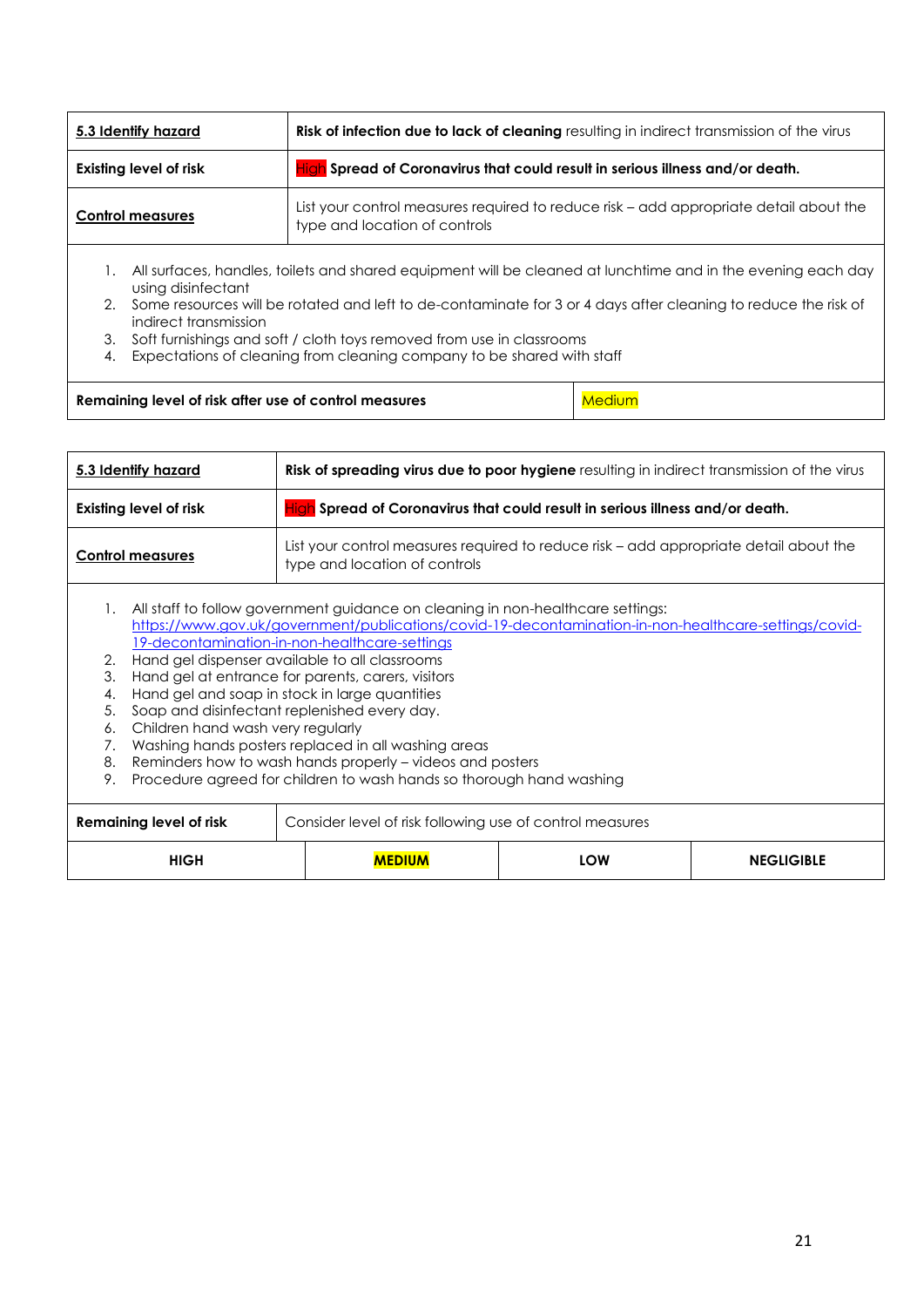| 5.4 Identify hazard                               | <b>Contact of shared resources</b> resulting in indirect transmission of the virus                                     |  |
|---------------------------------------------------|------------------------------------------------------------------------------------------------------------------------|--|
| <b>Existing level of risk</b>                     | <b>High</b> Spread of Coronavirus that could result in serious illness and/or death.                                   |  |
| <b>Control measures</b>                           | List your control measures required to reduce risk – add appropriate detail about the<br>type and location of controls |  |
| Packs of stationary labelled with child's name on |                                                                                                                        |  |

- 1. Packs of stationary labelled with child's name on
- 2. Tubs of resources for individuals if needed maths cubes etc.
- 3. Resources disinfected after use and left to dry if not same person using them the next day
- 4. Tables, door handles and other surfaces cleaned twice daily with disinfectant
- 5. Lessons planned so resources are individual and not shared or on white board
- 6. Plastic packets (zippy) bags used for individual resources
- 7. Children encouraged to wash hands before lessons and after each lesson
- 8. Hand sanitiser available in all classrooms.

| Remaining level of risk after use of control measures | Medium |
|-------------------------------------------------------|--------|
|                                                       |        |

| 5.5 Identify hazard                                                                                                                                                                                                                                                                                                                                                              | Person Displaying Symptoms & relevant to first aid situation                                                                                                                                                                                                                                                                                                                                                                                                                                                                                                                                                                                                                                                                                                                                                                               |  |
|----------------------------------------------------------------------------------------------------------------------------------------------------------------------------------------------------------------------------------------------------------------------------------------------------------------------------------------------------------------------------------|--------------------------------------------------------------------------------------------------------------------------------------------------------------------------------------------------------------------------------------------------------------------------------------------------------------------------------------------------------------------------------------------------------------------------------------------------------------------------------------------------------------------------------------------------------------------------------------------------------------------------------------------------------------------------------------------------------------------------------------------------------------------------------------------------------------------------------------------|--|
| <b>Existing level of risk</b>                                                                                                                                                                                                                                                                                                                                                    | High- Transmission Risk Elevated                                                                                                                                                                                                                                                                                                                                                                                                                                                                                                                                                                                                                                                                                                                                                                                                           |  |
| <b>Control measures</b>                                                                                                                                                                                                                                                                                                                                                          | List your control measures required to reduce risk - add appropriate detail about the<br>type and location of controls                                                                                                                                                                                                                                                                                                                                                                                                                                                                                                                                                                                                                                                                                                                     |  |
| $\bullet$<br>Social distance of 2 metres maintained<br>$\bullet$<br>Insure windows are open for ventilation<br>$\bullet$<br>$\bullet$<br>$\bullet$<br>Soap, Hand Gels, googles and visors                                                                                                                                                                                        | Isolate child or staff member in designated area (Outside the Library)<br>Toilet next to Headteacher will be designated for the use of person displaying symptoms and will be deep<br>cleaned after use using the cleaning kit provided by contract cleaning company which is stored in staff room.<br>Use PPE where appropriate in first aid situation in line with government guidance - Mask, Gloves, Aprons,                                                                                                                                                                                                                                                                                                                                                                                                                           |  |
| $\bullet$                                                                                                                                                                                                                                                                                                                                                                        | Phone: 0800 046 8687 Opening hours: Monday to Friday from 8am to 6pmSaturday and Sunday from 10am to                                                                                                                                                                                                                                                                                                                                                                                                                                                                                                                                                                                                                                                                                                                                       |  |
| 6pm DFE COVID-19 helpline<br>If a child call parent to collect child plus siblings as precaution<br>$\bullet$<br>Advise parent of necessity through home school agreement to immediately self-isolate whole household; to<br>$\bullet$<br>seek a test and advise us of outcome-sharing evidence<br>Person removed from site and advised to self-isolate immediately<br>$\bullet$ |                                                                                                                                                                                                                                                                                                                                                                                                                                                                                                                                                                                                                                                                                                                                                                                                                                            |  |
| $\bullet$<br>household to isolate for 10 days.<br>$\bullet$<br>$\bullet$<br>positive contact.<br>$\bullet$                                                                                                                                                                                                                                                                       | If test returns positive follow government guidance at time, currently-return home for 7 days minimum -<br>Clean area and items used by child thoroughly using anti bacteria solution.<br>Advice will be sought from PHE/DFE COVID-19 helpline as "bubbles" may no longer have to fully close after a<br>Staff, pupils and parents/carers should be informed that they will be expected to be ready and willing to<br>engage with the NHS Test & Trace process, including the provision of details of people that they have been in<br>close contact with, when advised to do so. N.B. It is stated that "School COVID-19 Home School Agreement<br>changed to reflect that parents and carers must engage with the Government Track and Trace" this will be<br>brought to the attention of the parents via text message and school website |  |
| $\bullet$                                                                                                                                                                                                                                                                                                                                                                        | Staff and pupils should be told to book a test and not come to the school if they display symptoms.                                                                                                                                                                                                                                                                                                                                                                                                                                                                                                                                                                                                                                                                                                                                        |  |
| $\bullet$                                                                                                                                                                                                                                                                                                                                                                        | Staff and parents are expected to advise the school immediately in the event of a positive test result.                                                                                                                                                                                                                                                                                                                                                                                                                                                                                                                                                                                                                                                                                                                                    |  |
| Persons that feel well, no longer have COVID-19 symptoms and test negative can return to school (though<br>$\bullet$<br>they should continue to avoid contact with other persons if they still have cold/flu symptoms).                                                                                                                                                          |                                                                                                                                                                                                                                                                                                                                                                                                                                                                                                                                                                                                                                                                                                                                                                                                                                            |  |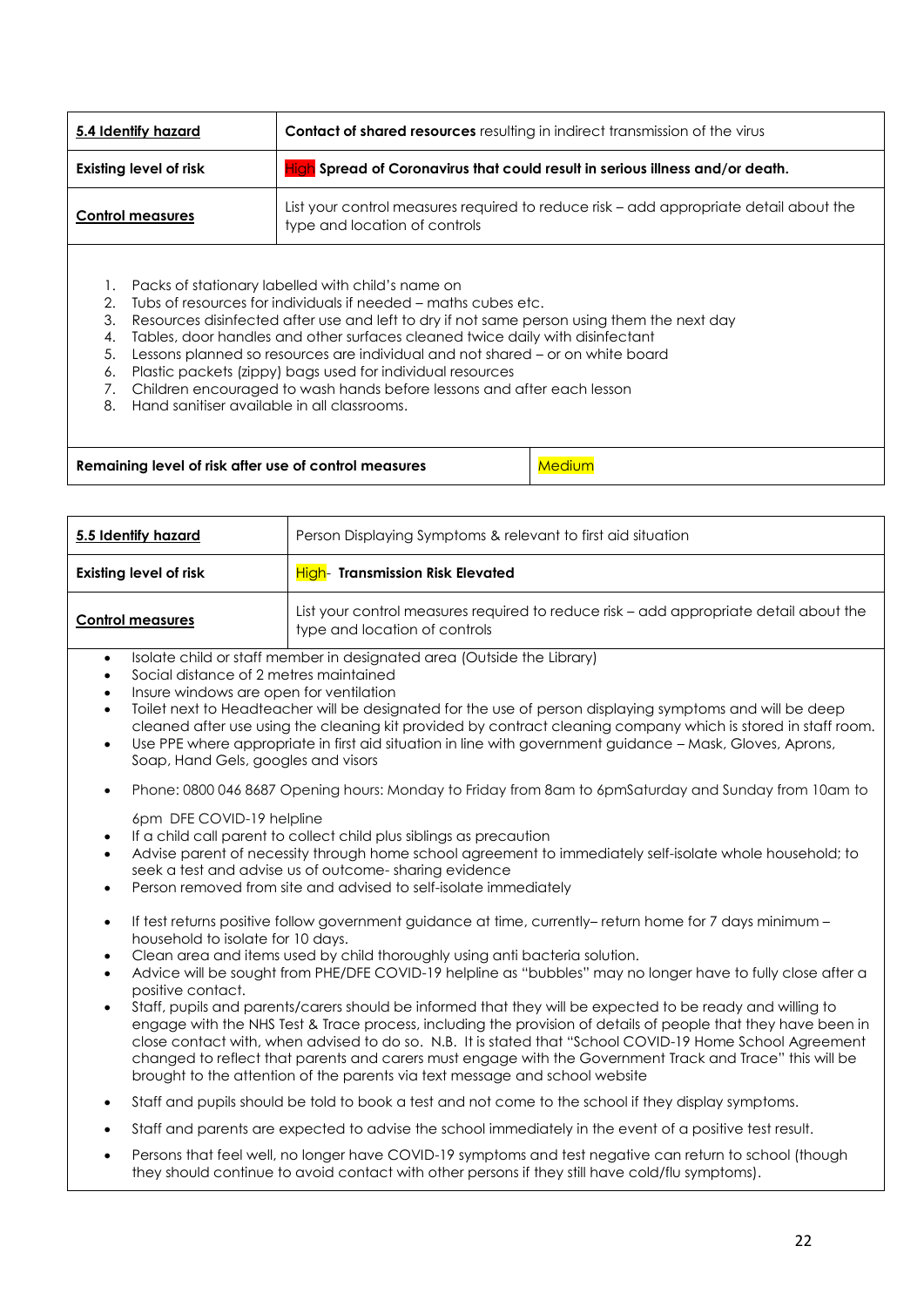#### Anyone testing positive should be told to follow government guidance

Details of anyone with whom the infected person has been in close contact with should be provided to Public Health England on request. The guidance now states that a close contact means:

• anyone who lives in the same household as someone with coronavirus (COVID-19) symptoms or who has tested positive for coronavirus (COVID-19)

• anyone who has had any of the following types of contact with someone who has tested positive for coronavirus (COVID-19) with a PCR or LFD test:

o face-to-face contact including being coughed on or having a face-to face conversation within 1 metre o been within 1 metre for 1 minute or longer without face-to-face contact

o sexual contacts

o been within 2 metres of someone for more than 15 minutes (either as a one-off contact, or added up together over one day)

o travelled in the same vehicle or a plane

- Guidance from Public Health England should be sought immediately should there be two or more confirmed cases of COVID-19 in the school community within a 14 day period, or where there is an increased rate of absence and COVID-19 is a suspected cause.
- Self-isolation and partial/full closure advice given by Public Health England will be followed.

| Medium |
|--------|
|        |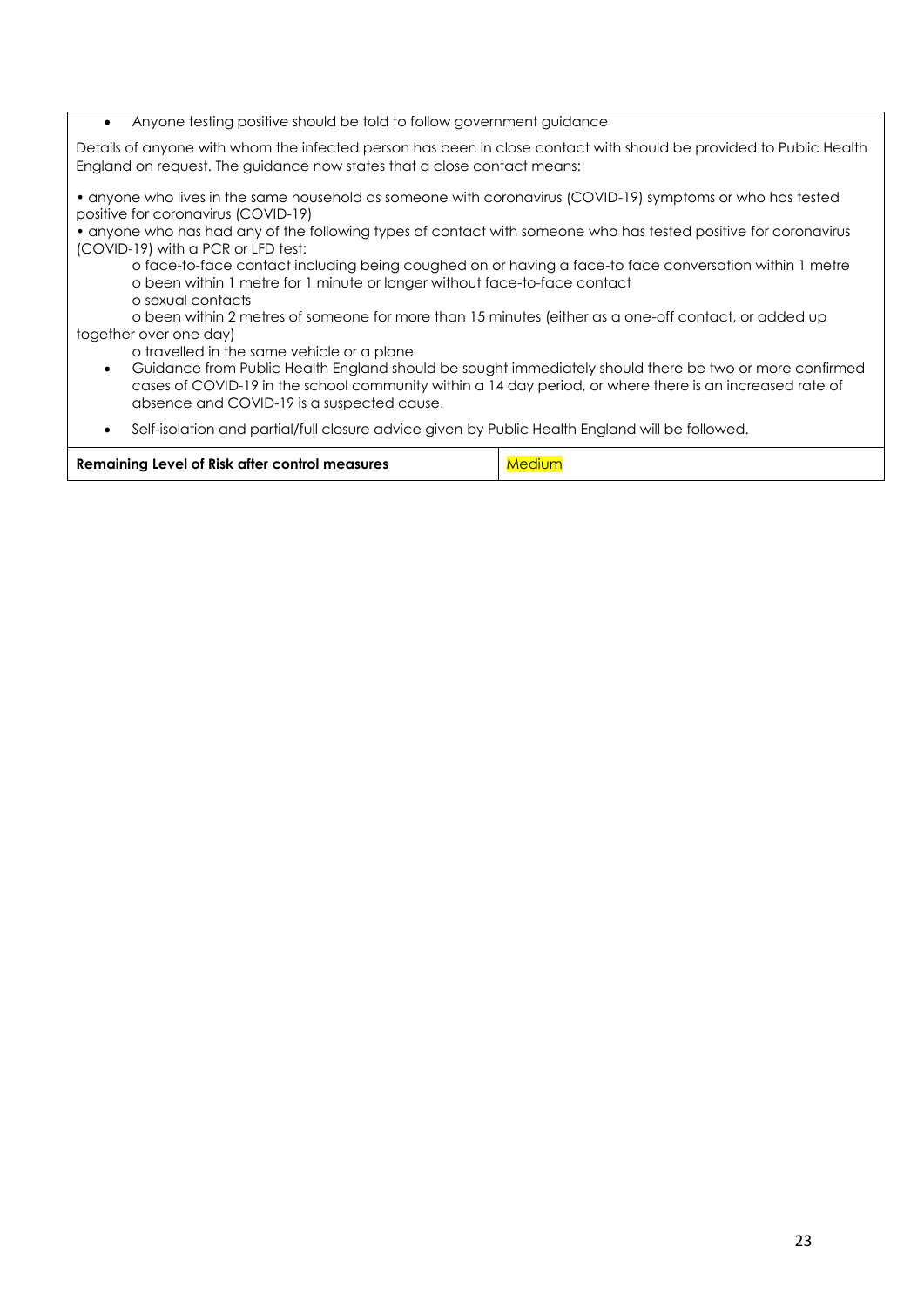## **6.0 POLICIES AND PROCEDURES**

| <b>DfE Recommended</b><br><b>Action</b>                                                                                                                                                                                                | <b>RED</b>                                                                                                                                                                                                                                                                           | <b>AMBER</b>                                                                                                                                                                                                                                                                                                                                          | <b>GREEN</b>                                                                                                                                                                                                                                                                                                                                                                                                                                                                                                                                                                                                                                                                                                                                                                                                                                                                                                           |
|----------------------------------------------------------------------------------------------------------------------------------------------------------------------------------------------------------------------------------------|--------------------------------------------------------------------------------------------------------------------------------------------------------------------------------------------------------------------------------------------------------------------------------------|-------------------------------------------------------------------------------------------------------------------------------------------------------------------------------------------------------------------------------------------------------------------------------------------------------------------------------------------------------|------------------------------------------------------------------------------------------------------------------------------------------------------------------------------------------------------------------------------------------------------------------------------------------------------------------------------------------------------------------------------------------------------------------------------------------------------------------------------------------------------------------------------------------------------------------------------------------------------------------------------------------------------------------------------------------------------------------------------------------------------------------------------------------------------------------------------------------------------------------------------------------------------------------------|
| 6.1 Attendance: Plan to<br>resume taking<br>attendance registers<br>and continuing to<br>complete the online<br>educational setting<br>status form to provide<br>daily updates on how<br>many children and staff<br>are in the academy | It is mandatory for all<br>$\bullet$<br>pupils to attend school in<br>September<br>We are not clear what<br>our policy should be<br>where parents are<br>unwilling for their children<br>to return to the school as<br>a result of safety<br>concerns or other<br>practical barriers | It is mandatory for all<br>$\bullet$<br>pupils to attend<br>school in September<br>We are in the<br>$\bullet$<br>process of<br>developing a clear<br>policy and protocol<br>in place for cases<br>where parents are<br>unwilling for their<br>children to return to<br>the school as a result<br>of safety concerns<br>or other practical<br>barriers | It is mandatory for all<br>$\bullet$<br>pupils to attend school<br>We have a clear policy<br>$\bullet$<br>and protocol in place for<br>cases where parents are<br>unwilling for their children<br>to return to the academy<br>as a result of safety<br>concerns or other<br>practical barriers<br>Our policy includes the<br>provision of home learning<br>for pupils who may have<br>to stay at home for self-<br>isolating<br>Pupils that are shielding or<br>self-isolating as a result of<br><b>Public Health England</b><br>advice should be<br>identified and<br>arrangements will be<br>made to support them<br>with home study where<br>appropriate.<br>Where pupils are under<br>the supervision of a health<br>professional, their return to<br>school will be discussed<br>with the health<br>professional and an<br>individual risk assessment<br>should be carried out<br>before they return to<br>school |
| 6.2 Safeguarding:<br>Agree what<br>safeguarding provision<br>is needed in the school<br>to support returning<br>children. Check for<br>revised protocols form<br>LA and update<br>safeguarding policy if<br>necessary                  | We have not yet<br>reviewed our<br>safeguarding policy or<br>fully identified where<br>changes may need to<br>be made                                                                                                                                                                | We have reviewed<br>$\bullet$<br>our safeguarding<br>policy and are in the<br>process of finalising<br>an approved<br>addendum                                                                                                                                                                                                                        | We have reviewed our<br>safeguarding policy<br>and governors have<br>approved an<br>addendum (provided<br>by KCSP)<br>The Child Protection<br>Policy has been<br>reviewed to reflect the<br>return of more pupils.<br>Statutory safeguarding<br>guidance has been<br>referred to (Keeping<br>Children Safe In<br>Education and<br>Coronavirus (COVID-<br>19): Safeguarding in<br>Schools, Colleges And<br>Other Providers).                                                                                                                                                                                                                                                                                                                                                                                                                                                                                            |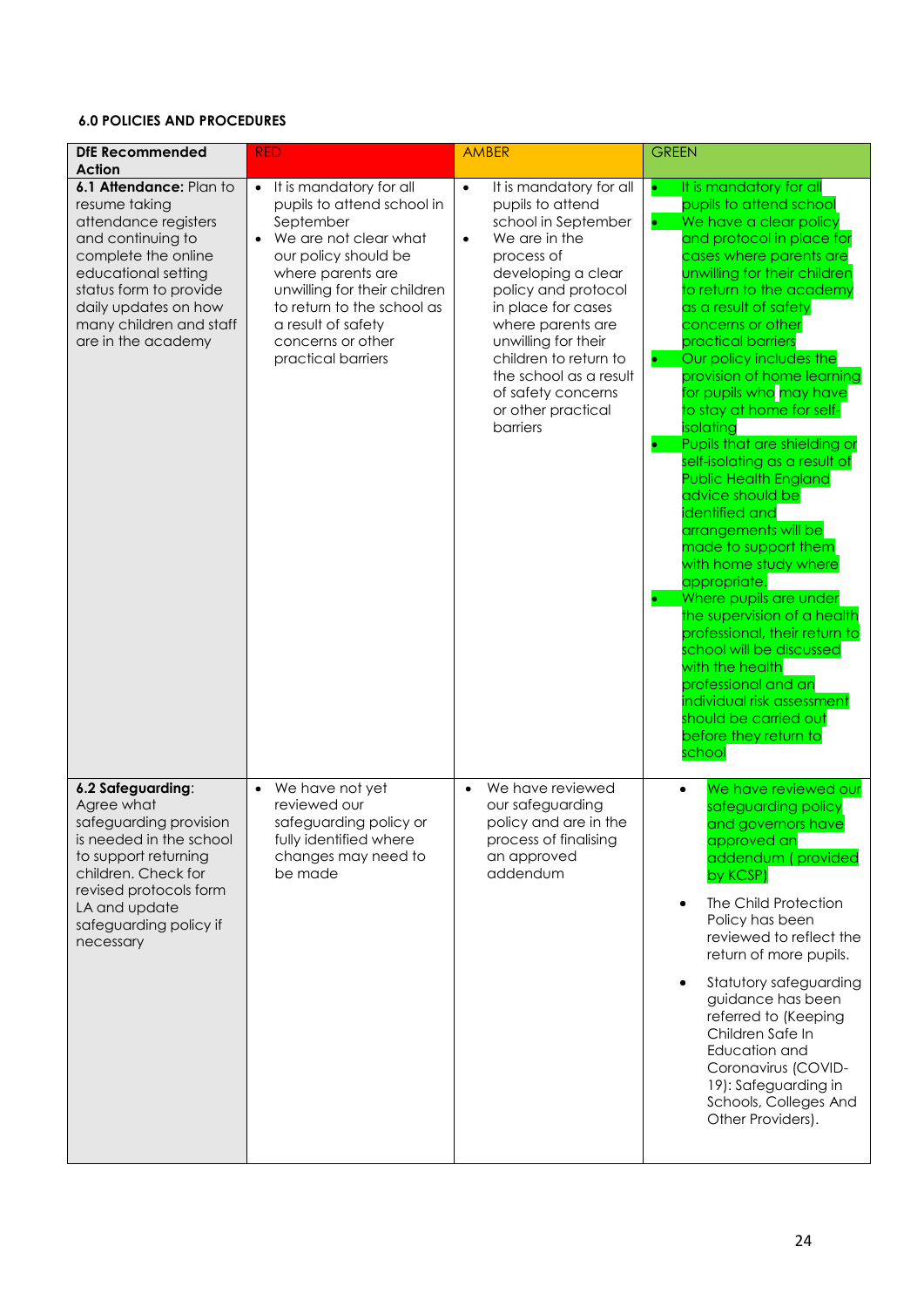| <b>DfE Recommended</b><br><b>Action</b>                                                                                                                                                                                                                                                                                             | <b>RED</b>                                                                                                                                                                                                                                 | <b>AMBER</b>                                                                                                                                                                                                                             | <b>GREEN</b>                                                                                                                                                                                                                                                                     |
|-------------------------------------------------------------------------------------------------------------------------------------------------------------------------------------------------------------------------------------------------------------------------------------------------------------------------------------|--------------------------------------------------------------------------------------------------------------------------------------------------------------------------------------------------------------------------------------------|------------------------------------------------------------------------------------------------------------------------------------------------------------------------------------------------------------------------------------------|----------------------------------------------------------------------------------------------------------------------------------------------------------------------------------------------------------------------------------------------------------------------------------|
|                                                                                                                                                                                                                                                                                                                                     |                                                                                                                                                                                                                                            |                                                                                                                                                                                                                                          | Additional time is<br>$\bullet$<br>provided to<br>designated<br>safeguarding leads<br>and their deputies to<br>enable them to<br>provide support and<br>address any concerns.<br>Communication with<br>LA will be continued<br>where appropriate.                                |
| 6.3 Behaviour: Update<br>behaviour policies to<br>reflect the new rules<br>and routines necessary<br>to reduce risk in your<br>setting and agree how<br>to communicate this to<br>academy staff,<br>students and parents<br>and review uniform<br>expectations                                                                      | We have not yet<br>$\bullet$<br>reviewed our behaviour<br>policy or fully identified<br>where changes may<br>need to be made<br>• We have not yet<br>communicated new<br>expectations to parents<br>or planned how to do so<br>with pupils | We have reviewed<br>$\bullet$<br>our behaviour policy<br>and are in the<br>process of finalising<br>changes. Once this is<br>done, we will need to<br>communicate the<br>revised expectations<br>clearly to parents,<br>pupils and staff | • We have reviewed our<br>behaviour policy to reflect<br>new rules and routines<br>Governors have approved<br>$\bullet$<br>the updated policy<br>Communication to staff,<br>$\bullet$<br>parents and children has<br>clarified the new<br>expectations, including for<br>uniform |
| <b>6.4 Communication</b><br>with parents/carers:<br>Plan content and<br>timing of<br>communications to<br>parents and pupils<br>(including discussing<br>attendance<br>expectations and other<br>specific things that<br>parents should do to<br>help prepare returning<br>pupils, e.g.<br>arrangements for drop-<br>off/collection | We do not have agreed<br>communications and a<br>contract set up for<br>parents regarding pupils<br>returning to the school<br>and attendance<br>expectations                                                                              | We have agreed<br>$\bullet$<br>communications and<br>a contract set up for<br>parents regarding<br>pupils returning to the<br>school and<br>attendance<br>expectations,<br>however this does<br>not reach all<br>parents/carers          | We have agreed<br>$\bullet$<br>communications and a<br>contract set up for<br>parents regarding pupils<br>returning to the school<br>and attendance<br>expectations                                                                                                              |
| 6.5 Suppliers: Plan<br>arrangements with your<br>suppliers and check<br>they are following<br>appropriate social<br>distancing and hygiene<br>measures (e.g. food<br>suppliers, grounds<br>maintenance, transport<br>providers), including<br>when in the school                                                                    | We have not made<br>contact with these<br>suppliers/contractors.                                                                                                                                                                           | We have made<br>$\bullet$<br>contact with all<br>suppliers/contractors<br>and are working out<br>how to ensure social<br>distancing and<br>hygiene measures<br>can be assured.                                                           | We have confirmed<br>$\bullet$<br>effective social distancing<br>and hygiene measures<br>with all<br>suppliers/contractors.                                                                                                                                                      |
| 6.6 Health and Safety:<br>Agree on any<br>necessary updated<br>health and safety<br>policy and risk<br>assessments                                                                                                                                                                                                                  | We have not yet<br>considered health and<br>safety policy and<br>procedural amendments<br>which might be needed                                                                                                                            | We have begun to<br>$\bullet$<br>consider health and<br>safety policy and<br>procedural<br>arrangements which<br>reflect amended<br>arrangements for site<br>transit/management                                                          | We have reviewed our<br>$\bullet$<br>health and safety policy<br>and procedural<br>arrangements and have<br>drafted an addendum to<br>our health and safety<br>policy which reflects<br>amended arrangements<br>for site transit<br>/management                                  |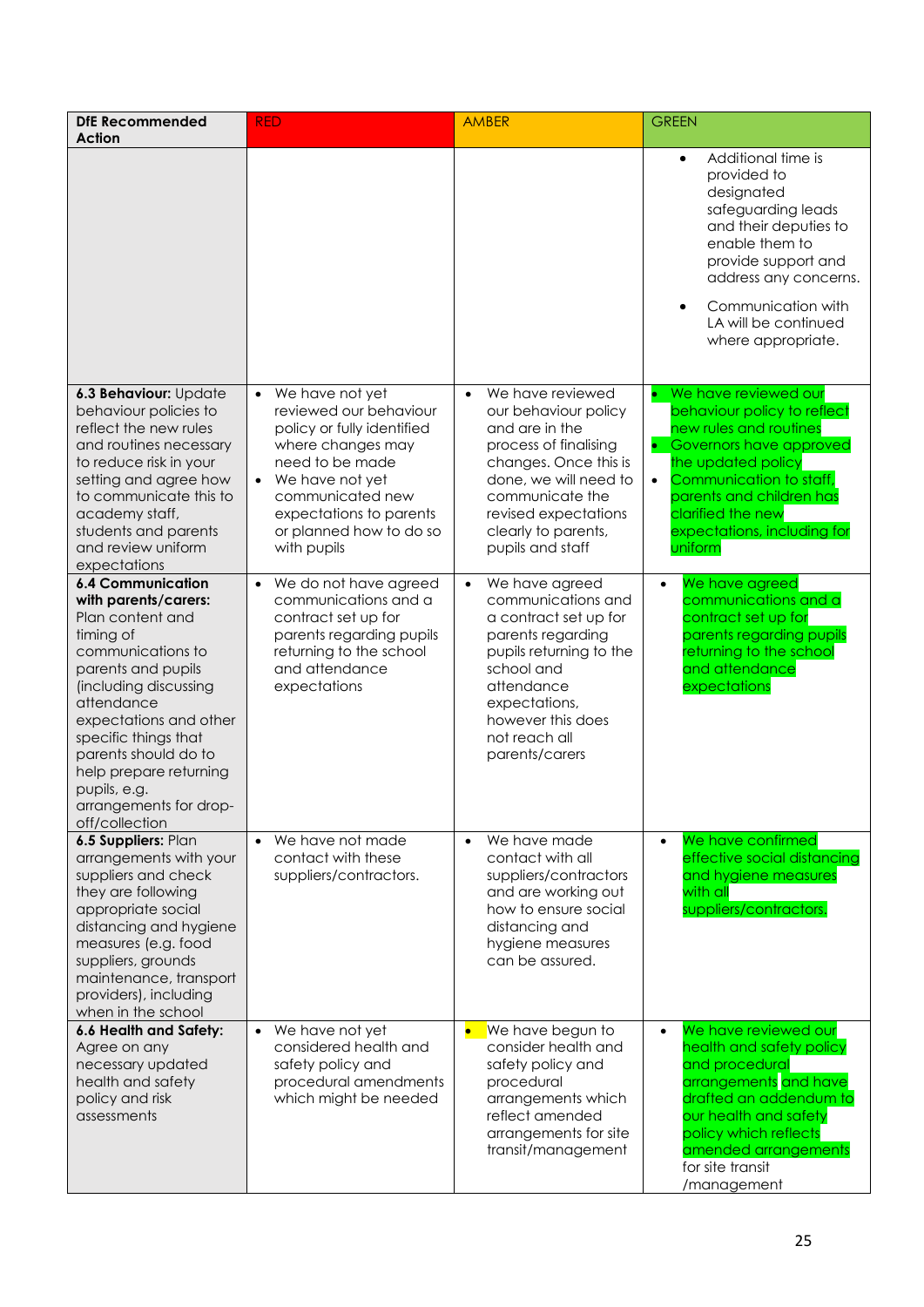| <b>DfE Recommended</b><br><b>Action</b>                                                                                                                                                                  | <b>RED</b>                                                                                                                                                                                                                                                                                            | <b>AMBER</b>                                                                                                                                                                                                                                                                                                                        | <b>GREEN</b>                                                                                                                                                  |
|----------------------------------------------------------------------------------------------------------------------------------------------------------------------------------------------------------|-------------------------------------------------------------------------------------------------------------------------------------------------------------------------------------------------------------------------------------------------------------------------------------------------------|-------------------------------------------------------------------------------------------------------------------------------------------------------------------------------------------------------------------------------------------------------------------------------------------------------------------------------------|---------------------------------------------------------------------------------------------------------------------------------------------------------------|
| <b>6.7 Pupil medication</b>                                                                                                                                                                              | We are not currently<br>$\bullet$<br>clear what medication<br>needs our returning<br>pupils will have<br>We do not have, and<br>$\bullet$<br>have not yet ordered,<br>sufficient medication to<br>ensure that we have<br>adequate supply of up<br>to date medication<br>needed by returning<br>pupils | We have reviewed<br>$\bullet$<br>need and need to<br>order additional<br>medication to<br>ensure that we have<br>adequate supply of<br>up to date<br>medication needed<br>by returning pupils                                                                                                                                       | We have reviewed need<br>$\bullet$<br>and have adequate<br>supply of up to date<br>medication needed by<br>returning pupils                                   |
| 6.8 PPE: Making<br>decisions on other items<br>of PPE which fall outside<br>of government<br>guidance: for example,<br>will you allow people to<br>wear masks? Gloves?<br>Scrubs/gowns? Face<br>shields? | We have not<br>$\bullet$<br>considered our policy<br>on the 'optional' use of<br>PPE beyond that<br>recommended by the<br>DfE (intimate care or a<br>child who displays<br>symptoms at the<br>school)                                                                                                 | We have decided<br>$\bullet$<br>what PPE will be<br>permitted in the<br>academy on an<br>optional basis and<br>are in the process of<br>communicating this<br>to all stakeholders                                                                                                                                                   | We have decided what<br>$\bullet$<br>PPE will be permitted in<br>the school on an optional<br>basis and communicated<br>this to all stakeholders              |
| 6.9 Impact assessment:<br>Ensure you have<br>considered the impact<br>on staff and pupils with<br>protected<br>characteristics,<br>including race and<br>disability, in developing<br>your approach      | In order to adhere to<br>$\bullet$<br>safety requirements,<br>the school is not fully<br>able to meet the<br>normal expectations<br>for staff and pupils with<br>protected<br>characteristics                                                                                                         | In relation to the<br>$\bullet$<br>anticipated<br>returning children<br>the school's<br>approach will not<br>have a negative<br>impact on pupils or<br>staff with protected<br>characteristics, but<br>we will need to keep<br>this under review<br>through the use of<br>personalised risk<br>assessments for<br>some SEN children | am confident that our<br>$\bullet$<br>planned approach will not<br>have a negative impact<br>on pupils or staff with<br>protected characteristics             |
| 6.10 Aligned policies:<br>Work with other school-<br>based provision as<br>necessary (e.g. nursery<br>& OOSC) to ensure<br>policies are aligned<br>where they need to be                                 | It has not been possible<br>$\bullet$<br>to align policies<br>between the school<br>and on-site provision<br>resulting in risks to<br>safety of staff and<br>pupils                                                                                                                                   | Policies are being<br>$\bullet$<br>developed by the<br>school and on-site<br>providers and work<br>needs to be done to<br>check they are fully<br>aligned or that<br>variation is minimal<br>and low risk                                                                                                                           | The school has the OOSC<br>on-site provision<br>All policies have been<br>$\bullet$<br>developed in tandem<br>with on-site providers and<br>are fully aligned |
| 6.11 Test, track and<br>trace                                                                                                                                                                            | We do not know how<br>$\bullet$<br>and where people can<br>be tested                                                                                                                                                                                                                                  | We know what the<br>$\bullet$<br>test sites are and the<br>circumstances in<br>which people should<br>be tested                                                                                                                                                                                                                     | We have published to all<br>$\bullet$<br>stakeholders regarding<br>test sites and when<br>people should seek tests                                            |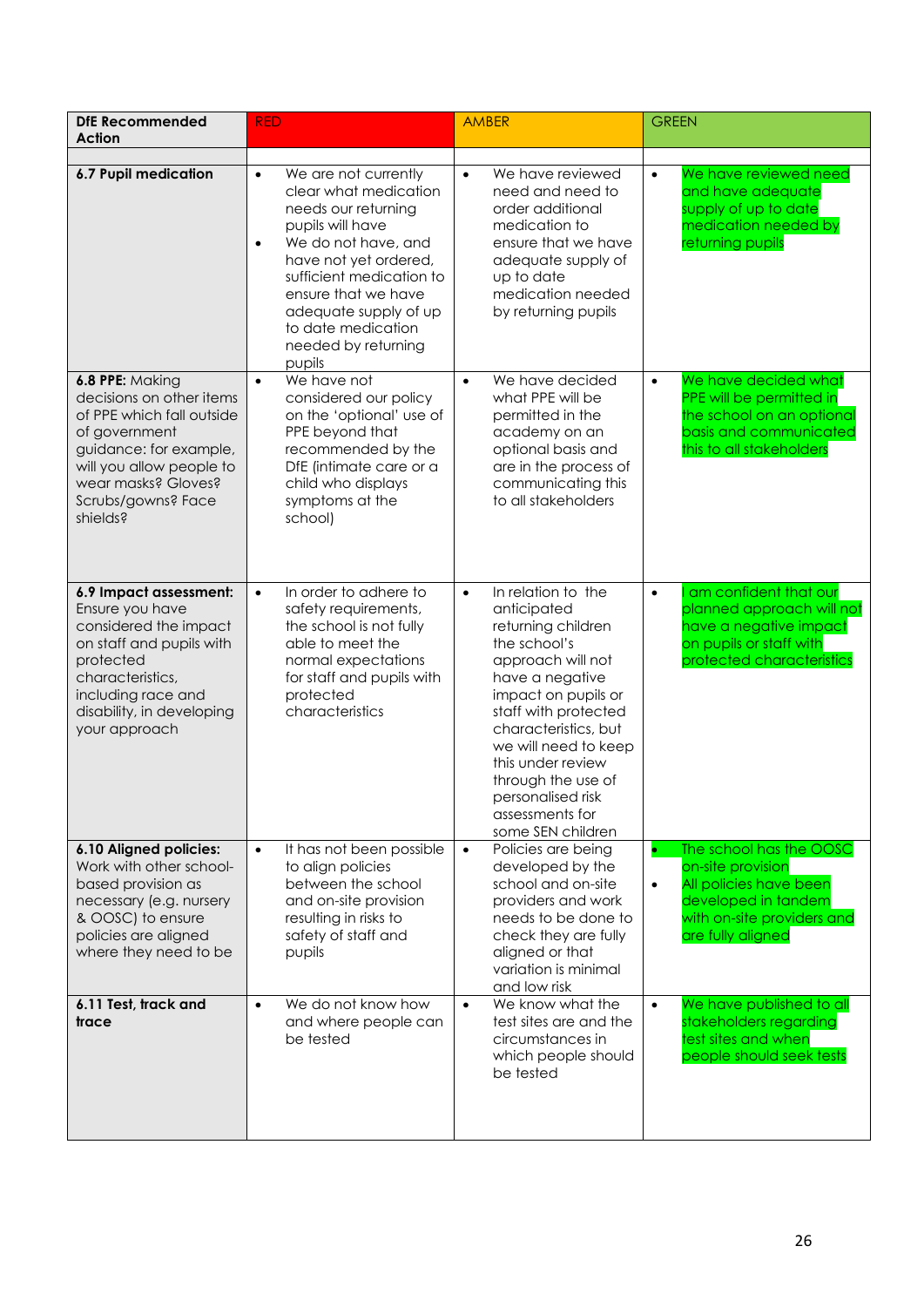| DfE Recommended<br>Action | <b>RED</b>                                                                                                       | <b>AMBER</b>                                                                                                                            | <b>GREEN</b>                                                                                                                                                      |
|---------------------------|------------------------------------------------------------------------------------------------------------------|-----------------------------------------------------------------------------------------------------------------------------------------|-------------------------------------------------------------------------------------------------------------------------------------------------------------------|
|                           | We do not yet have a<br>protocol in place in the<br>event of a member of<br>staff or a pupil testing<br>positive | We know what we<br>٠<br>are going to do in<br>the event of a<br>positive test but<br>need to clarify and<br>communicate the<br>protocol | We have clear<br>$\bullet$<br>procedures for reporting<br>symptoms and positive<br>tests and a clear plan for<br>the action we will take in<br>such circumstances |

| 6.5 Identify hazard              | Managing, Maintenance contractors & deliveries                                                                         |
|----------------------------------|------------------------------------------------------------------------------------------------------------------------|
| <b>Existing level of risk</b>    | <u>Medium</u>                                                                                                          |
| <b>Consequences of no action</b> | Elevated transmission risk due to meeting others or not following on site systems.                                     |
| <b>Control measures</b>          | List your control measures required to reduce risk – add appropriate detail about<br>the type and location of controls |
|                                  |                                                                                                                        |

## **1. Normal Health and Safety rules on site**

- 2. Contractors seen by appointment only speak to office prior to arrival so they have relevant information
- 3. Out of hours where possible strongly recommended!
- 4. Remind them of our rules and inspect their COVID risk assessments
- 5. Caterers risk assessments agreed by KCSP office.
- 6. Limit site access and movement to avoid meeting bubbles
- 7. Book when children not on site if appropriate or work in rooms not in use
- 8. Deliveries to phone ahead where possible to be advised of procedures
- 9. Deliver externally
- 10. Reduce people used to reduce risk of transmission use the same person regularly to have working pairs where possible.

**Remaining Level of Risk after control measures** Low

| 6.6 Identify hazard                                                                                                                                                                                                                                                                                                                                                                                                                            | <b>Risk of infection/injury</b> due to site management not being maintained                                            |  |  |
|------------------------------------------------------------------------------------------------------------------------------------------------------------------------------------------------------------------------------------------------------------------------------------------------------------------------------------------------------------------------------------------------------------------------------------------------|------------------------------------------------------------------------------------------------------------------------|--|--|
| <b>Existing level of risk</b>                                                                                                                                                                                                                                                                                                                                                                                                                  | Medium Spread of Coronavirus or other illnesses, risk of injuries to staff and pupils.                                 |  |  |
| <b>Control measures</b>                                                                                                                                                                                                                                                                                                                                                                                                                        | List your control measures required to reduce risk – add appropriate detail about the type<br>and location of controls |  |  |
| Review arrangements for all building-related systems but in particular:<br>1.<br>hot and cold water systems<br>gas safety<br>fire safety<br>kitchen equipment<br>security including access control and intruder alarm systems<br>ventilation<br>Ref: https://www.gov.uk/government/publications/managing-school-premises-during-the-coronavirus-<br>outbreak/managing-school-premises-which-are-partially-open-during-the-coronavirus-outbreak |                                                                                                                        |  |  |
| <b>Remaining level of risk</b><br>Consider level of risk following use of control measures                                                                                                                                                                                                                                                                                                                                                     |                                                                                                                        |  |  |
| <b>HIGH</b><br><b>NEGLIGIBLE</b><br><b>MFDIUM</b><br><b>OW</b>                                                                                                                                                                                                                                                                                                                                                                                 |                                                                                                                        |  |  |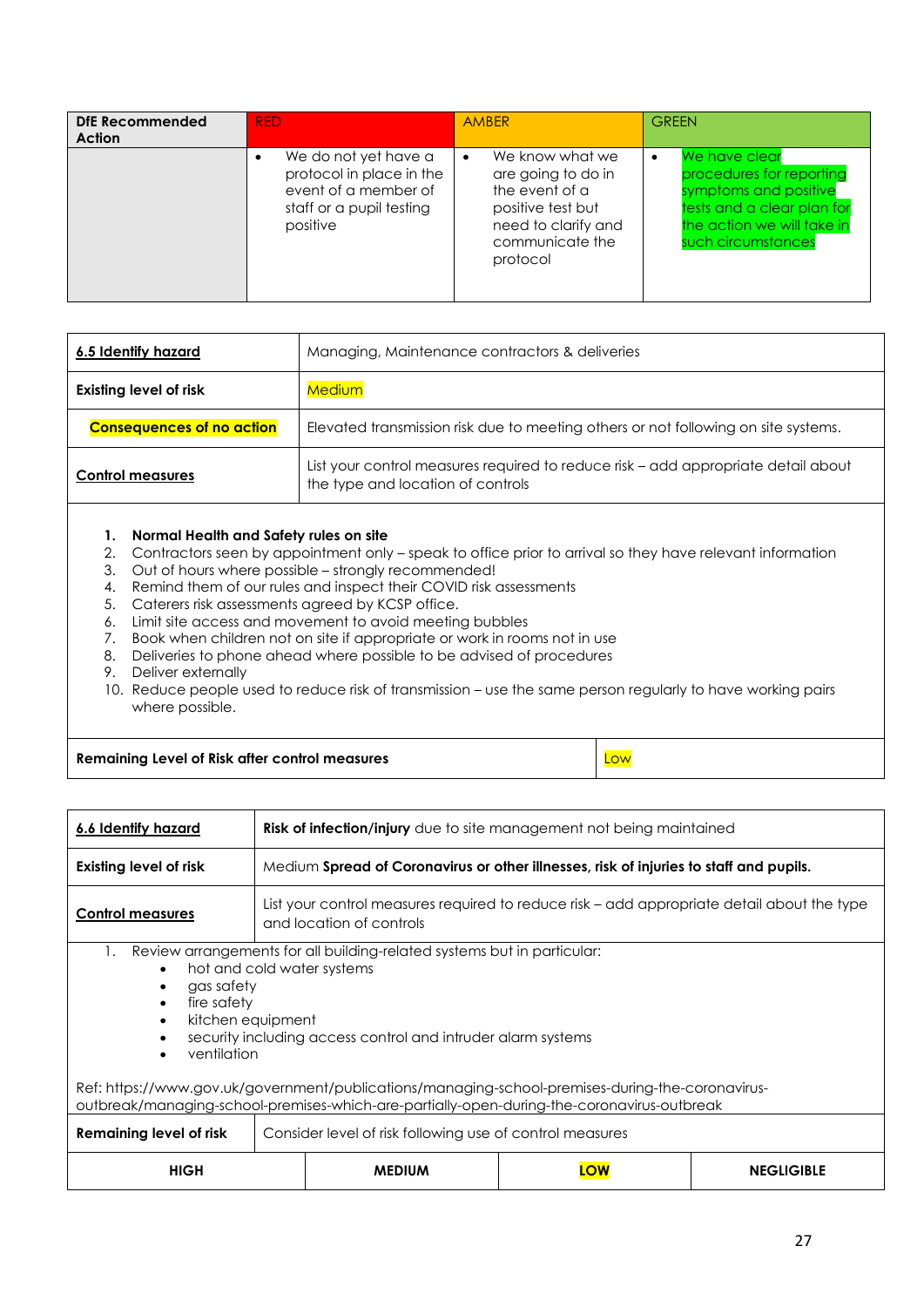## **7.0 WELL-BEING**

| <b>DfE Recommended</b><br>Action                                                                                                                                                                                                                                                                                                                                                                                                                                                                                                             | <b>RED</b>                                                                                                                                                    | <b>AMBER</b>                                                                                                                                                                                                                                                                                                                                                                                                                                                                                                                                                                                           | <b>GREEN</b>                                                                                                                                                                                                                                                                                   |
|----------------------------------------------------------------------------------------------------------------------------------------------------------------------------------------------------------------------------------------------------------------------------------------------------------------------------------------------------------------------------------------------------------------------------------------------------------------------------------------------------------------------------------------------|---------------------------------------------------------------------------------------------------------------------------------------------------------------|--------------------------------------------------------------------------------------------------------------------------------------------------------------------------------------------------------------------------------------------------------------------------------------------------------------------------------------------------------------------------------------------------------------------------------------------------------------------------------------------------------------------------------------------------------------------------------------------------------|------------------------------------------------------------------------------------------------------------------------------------------------------------------------------------------------------------------------------------------------------------------------------------------------|
| 7.1 Staff well-being: Put<br>in place measures to<br>check on staff<br>wellbeing (including for<br>leaders)                                                                                                                                                                                                                                                                                                                                                                                                                                  | Ways to check on<br>$\bullet$<br>wellbeing are informal<br>and haphazard and<br>do not include all<br>staff. Support is not<br>considered or<br>available.    | A plan is being developed<br>which identifies possible<br>mental health or wider<br>wellbeing issues staff may<br>face when returning to the<br>academy. This includes:<br>Identifying a range of<br>sensitive and appropriate<br>ways to check on<br>wellbeing<br>Considering the ongoing<br>$\bullet$<br>nature of some wellbeing<br>issues.<br>Exploring the range of<br>support available and where<br>it can be found.                                                                                                                                                                            | Processes are in<br>$\bullet$<br>place and<br>functioning<br>effectively to<br>sensitively check<br>on staff wellbeing.<br>Knowledge of<br>issues leads to<br>wider or targeted<br>offers of support.<br>Appropriate<br>sources of support<br>have been<br>identified and can<br>be contacted. |
| 7.2 Pupil well-being:<br>Plan likely mental<br>health, pastoral or<br>wider well-being<br>support for children<br>returning to the<br>academy (e.g.<br>bereavement support)<br>and discuss with LA or<br>Trust what wider<br>support services are<br>available. Secure<br>services for additional<br>support and early help<br>where possible (e.g.<br>anxiety, mental health,<br>behaviour, social care,<br>changes to mobility)<br>and consider how<br>these might apply to<br>pupils and students<br>who were not<br>previously affected. | Ways to check on<br>$\bullet$<br>wellbeing are informal<br>and haphazard and<br>do not include all<br>children. Support is<br>not considered or<br>available. | A plan is being developed<br>which identifies possible<br>mental health, pastoral or<br>wider wellbeing issues<br>children may face when<br>returning to the academy.<br>This includes:<br>Identifying a range of<br>$\bullet$<br>sensitive and appropriate<br>ways to check on<br>wellbeing<br>Considering the ongoing<br>$\bullet$<br>nature of some wellbeing<br>issues.<br>Exploring the range of<br>$\bullet$<br>support available and<br>where it can be found.<br>Considering staff training<br>$\bullet$<br>to raise awareness of<br>issues<br>Identifying specific areas of<br>responsibility | Processes are in<br>o<br>place and<br>functioning<br>effectively to<br>sensitively identify<br>issues. Knowledge<br>of issues leads to<br>wider or targeted<br>offers of support.<br>Appropriate<br>$\bullet$<br>sources of support<br>have been<br>identified and are<br>being utilised.      |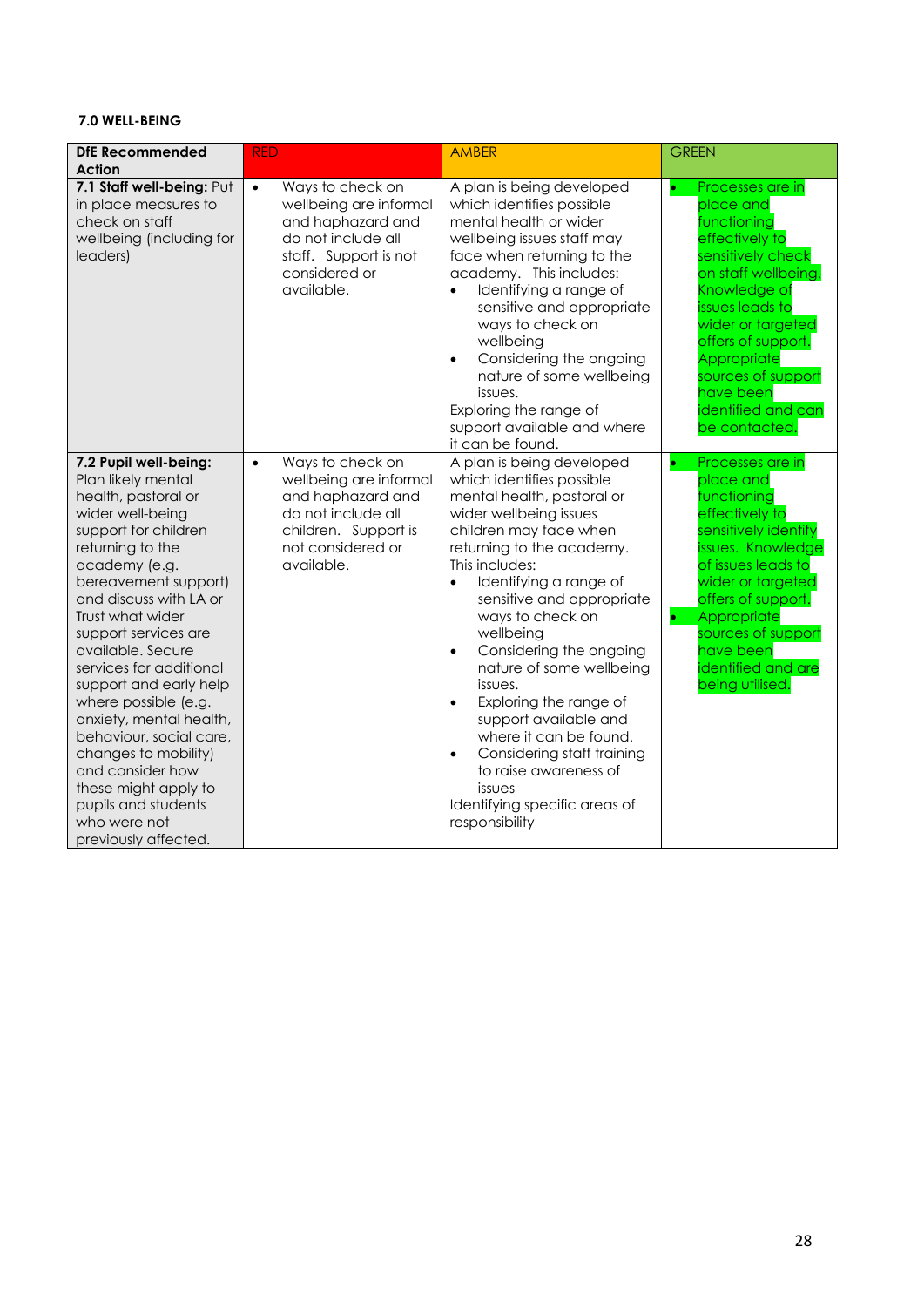## **8.0 LEARNING**

| <b>DfE Recommended Action</b>                                                                                                                                                                                                                                                                    | <b>RED</b>                                                                                                                                                                                                                                                                                                                        | <b>AMBER</b>                                                                                                                                                                                                                                                                                                              | <b>GREEN</b>                                                                                                                                                                                                                                           |
|--------------------------------------------------------------------------------------------------------------------------------------------------------------------------------------------------------------------------------------------------------------------------------------------------|-----------------------------------------------------------------------------------------------------------------------------------------------------------------------------------------------------------------------------------------------------------------------------------------------------------------------------------|---------------------------------------------------------------------------------------------------------------------------------------------------------------------------------------------------------------------------------------------------------------------------------------------------------------------------|--------------------------------------------------------------------------------------------------------------------------------------------------------------------------------------------------------------------------------------------------------|
| 8.1 Agree what learning is<br>appropriate (including<br>relationship between face<br>to face and remote<br>education), for example,<br>identify curriculum<br>priorities, agree revised<br>expectations and required<br>adjustments in practical<br>lessons, and any<br>approaches to 'catch-up' | We are unable to plan<br>$\bullet$<br>and cater for the<br>varying needs of pupils<br>returning to the school<br>or those ay home<br>Curriculum priorities<br>$\bullet$<br>have not been agreed<br>Expectations have not<br>$\bullet$<br>been agreed by staff                                                                     | We are able to plan<br>$\bullet$<br>and cater for some of<br>the varying needs of<br>pupils returning to the<br>academy but not those<br>at home<br>Curriculum priorities<br>$\bullet$<br>have been agreed but<br>not actioned<br><b>Expectations have</b><br>$\bullet$<br>been agreed by staff,<br>but cannot all be met | We are able to<br>plan and cater for<br>the varying needs<br>of pupils returning<br>to the schooland<br>those at home<br>Curriculum<br>$\bullet$<br>priorities have<br>been agreed<br><b>Expectations have</b><br>$\bullet$<br>been agreed by<br>staff |
| 8.2 Work with LA and<br>families to identify what<br>provision can reasonably<br>be provided for in line with<br><b>EHCPs</b>                                                                                                                                                                    | Having worked with<br>$\bullet$<br>appropriate<br>professionals/families,<br>we are unable to give<br>appropriate provision to<br>those with EHCPs in the<br>academy or at home<br>We have not been able<br>$\bullet$<br>to work in collaboration<br>with<br>parents/professionals<br>regarding provision for<br>pupils with EHCP | Having worked with<br>$\bullet$<br>appropriate<br>professionals/families,<br>we are able to give<br>appropriate provision to<br>those with EHCPs<br>In the school<br>$\Omega$<br>But not those at<br>$\circ$<br>home                                                                                                      | <b>Having worked</b><br>$\bullet$<br>with appropriate<br>professionals/famili<br>es, we are able to<br>give appropriate<br>provision to those<br>with EHCPs<br>In the<br>$\circ$<br>school<br>At home<br>$\circ$                                       |
| 8.3 The full, normal<br>curriculum should be<br>taught wherever possible.<br>Where this is not possible,<br>any gaps should be<br>identified and addressed<br>by Summer Term 2021.                                                                                                               | The full normal<br>$\bullet$<br>curriculum cannot be<br>taught and gaps in the<br>curriculum cannot be<br>identified and<br>addressed by Summer<br>Term 2021                                                                                                                                                                      | The full, normal<br>$\bullet$<br>curriculum can be<br>taught wherever<br>possible. Any gaps<br>should be identified<br>and addressed by<br>Summer Term 2021.                                                                                                                                                              | The full, normal<br>$\bullet$<br>curriculum can be<br>taught wherever<br>possible. See the<br>schools guidance<br>on remote learning<br>for more detail.                                                                                               |

|                                  | Management of communication, anxiety of staff and Mental Health<br>7.1 Identify hazard                                                            |                                                                                                                                                                                                                                                                                                                                                                                                                                                                                                                                                      |  |
|----------------------------------|---------------------------------------------------------------------------------------------------------------------------------------------------|------------------------------------------------------------------------------------------------------------------------------------------------------------------------------------------------------------------------------------------------------------------------------------------------------------------------------------------------------------------------------------------------------------------------------------------------------------------------------------------------------------------------------------------------------|--|
| <b>Existing level of risk</b>    |                                                                                                                                                   | Medium - staff scared to return, anxious regarding safety measures and personal risks.<br>Staff mental health at risk                                                                                                                                                                                                                                                                                                                                                                                                                                |  |
|                                  | List your control measures required to reduce risk – add appropriate detail about the<br><b>Control measures</b><br>type and location of controls |                                                                                                                                                                                                                                                                                                                                                                                                                                                                                                                                                      |  |
| 2.<br>3.<br>4.<br>5.<br>6.<br>8. | Risk assessments reviewed weekly                                                                                                                  | Communicate all emails to staff including letters going to parents regarding arrangements<br>H.T D.H and SENCO to regularly check in with staff<br>Share risk assessments with all staff and act on feedback and concerns<br>All procedures and quidance shared with staff prior to wider opening<br>Strong home school agreement allowing enforcement if rules not followed<br>Re-send to staff details of both counselling options subscribed to by school.<br>Vulnerable staff working in school with strict 2 metre distancing measures in place |  |
|                                  |                                                                                                                                                   |                                                                                                                                                                                                                                                                                                                                                                                                                                                                                                                                                      |  |

**Remaining Level of Risk** after control measures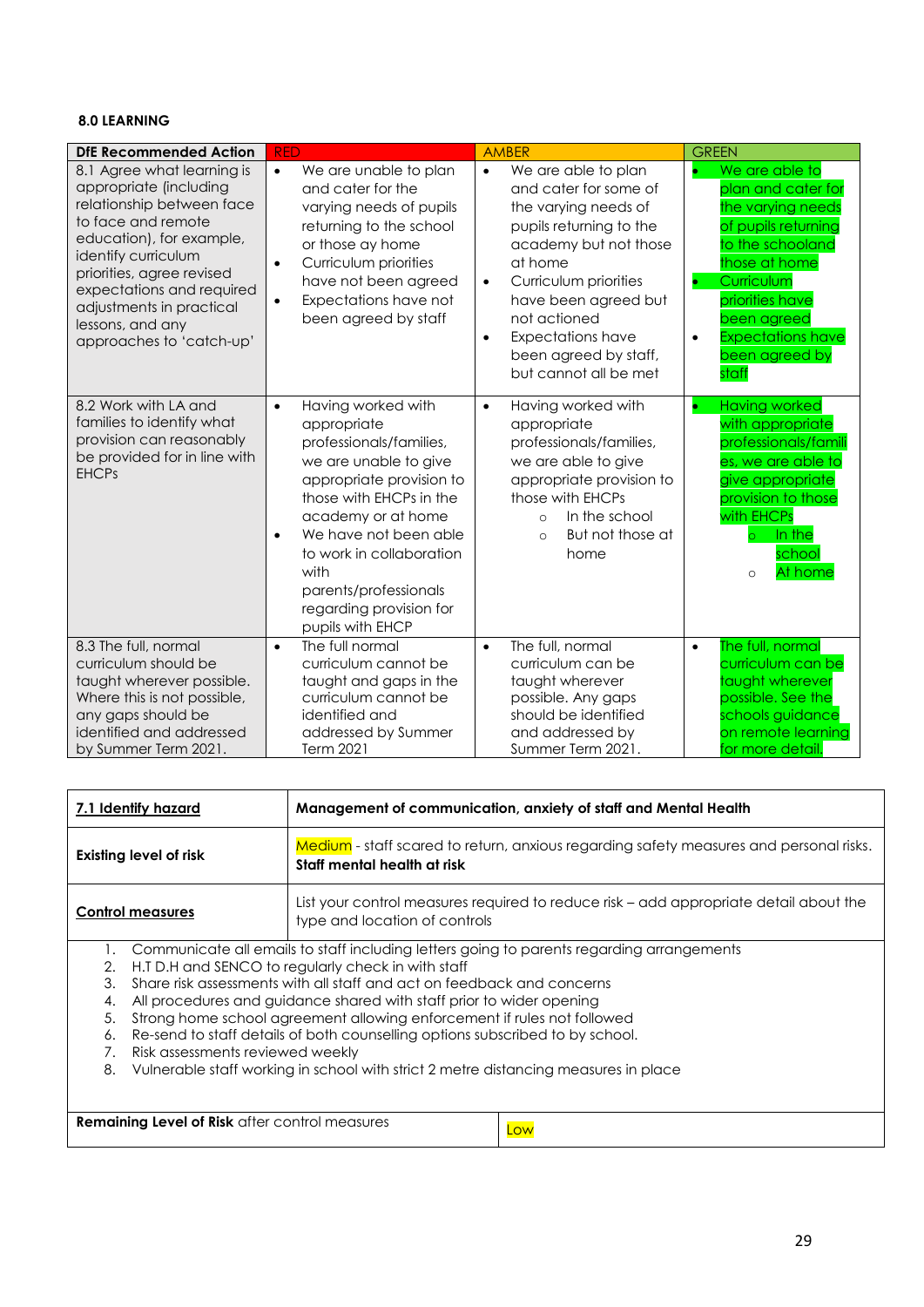| Emotional distress of the children<br>7.2 Identify hazard                                       |                                                                                                                                                                                                                                                                                                                                                                                                                       |                                                                                                                        |  |  |
|-------------------------------------------------------------------------------------------------|-----------------------------------------------------------------------------------------------------------------------------------------------------------------------------------------------------------------------------------------------------------------------------------------------------------------------------------------------------------------------------------------------------------------------|------------------------------------------------------------------------------------------------------------------------|--|--|
| <b>Existing level of risk</b><br>ability to focus on learning. Could also impact on behaviours. |                                                                                                                                                                                                                                                                                                                                                                                                                       | High Wellbeing of children may be affected and may impact on their mental health and                                   |  |  |
|                                                                                                 | <b>Control measures</b>                                                                                                                                                                                                                                                                                                                                                                                               | List your control measures required to reduce risk – add appropriate detail about the type<br>and location of controls |  |  |
|                                                                                                 | Children to have known staff                                                                                                                                                                                                                                                                                                                                                                                          |                                                                                                                        |  |  |
| 2.                                                                                              |                                                                                                                                                                                                                                                                                                                                                                                                                       | Full sharing of information with parents to ensure transition is successful from home to school                        |  |  |
| 3.                                                                                              |                                                                                                                                                                                                                                                                                                                                                                                                                       | Staff provided with a multitude of useful well-being resources to support the children.                                |  |  |
| 4.                                                                                              | Continued support for those recognised as vulnerable at school and at through regular contact and<br>supervision. Provision of pastoral and extra-curricular activities will be designed to support the rebuilding of<br>friendships and social engagement; address and equip pupils to respond to issues linked to COVID-19; and<br>support pupils with approaches to improving their physical and mental wellbeing. |                                                                                                                        |  |  |
| 5.                                                                                              | Additional pastoral support will be provided where issues are identified that pupils may need help with.                                                                                                                                                                                                                                                                                                              |                                                                                                                        |  |  |
|                                                                                                 |                                                                                                                                                                                                                                                                                                                                                                                                                       |                                                                                                                        |  |  |
|                                                                                                 |                                                                                                                                                                                                                                                                                                                                                                                                                       | Remaining level of risk after control measures in place<br>Low                                                         |  |  |

| 8.3 Identify hazard           | The full, normal curriculum can be taught wherever possible. Any gaps should be<br>identified and addressed.                                                 |
|-------------------------------|--------------------------------------------------------------------------------------------------------------------------------------------------------------|
| <b>Existing level of risk</b> | Medium-The potential risk is the "failure to educate the children" due to not being<br>able to deliver the statutory requirements of the national curriculum |
| <b>Control measures</b>       | List your control measures required to reduce risk – add appropriate detail about the<br>type and location of controls                                       |

- The full, normal curriculum will be taught wherever possible. Where this is not possible, any gaps should be identified and addressed.
- Where subjects cannot be safely delivered, they will be suspended.
- (Reception and Year 1) Teachers will focus on the prime areas of learning including communication and language, PSED and physical development and to assess gaps in language, early reading and mathematics.
- (Nursery/Reception) Pupils will be given equal opportunities for outdoor learning.
- (Key Stage 1 & 2) Teaching will prioritise identifying gaps and re-establishing good practice in the essentials (phonics and reading, increasing vocabulary, writing and mathematics) in addition to a broad curriculum.

#### **Music Teaching**

- Measures will be put in place to reduce the risk of transmission of COVID-19 whilst singing or whilst using musical instruments.
- Pupils should be distanced whilst performing.
- Performing outdoors will be considered however music lessons will be taught in the school hall so that children are kept at wider distances positioning pupils side-by-side or back-to-back will be considered.
- Sharing of musical instruments should be avoided and instruments that are used are regularly sanitised between use by different pupils.
- Good ventilation will be provided.
- Singing, wind and brass instrument playing should not take place in large groups such as choirs or assemblies.
- Any updates from the DFES regarding the teaching of music will be adhered to.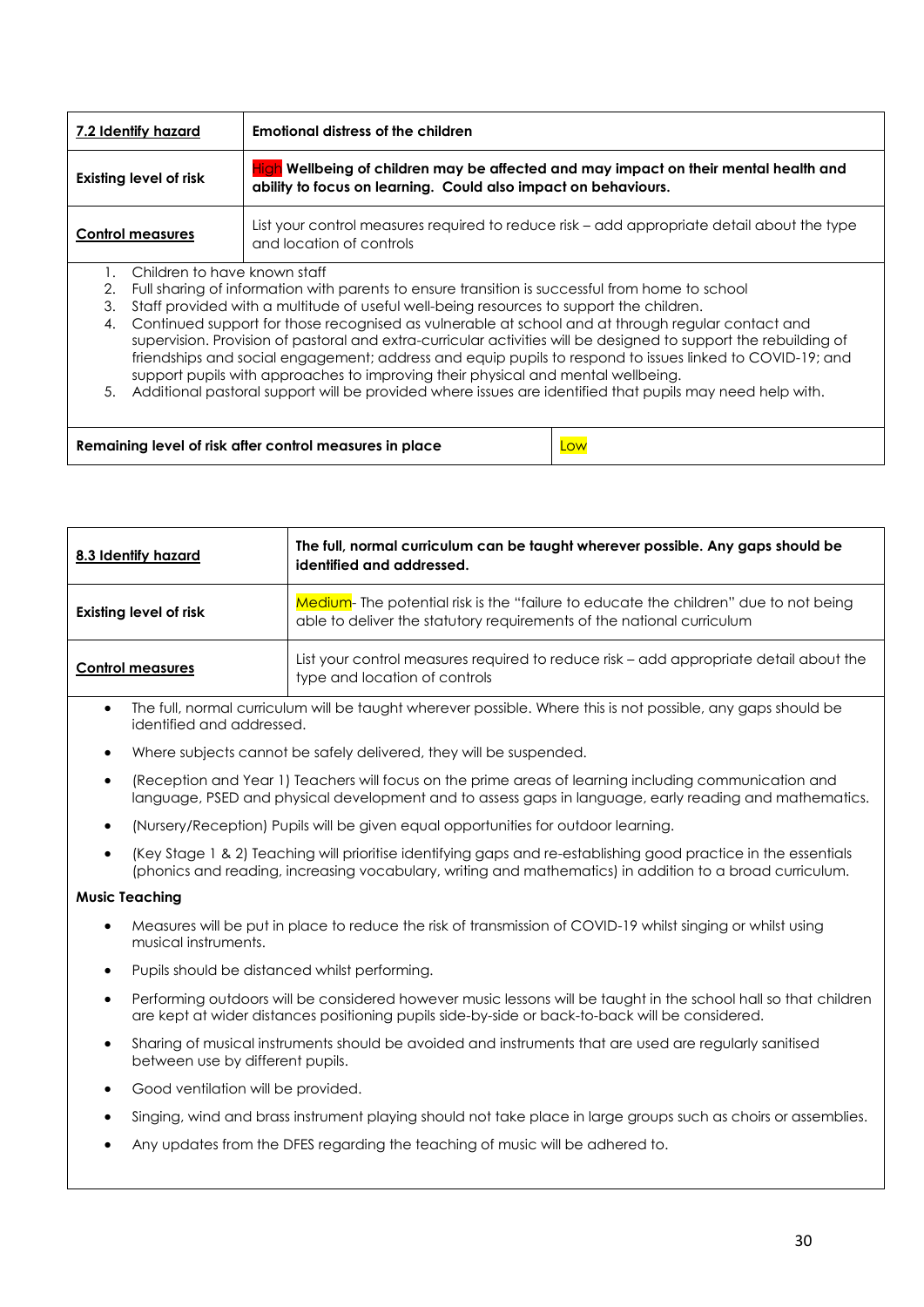#### **Physical Activity**

- Pupils should be kept in consistent groups.
- Sports equipment will be thoroughly cleaned between being used by different groups.
- Contact sports will be avoided.
- Sport will be carried out outdoors rather than indoors wherever possible.
- All relevant guidance should be considered including government guidance on the phased return of sport and recreation, Sport England guidance on grass root sport, AfPE guidance on COVID-19 and Youth Sport Trust guidance on COVID-19.

#### **Educational Visits**

Will be risk assessed on an individual basis using risk assessment templates and advice from K.C.C outdoor education unit.

- Educational visits that involve overnight stays will not be carried out.
- Other educational visits if arranged will not be arranged as per Government guidance
- If in the event of relaxation of guidance regarding school visits a pre-visit risk assessment process should be completed taking particular account of any wider advice on visiting indoor and outdoor venues.

**Remaining Level of Risk** after control measures **Low** 

| 8.4 Identify hazard           | <b>Management of Afterschool Club Provision</b>                                                                                                               |  |
|-------------------------------|---------------------------------------------------------------------------------------------------------------------------------------------------------------|--|
| <b>Existing level of risk</b> | Medium - Children in afterschool club will be from across year group "bubbles" and<br>so there is a risk of spreading infection across different year groups. |  |
| <b>Control measures</b>       | List your control measures required to reduce risk – add appropriate detail about the<br>type and location of controls                                        |  |
|                               |                                                                                                                                                               |  |

- 1. Afterschool club held in the hall as this is larger space
- 2. Key Stages to be kept in separate groups e.g. Year R, 1 and 2 on one table, Year 3 and 4 on another and 5 and 6 on another (dependent on numbers)
- 3. No more than 15 on any one day
- 4. Two staff members, one for KS1 and one for KS2 they will keep to their Year Groups
- 5. Strict Social distancing observed between adult staff
- 6. Hygiene controls in place- hand sanitizing/washing on entry and exit
- 7. Any equipment used in the club will be cleaned after use
- 8. A strict attendance record will be kept for at least 21 days to allow for track and trace
- 9. Parents must book the club in advance no turning up on an ad hoc basis
- 10. Parents to provide up to date contact details and keep school informed of any changes to pick up arrangements for track and trace purposes
- 11. Parents must pay in advance for the club using Parent Pay no cash payments
- 12. Snack provision/menu will be adjusted so that there is no sharing of plates etc. between "Bubbles" or groups at the club. Any cooking activities will be adjusted so no mixing between "Bubbles"
- 13. Staff to collect pupils from classrooms at 3:15p.m to insure that "bubbles" don't mix
- 14. For collection at agreed times, parents will queue on the path following social distancing, one staff member will be on the door and call the children to be collected one at a time.
- 15. Parents to follow one-way system and protocols for normal drop off in the mornings.
- 16. There will be no collection allowed before 4 the club finishing time.
- 17. Any child whose parent is consistently late will forfeit their child's place in the club

| Remaining Level of Risk after control measures | <b>OW</b> |
|------------------------------------------------|-----------|